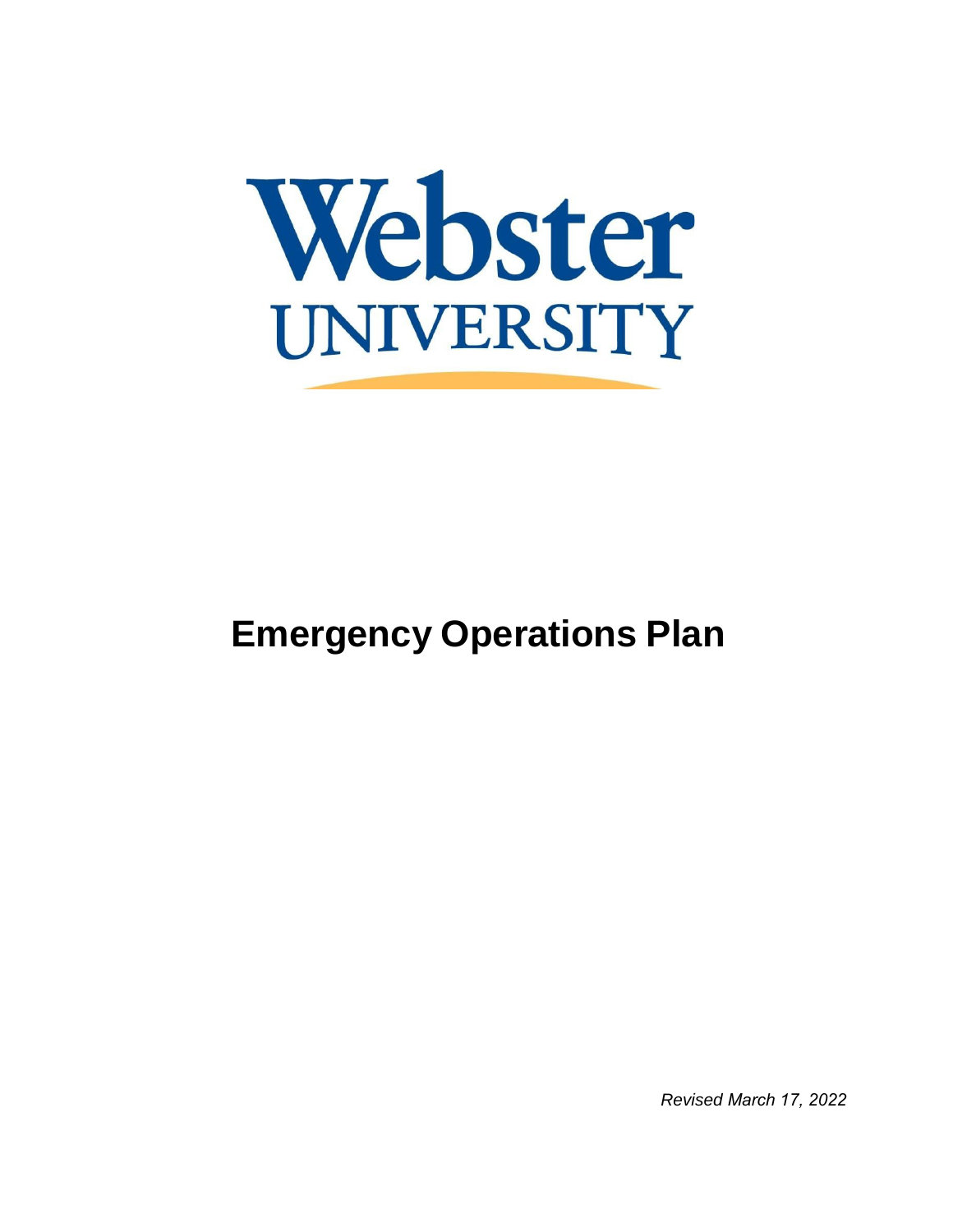## Webster University Emergency Operations Plan Promulgation

The primary role of Webster University's Department of Public Safety is to provide for the welfare of its students, staff, faculty and visitors. The welfare and safety of the campus community is never more threatened than during disasters. The goal of emergency management is to ensure that mitigation, preparedness, response, and recovery actions exist so that campus welfare and safety is preserved.

The Webster University Emergency Operations Plan provides a comprehensive framework for system-wide emergency management. It addresses the roles and responsibilities of University departments, government organizations and provides a link to local, State, Federal, and private organizations and resources that may be activated to address disasters and emergencies at Webster University.

The Webster University Emergency Operations Plan ensures consistency with current policy guidance and describes the interrelationship with University departments and local and federal government. The plan will continue to evolve, responding to lessons learned from actual disaster and emergency experiences, ongoing planning efforts, training and exercise activities, and Federal guidance.

Therefore, in recognition of the emergency management responsibilities of Webster University and with the authority vested in me as the Provost, Senior Vice President and Chief Operating Officer of Webster University, I hereby promulgate the Webster University Emergency Operations Plan.

Julian Schuster Provost, Sr. Vice President, **Chief Operating Officer** Webster University

March 30, 2018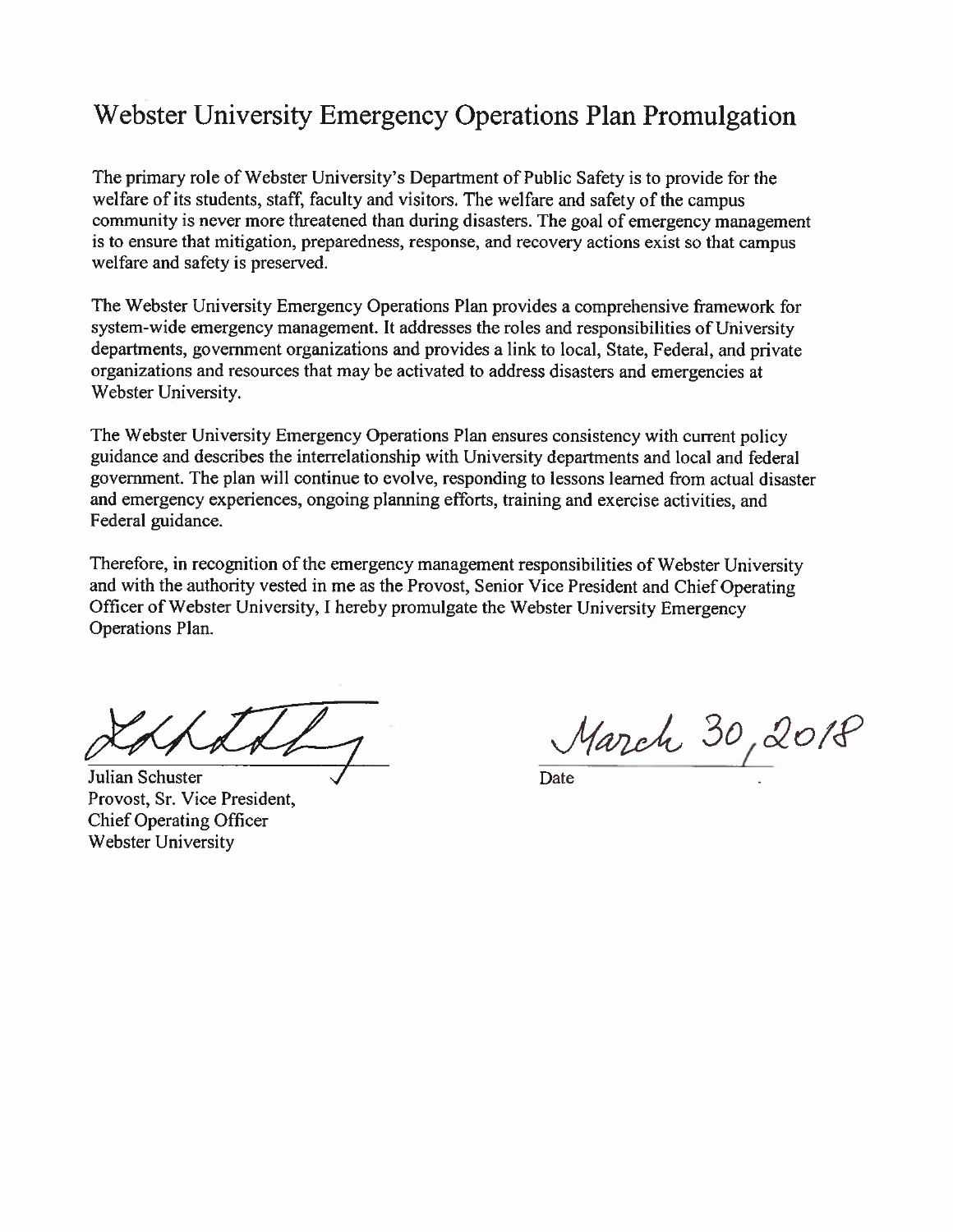| Ι.                                      | <b>OVERVIEW OF WEBSTER UNIVERSITY'S EMERGENCY OPERATIONS PLAN</b>                        | 3                       |
|-----------------------------------------|------------------------------------------------------------------------------------------|-------------------------|
| н.                                      | <b>EMERGENCY MANAGEMENT APPROACHES</b>                                                   | $\overline{\mathbf{z}}$ |
| Ш.                                      | DEPARTMENTAL RESPONSIBILITIES FOR PREPAREDNESS MEASURES                                  | 10                      |
| IV.                                     | DEPARTMENTAL EMERGENCY OPERATIONS RESPONSIBILITIES                                       | 13                      |
| v.                                      | <b>EMERGENCY PREPAREDNESS, MANAGEMENT, AND RESPONSE TEAMS</b>                            | 14                      |
| VI.                                     | SPECIFIC EMERGENCY OPERATIONS RESPONSIBILITIES                                           | 16                      |
|                                         | University Chancellor                                                                    | 16                      |
|                                         | University President                                                                     | 16                      |
|                                         | Chief Financial Officer (CFO)                                                            | 17                      |
|                                         | Chief Human Resources Officer                                                            | 17                      |
|                                         | <b>Chief Communications Officer</b>                                                      | 17                      |
|                                         | Chief Information Officer                                                                | 17                      |
|                                         | Vice President for Academic Affairs                                                      | 18                      |
|                                         | <b>Facilities Manager</b>                                                                | 18                      |
|                                         | Director of Public Safety                                                                | 18                      |
| VII.                                    | PROTOCOL FOR ACTIVATING A COORDINATED INSTITUTIONAL EMERGENCY RESPONSE AND INITIAL STEPS | 20                      |
| VIII.                                   | <b>OVERVIEW OF COORDINATED INSTITUTIONAL ICS EMERGENCY RESPONSE</b>                      | 22                      |
| IX.                                     | <b>TRAINING AND EDUCATION</b>                                                            | 24                      |
| ANNEX A - GENERAL EVACUATION PROCEDURES |                                                                                          | 25                      |
|                                         | <b>ANNEX B - INCIDENT ACTION PLANS</b>                                                   | 27                      |
|                                         | <b>Tornados</b>                                                                          | 28                      |
|                                         | Earthquakes                                                                              | 29                      |
|                                         | Fire                                                                                     | 33                      |
|                                         | Civil Protests/Demonstrations                                                            | 34                      |
|                                         | <b>Bomb Threats</b>                                                                      | 36                      |
|                                         | Explosions                                                                               | 38                      |
|                                         |                                                                                          |                         |
|                                         | <b>Hazardous Materials Incidents</b>                                                     | 39                      |
|                                         | Active Shooter                                                                           | 40                      |
|                                         | <b>ANNEX C - CAMPUS POWER OUTAGE GUIDE</b>                                               | 43                      |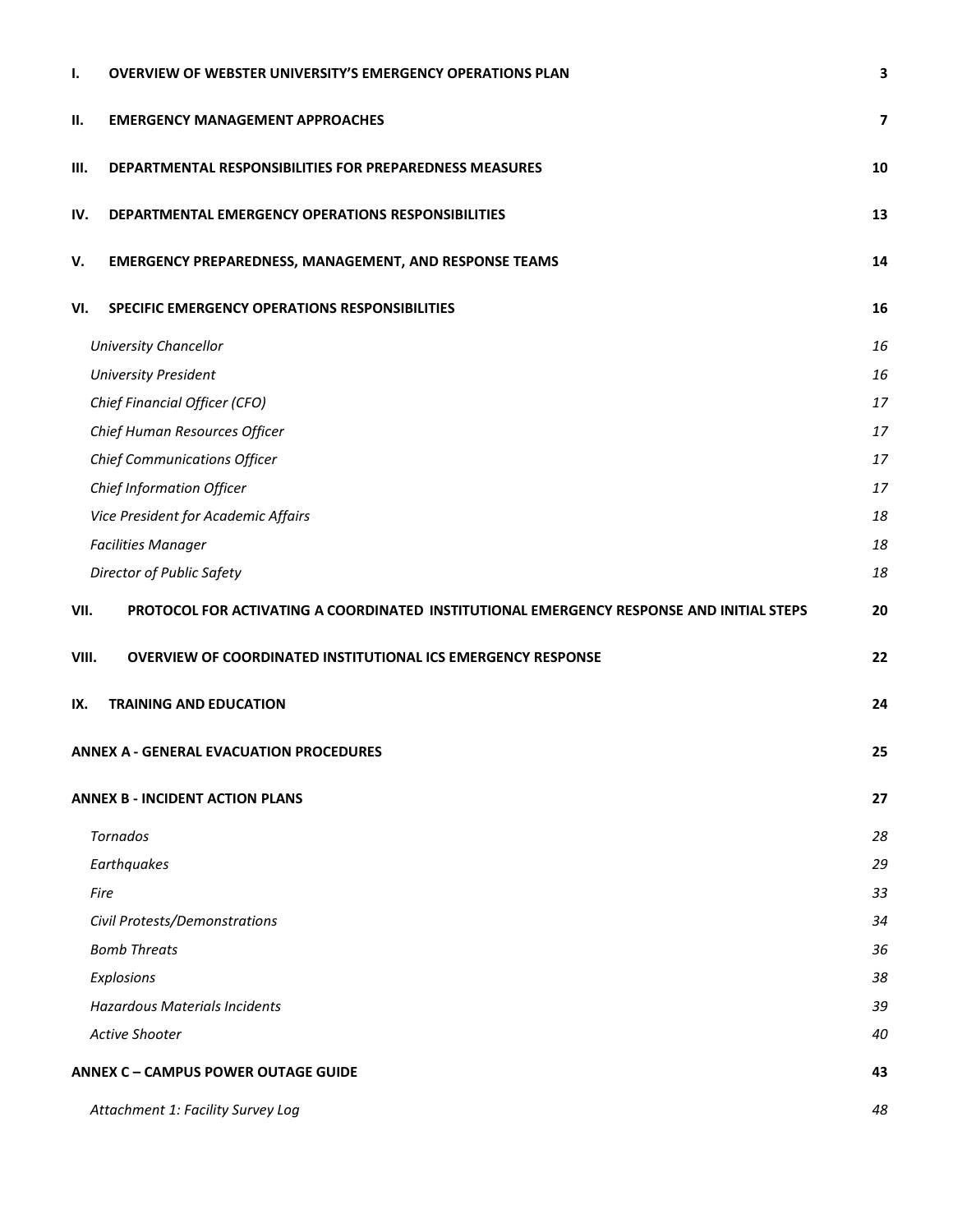| ANNEX D - BUILDING CAPTAINS AND FLOOR MANAGERS                              |    |
|-----------------------------------------------------------------------------|----|
| Attachment 1: Building Captain and Floor Manager Application                | 52 |
| ANNEX E – WEBSTER UNIVERSITY'S PRIVACY AND                                  | 53 |
| DATA SECURITY INCIDENT RESPONSE PLAN                                        | 53 |
| <b>ANNEX F - COMMUNICABLE DISEASE OUTBREAK CONTROL</b>                      | 62 |
| <b>APPENDIX 1 - DEFINITIONS OF FREQUENTLY USED EMERGENCY RESPONSE TERMS</b> | 68 |
| <b>APPENDIX 2 - PHASES OF EMERGENCY MANAGEMENT</b>                          | 71 |
| <b>APPENDIX 3 – FEMA EMERGENCY RESPONSE FRAMEWORK</b>                       | 72 |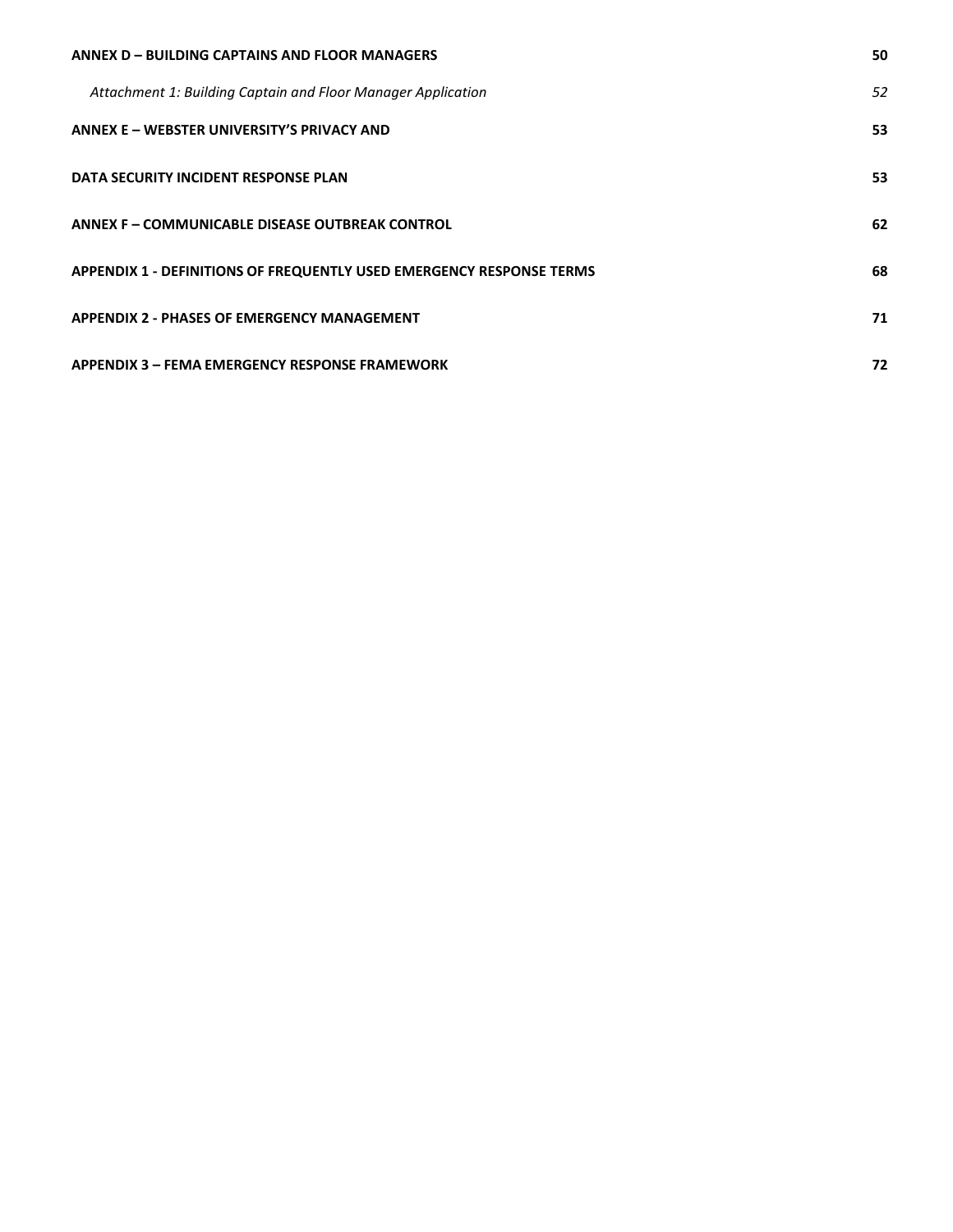### **I. OVERVIEW OF WEBSTER UNIVERSITY'S EMERGENCY OPERATIONS PLAN**

<span id="page-4-0"></span>Webster University is a global, Tier 1, private, nonprofit university based in Webster Groves, Missouri with a large number of domestic and international extended campuses worldwide. The global University community includes nearly 14,000 students supported by numerous faculty, staff and administrators located at campuses around the world and working together to provide a wide range of distinctive undergraduate and graduate programs in five schools and colleges.

Like any large institution, it is essential for institutions of higher education to prepare for a wide variety of emergency and crisis situations which could threaten the safety of their community and/or disrupt the their daily operations and services. In response to these potential threats, Webster University has developed the following Emergency Operations Plan (EOP) outlining the University's plans and procedures for emergency prevention/mitigation and response.

### **Purpose:**

The primary purpose of this EOP is to establish institutional policies and procedures which will guide Webster University's response to crisis or emergency situations which may affect the safety and wellbeing of the University's students, faculty, staff or property. The EOP also documents preventative measures the University has taken to mitigate the threat of possible future emergencies – with an understanding that no amount of preparation can eliminate risk entirely.

#### **Scope:**

This EOP outlines Webster University's emergency management approach, teams, and procedures, and also provides the University community members without specific emergency management roles with important general information about various aspects of the University's emergency response procedures and protocol. The appendix includes general information regarding emergency response principles and approaches. The EOP also contains a number of annexes which provide guidance for responding to specific types of crises or emergencies.

Additional annexes related to particular buildings, departments, classes, study abroad, or other campuses may be developed and added to the EOP at a later date.

### **Objectives:**

Establishing basic organizational and operational roles and related procedures for University personnel/departments to prepare for or respond to emergencies which threaten the safety or wellbeing of the University's students, faculty, or staff, or property controlled, leased, or owned by the University.

Articulating clear command and control mechanisms that can assist the University in securing and/or committing appropriate resources in an effort to minimize the impact of any emergency on the members of the University community, University property, and the University's normal business operations.

Increasing the student, faculty and staff's awareness of the key emergency response concepts of prevention, intervention, and response because effective preventative measures can reduce the necessity/scope of intervention and response.

Preparing general guidance for use by University personnel/departments in responding to specific types of crises and emergencies with an understanding that this guidance must always be supplemented or modified by additional measures depending on the specific circumstances.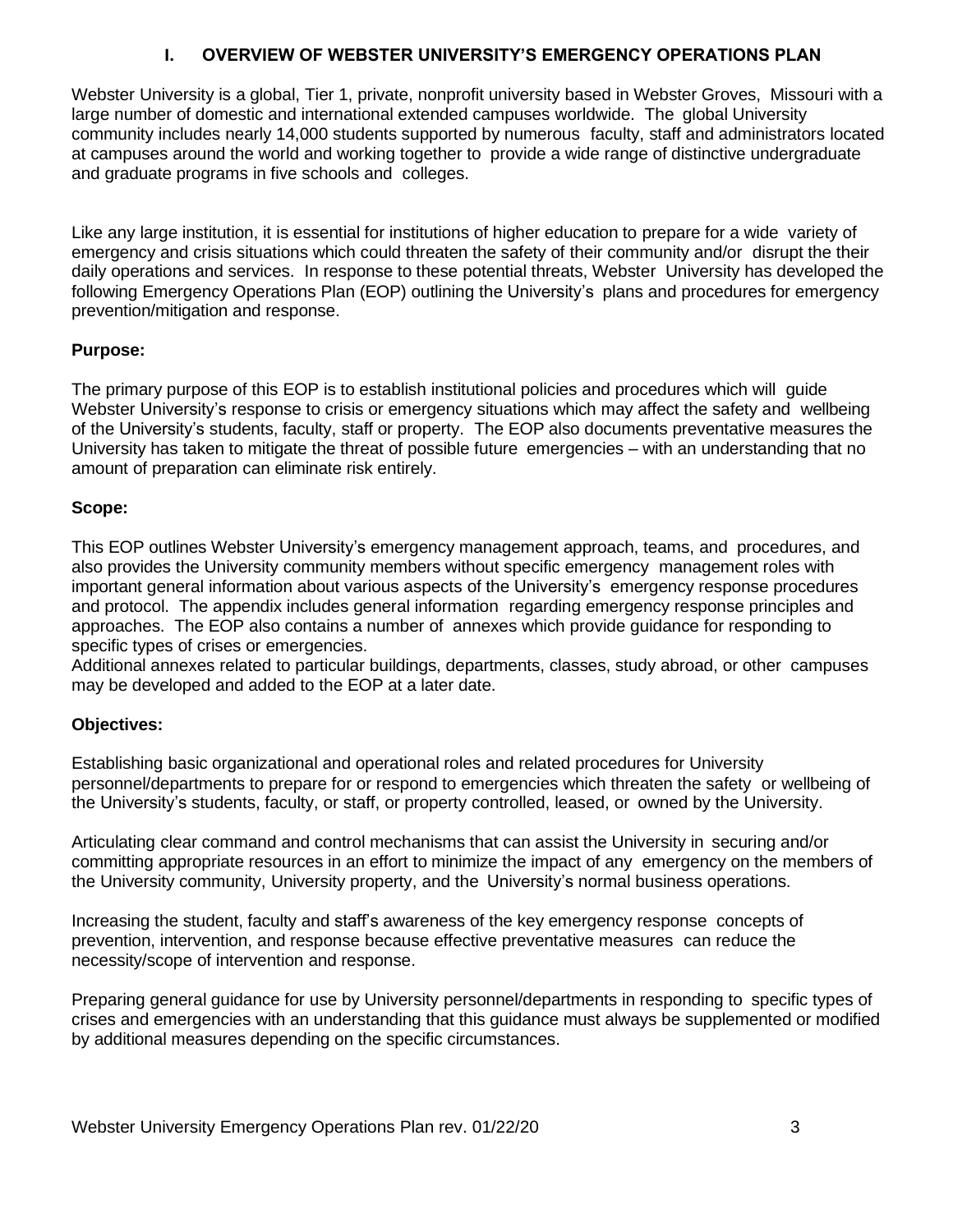### **Situation:**

Every institution of higher education has its own set of unique features and challenges which have implications for crisis and emergency response procedures. This EOP has been developed with an understanding of the following unique features and challenges associated with Webster University.

### Webster Groves Campus:

Webster University's main campus is situated on approximately 47-acres and is located within the suburban municipality of Webster Groves in St. Louis County, Missouri. The campus includes a mixture historic and modern academic/administrative buildings, a University Center with a pool, and a library. Many of these facilities are open to the public during regular business hours. Two local community arts organizations (the St. Louis Opera Theater, and the Reparatory Theatre) also use space on campus and frequently hold events on site after normal business hours. The Webster Groves campus is immediately adjacent to a private high school, Nerinx Hall, and the public Webster Groves High School is also located nearby. On any given day, there are thousands of people studying, working, visiting and/or living on the Webster Groves campus.

The majority of students commute to campus although over 800 students reside on campus in one of three residence halls, and or an apartment complex consisting of 7 separate buildings. One residence hall is located in a building adjacent to administrative and academic space. The other two residence halls are more modern buildings which are located near the on-campus apartment buildings. The University also maintains agreements to sublease additional apartments to students in buildings located less than a mile from campus. Those apartment buildings are managed by the property owners, but the University regularly patrols and responds to requests for service from students residing in these apartments. Additionally, the University maintains an agreement to lease one housing unit, North Hall, located on the property of Eden Seminary.

The State of Missouri is vulnerable to certain potentially significant natural disasters based on its geographic location - such as an earthquake, flood or severe weather.

### St. Louis Metropolitan Campuses

Webster University's main campus is located in Webster Groves, Missouri. The University maintains additional campuses in the St. Louis metropolitan area at Westport, Gateway and Scott Air Force Base.

#### Extended Campuses

Webster University also currently operates over 50 extended campuses located across the United States, Europe, Asia and Africa. The extended campuses located in the U.S. are exclusively commuter campuses and are located primarily in office/retail space or on military bases. The international extended campuses are typically larger, consist of more than one building, and either offer limited student housing directly on site, or offer students the option to sublease housing from the University somewhere nearby in the same metropolitan region. Each of Webster University's extended campuses is vulnerable to potentially significant natural disasters specific to that geographic locations.

### Frequent Changes to Campus Communities

The members of Webster University's campus community frequently change through the employment of adjunct faculty and the availability of 9 week courses. Students attending class in the metropolitan St. Louis region may also enroll in courses in more than one regional campus throughout their time with the University.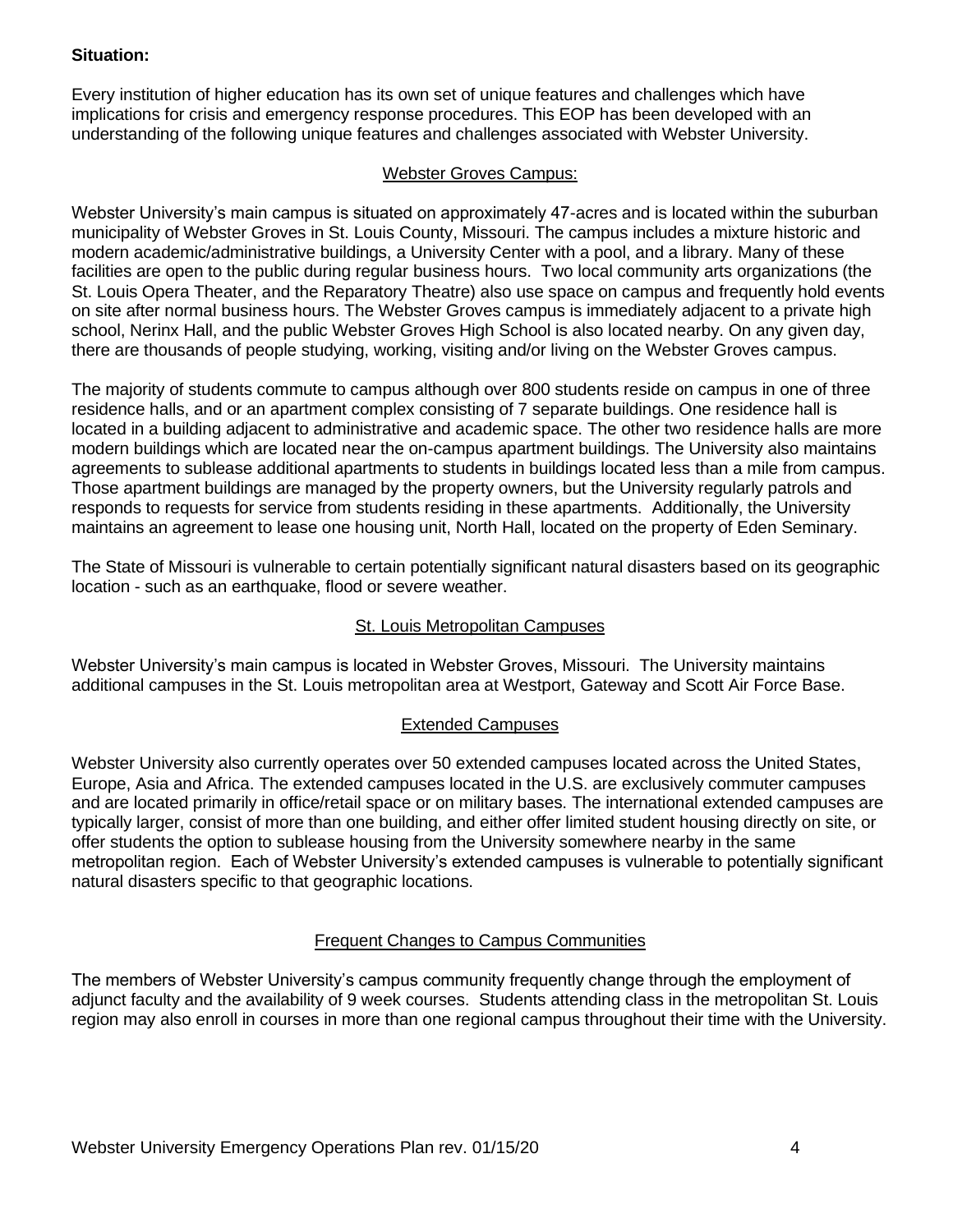### Department of Public Safety

The Department of Public Safety and its Director are located on the Webster Groves campus. Department personnel and other administrators and employees located on this campus are capable of, and experienced in, handling many types of small scale crises. While all Public Safety officers receive training in certain emergency response techniques, the Department is not a sworn law enforcement agency, and its personnel are unarmed. Like many institutions, the University must rely on local emergency responders for large scale crises and emergencies.

### Security & Emergency Management at Extended Campuses

None of Webster University's extended campuses have separate Public Safety Departments, although a handful of campuses contract with third parties for limited on site security services. The Department of Public Safety and its Director support the extended campuses with certain day to day security and emergency matters, and offer additional resources or assistance as requested by Campus Directors.

### **General Assumptions:**

This EOP has been developed with the following underlying assumptions related to emergencies which may affect Webster University:

- Emergencies can occur at any time of the day or night, on any day of the week or on a holiday.
- Some crises or emergency situations develop slowly allowing for advance warning and an opportunity to implement certain preparedness measures, while others occur without any warning at all.
- The succession of events in an actual emergency is always unpredictable, and any general guidance provided in an EOP will necessarily need to be supplemented and/or modified in response to the situation at hand.
- Small scale crises always have the potential to develop into a large scale emergencies or disasters.
- Large-scale emergencies or disasters which affect the broader community surrounding one of the University's campuses are likely to result in delayed assistance from local or federal emergency responders. Webster University should be prepared to function independently (i.e., without outside support) for at least 72 hours in accordance with local, state and federal recommendations and guidelines.
- Many crises or emergencies will require the installation of a command center. Command centers must include an established chain of command that will direct and coordinate activities and responses to the situation, and should be equipped with appropriate communications ability.

Like all institutions, Webster University is vulnerable to many different types of crises or emergencies. A list of possible crises or emergencies appears below. Some of these types of incidents are addressed in the annexes to the EOP, while others should be responded to using general principles contained in this EOP.

### **Assessment of Potential Crises/Emergencies:**

- Abduction of a campus community member
- Active shooter
- Aggravated assault
- Bomb threat
- Campus protests/demonstration
- Classroom disruption
- Death of a student, faculty or staff member (which may be the result of an accidental death, homicide, or suicide)

Webster University Emergency Operations Plan rev. 01/15/20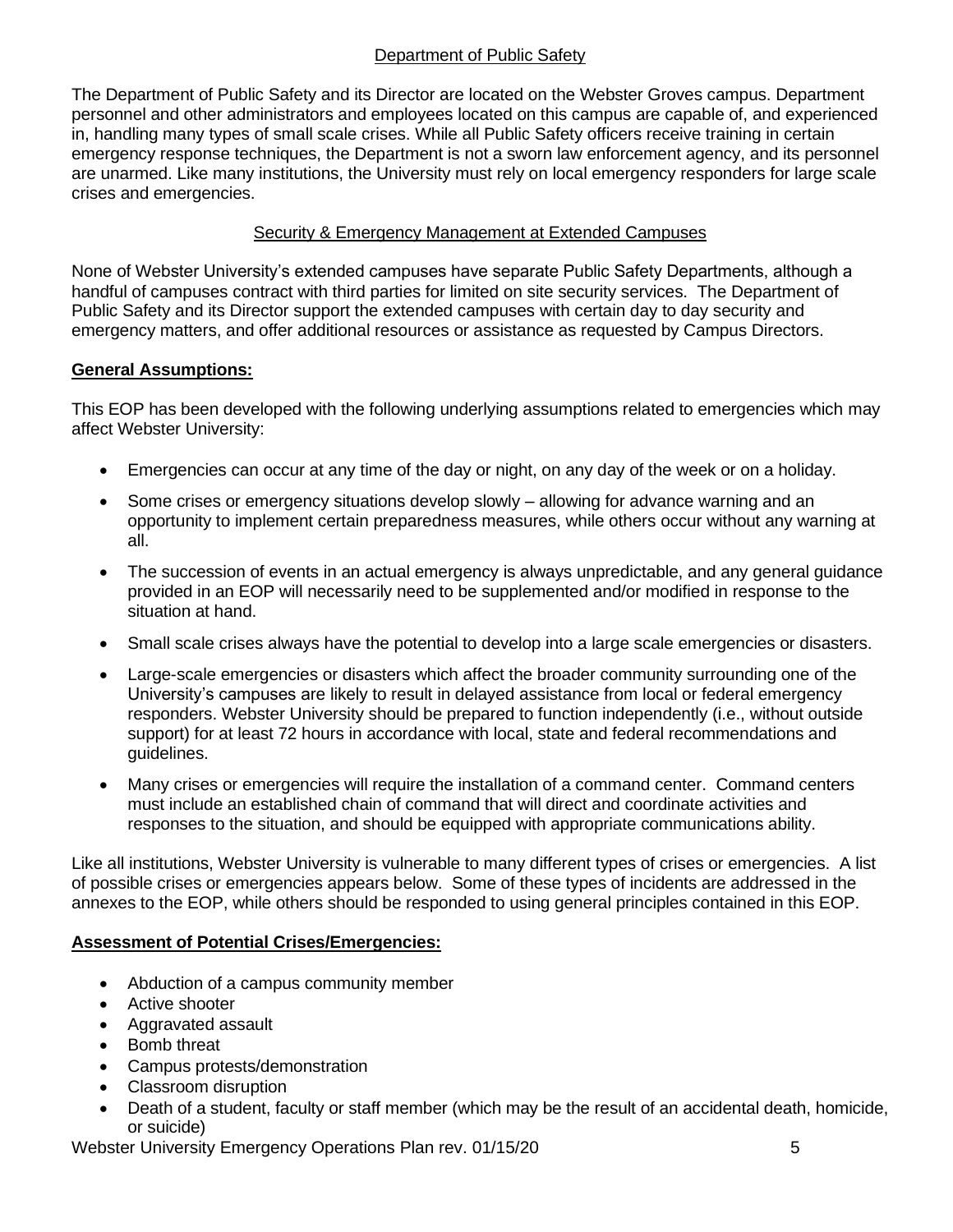- Earthquake
- Explosion
- Fire
- Gymnasium-based or outdoor event accident
- Hazardous materials incident related to materials stored/used/produced on campus (e.g., science lab, cleaning supplies, art class, or swimming pool)
- Hazardous materials incident related to materials stored/used/produced campus or transported through or nearby campus via highway or rail
- International political turmoil
- Missing person reports
- Outbreak of an infectious disease
- Terrorist threats/other threats of violence
- Transportation accident
- Severe Weather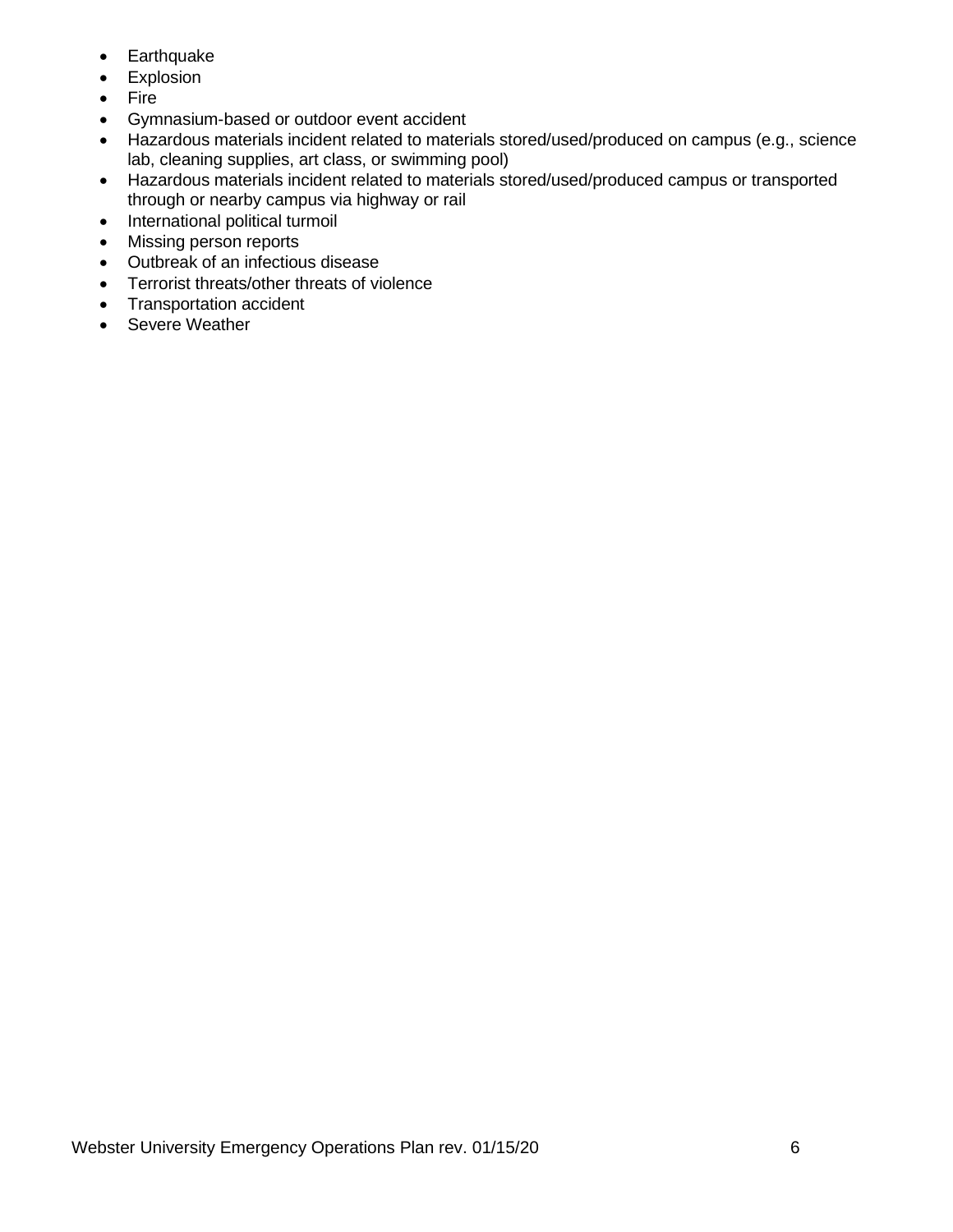#### **II. EMERGENCY MANAGEMENT APPROACHES**

<span id="page-8-0"></span>This EOP been developed in accordance with the following nationally recognized emergency management approaches.

#### **All Hazards Approach**

Plans developed with an all hazards approach identify potential threats, assess an institution's vulnerabilities and analyze the potential impact of these threats on the institution. This approach recognizes that it is impossible to articulate specific responses tailored to each type of crisis that might affect an institution. However, it takes into account that all emergency situations typically require immediate initial steps or responses, and because these situations are unpredictable and may take place when key staff is not immediately available – an EOP developed with an all hazards approach provides general guidance for initial steps for response to a variety of crisis situations. An all hazards approach works cooperatively with other institutional plans and procedures often found in department-specific protocols such as the Department of Public Safety's Standard Operating Procedures.

Federal Emergency Management Agency (FEMA), the State of Missouri and St. Louis County Emergency Management authorities, as well as many other college and universities across the country also utilize an all hazards approach to emergency management.

#### **Incident Command System**

Plans which include the use of an Incident Command System (ICS) focus on three major incident priorities: life safety (i.e., the safety of the public and emergency responders), incident stability (i.e., how to minimize the effect the incident may have on the surrounding community), and property conservation (i.e., minimizing damage to property while achieving incident objectives). An ICS approach assigns roles and responsibilities to certain University faculty and staff (and in some cases students), but also empowers these individuals to respond in ways beyond the scope of their assigned roles. An ICS approach can be used to effectively manage both emergency and non- emergency incidents such as large scale celebrations or events, and its flexibility allows it to be used for incidents of varying sizes based on current needs.

Another benefit of utilizing ICS is that it allows both University personnel from outside the main Webster Groves campus, and personnel from outside local or federal agencies to be rapidly incorporated into a common management structure. This supports a seamless transfer of command in the event that University personnel is supplemented by local or federal responders.

Under the EOP, any time local or federal emergency response authorities are involved in a crisis affecting Webster University, the command of the incident will be turned over to those authorities under ICS, and University personnel will concentrate on the safety of the campus community and University property, while offering support to the commanding local or federal responder as requested.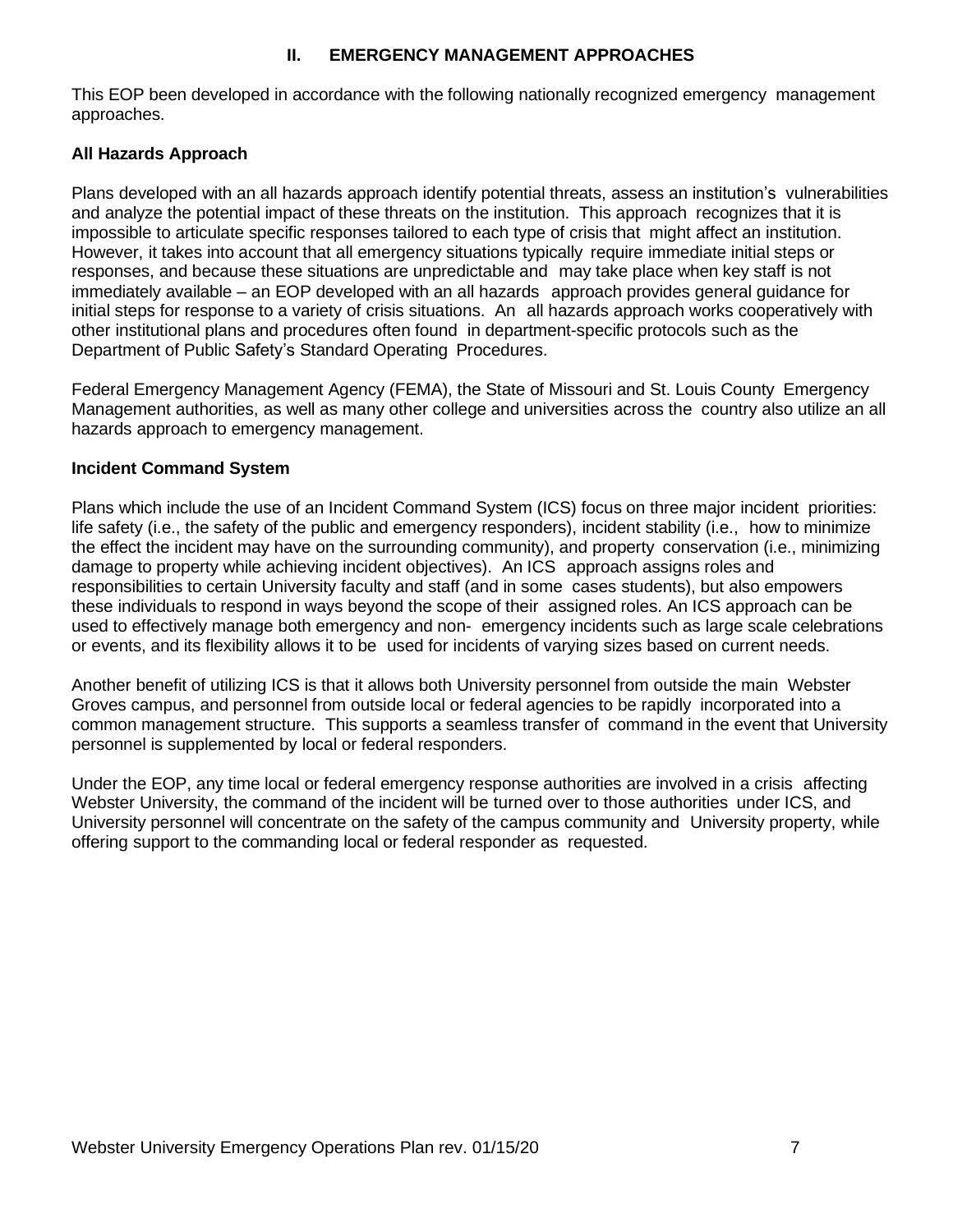Standard ICS management titles and associated functions adopted by this EOP include:

- **Command/Management:** Sets objectives and priorities and has overall responsibility at the incident or event.
- **Incident Commander:** Responsible for all functions of Command/Management. In a limited incident, the Incident Commander and one or two individuals may perform all functions. In a larger emergency situation, each function may be assigned to a separate individual.
- **Operations:** Primarily responsible for developing the operations portion of the EOC action plan; assigns personnel in accordance with the action plans; supervises operations and determining the need for additional resources.
- **Planning:** Responsible for collecting, evaluating and disseminating information related to the crisis and for the preparation and documentation of EOC action plans. This team also maintains information on the current and forecasted situation related to the emergency.
- **Logistics:** Responsible for providing service and support, supplies, equipment, personnel and other resources. This team is responsible for communication, maintenance, facilities, supplies and HR.
- **Finance/Administration:** Responsible for any accounting, procurement, time recording, and cost analysis related to responding to the crisis.

In accordance with an ICS approach, the University's emergency response will incorporate the following ICS principles:

- **Common Terminology:** is used for organizational elements, position titles, resources, and facilities in order to facilitate communication among personnel from different emergency services, agencies, and jurisdictions.
- **Emergency Operations Center:** Overall management of the event is centralized in an Emergency Operations Center (EOC) in an effort to bring together all relevant information about the crisis, organize that information and facilitate the coordination of resources needed to respond to the emergency. The EOC should be located far enough away from the affected area so as not to interfere with the Incident Command Post yet close enough to easily obtain information. The EOC should have multiple forms of communication available, be capable of 24 hour operations and be secure from unauthorized access.
- **Unified Command Structure:** Even though an incident command operation is a temporary organization, every individual with a role in the command operation is assigned a designated supervisor, and the defined chain of command ensures an orderly line of authority within the organization.
- **Modular Organization:** Organization of the emergency response will be based on the type and size of the incident. Responsibility is top down and can expand as needed.
- **Manageable Span of Control:** This refers to the number of individuals one supervisor can realistically manage. If a supervisor is supervising fewer than 3 subordinates or more than 7, the existing organization structure should be reviewed.
- **Integrated Communications:** This includes synchronizing communications systems used throughout the university/college; interfacing disparate communications as effectively as possible; planning for the use of all available systems and frequencies; and requiring the use of clear text in communications.

Webster University Emergency Operations Plan rev. 01/15/20 8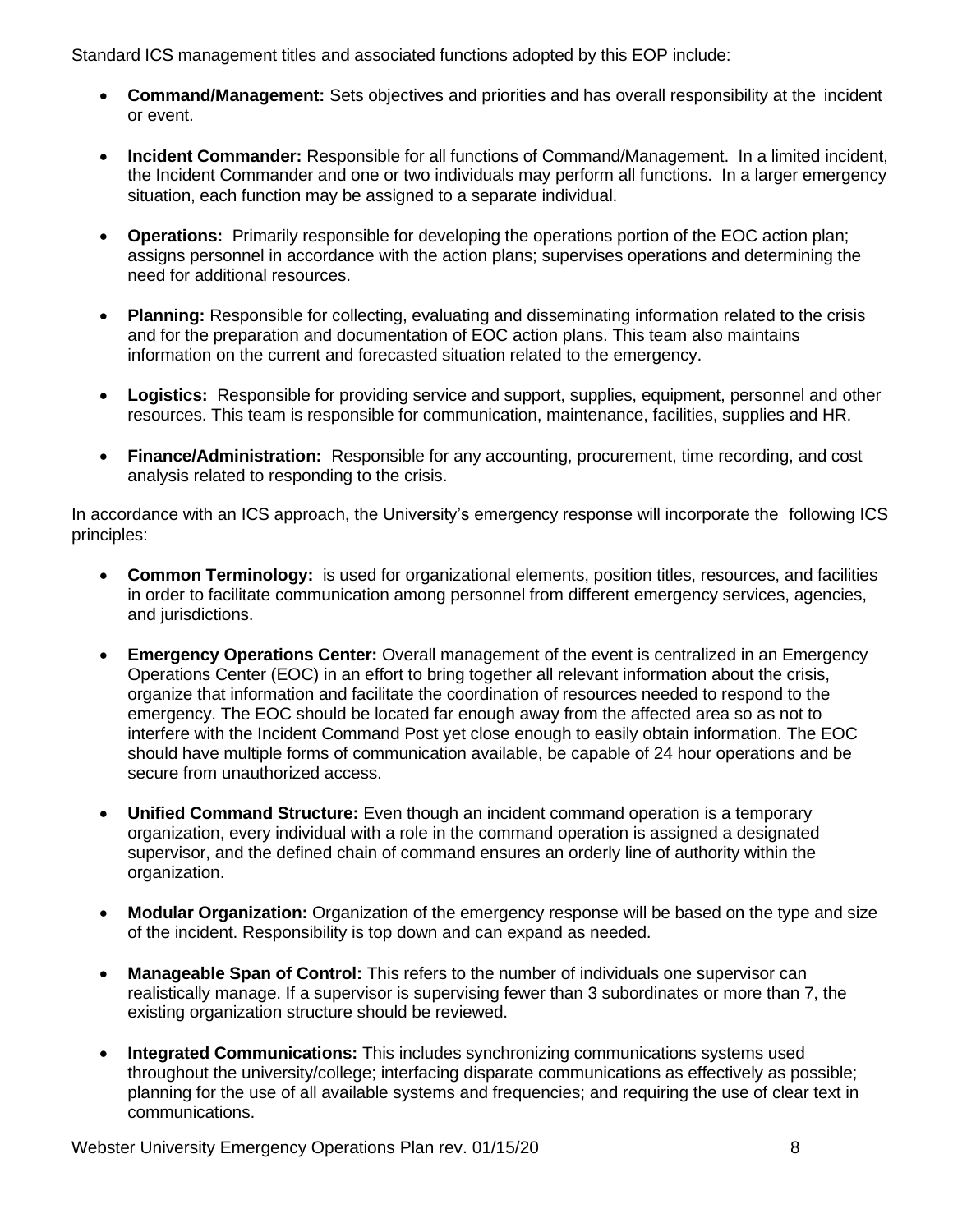- **Accountability:** A resource unit is used to track personnel and equipment, keeping an activity log, ensuring each person has a single supervisor, check in-out procedures, and preparing assignment lists.
- **Incident Action Plans:** These plans are intended to provide supervisory personnel in the command operation a common understanding of the situation and direction for future action. The plans also include a statement of objectives, organization description, assignments, and support material such as maps. An Incident Briefing Form may be used on smaller incidents. Written plans are desirable when two or more jurisdictions are involved, when state and/or federal agencies are assisting local response personnel, or there has been significant turnover in the incident staff.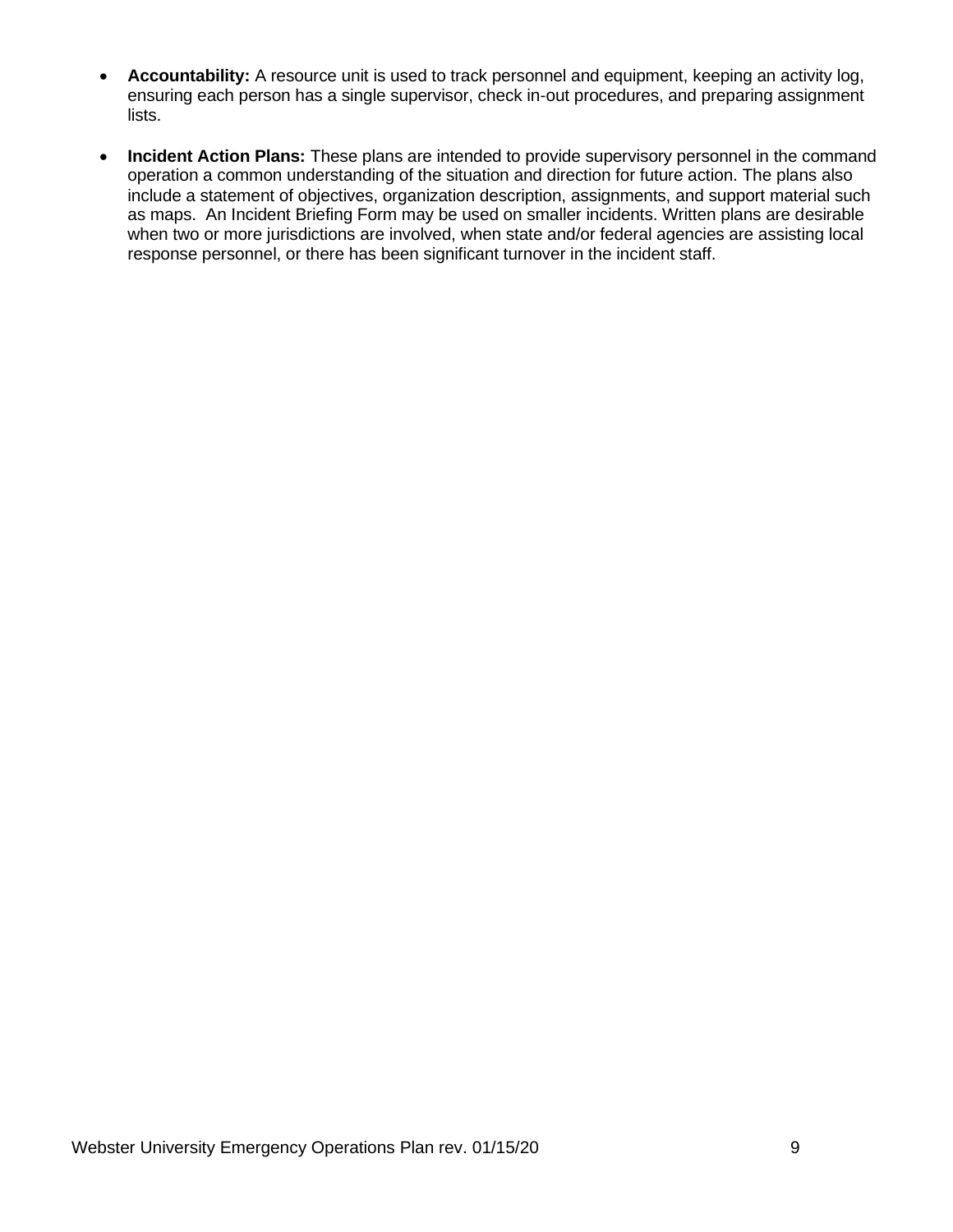### **III. DEPARTMENTAL RESPONSIBILITIES FOR PREPAREDNESS MEASURES**

<span id="page-11-0"></span>This EOP is intended to assist the University in maintaining an adequate state of readiness – a key principle of effective emergency management. Specifically, the EOP has been developed to support a two-fold state of readiness – meaning that it addresses broad mitigation and preparedness measures, and also includes specific steps that should be taken any time information is received which suggests a certain type of crisis or emergency situation is imminent.

This section outlines specific responsibilities of certain departments and current department leaders related to emergency preparedness measures. In the event that any of the department leaders leaves the University, his or her responsibilities will be assigned to any interim or replacement personnel.

#### Department of Public Safety & Emergency Management (Rick Gerger)

Developing and updating departmental policies or procedures related to:

- Identifying the process and develop procedures for checking critical DPS facilities and equipment; including system tests.
- Developing procedure for mobilizing DPS personnel and pre-positioning resources and equipment.
- Developing a process for managing incidents at the field level using ICS.
- Developing a process for communicating with and directing the dispatch center, including Emergency Contact list.
- Ensuring that any hazardous materials are consistent with the Dept. of Natural Resources.
- Developing procedures to disseminate warnings, emergency public information and instructions to campus community.
- Developing procedures for responding to and managing specific types of incidents.

### Facilities Operations (Gil Morales)

Developing and updating departmental policies or procedures related to:

- Checking critical facilities and equipment.
- Mobilizing personnel and pre-positioning resources and equipment in the event of an emergency.
- Ensuring adequate fuel supply, emergency power and emergency transportation;
- Responding to fires, explosions, hazmat incidents, structural emergencies, extreme weather or storm conditions.
- Debris removal operations.
- Repairing/restoring any damaged facilities, utility systems and infrastructure.
- Requesting any necessary public works mutual aid including private contractor's local government

### Administrative Services (Jeanene George)

Developing and updating departmental policies or procedures related to:

- Procuring emergency resources to sustain operations.
- Documenting the financial cost of crisis response and recovery operations.
- Recovery operations.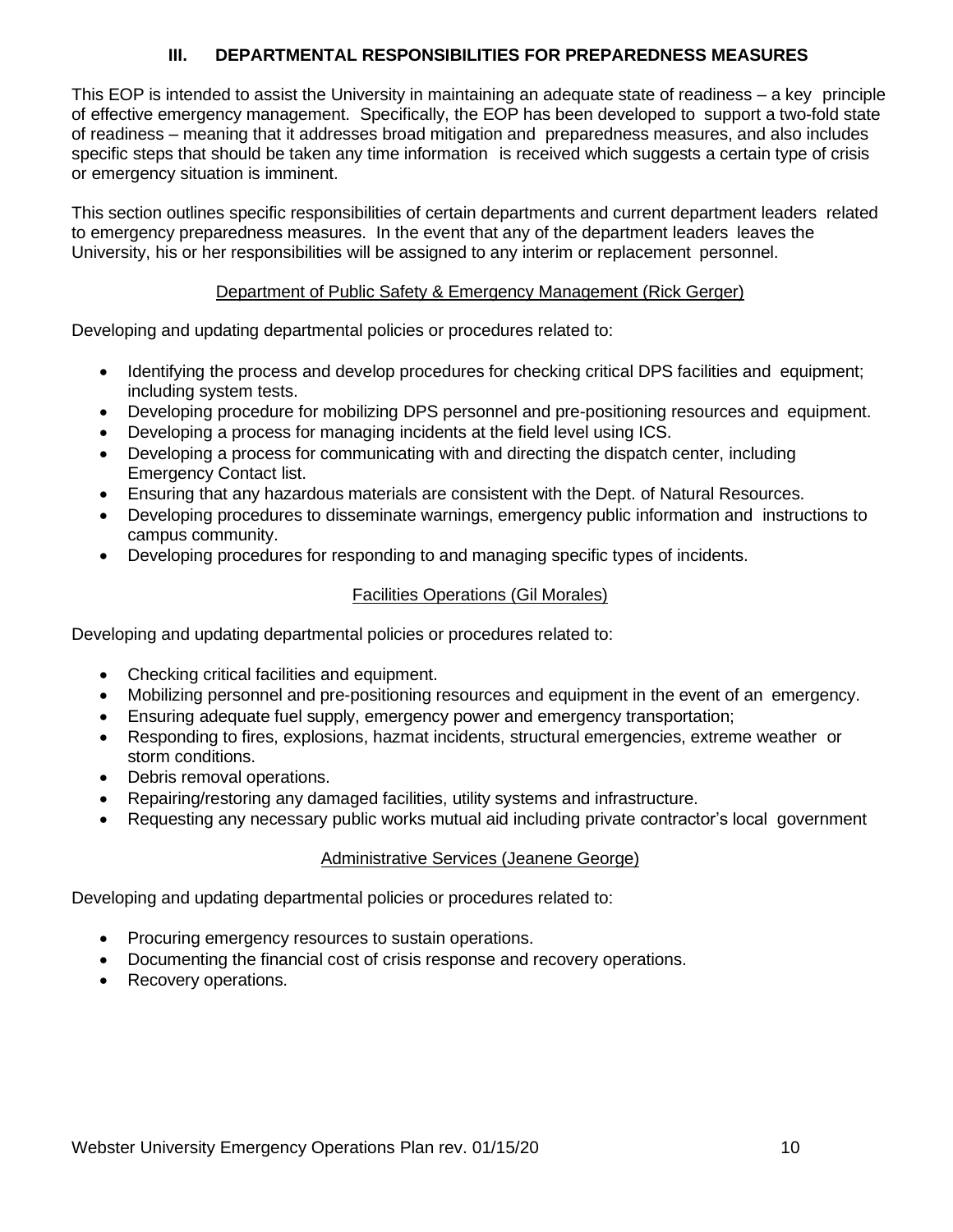### Dean of Students Office (John Buck)

Developing and updating departmental policies or procedures related to:

- Assisting Facilities with checking Student Affairs facilities and equipment.
- Mobilizing student affairs personnel and pre-positioning of resources and equipment.

### Housing & Residential Life (Anna Dickherber)

Developing and updating departmental policies or procedures related to:

- Assisting Facilities with checking residential facilities and equipment.
- Mobilizing Residence Life personnel and pre-positioning resources.
- Responding to emergencies that affect student housing in collaboration with Public Safety
- Coordination of campus housing operations including possible temporary housing.
- Communicating information to displaced residence students, parents.

### Information Technology (Greg Malone)

Developing and updating departmental policies or procedures related to:

- Checking critical IT facilities and equipment.
- Maintaining the operation of voice, intranet, data, video and wireless communication in the event of an emergency and implementing implement backup controls.
- Documenting all hardware and its configuration in connection with developing a plan for any necessary hardware replacement and setup.
- Developing adequate security controls.
- Maintaining a records management plan that duplicates data on a regular basis and secures this information at a remote location.
- Identifying IT resources required to facilitate the emergency operations of all departments.
- Temporary deployment of telephones, computers and networking facilities.

### Student Health Services (John Buck)

Developing and updating departmental policies or procedures related to:

- Checking adequacy of Health Service supplies and equipment.
- Mobilizing Health Services personnel.
- Assessing the need for mutual aid.
- Assisting in developing procedures for triage sites.
- Responding to disease outbreak, incidents w/multiple casualties and utility failure.

### Dining Services (Octavio Pino)

Developing and updating departmental policies or procedures related to:

- Checking dining facilities and equipment.
- Mobilizing dining services personnel and pre-positioning resources.
- Maintaining a supply of food and beverages.
- Temporary meal service for residence students and emergency responders.
- Ensuring dining staff are available at all times.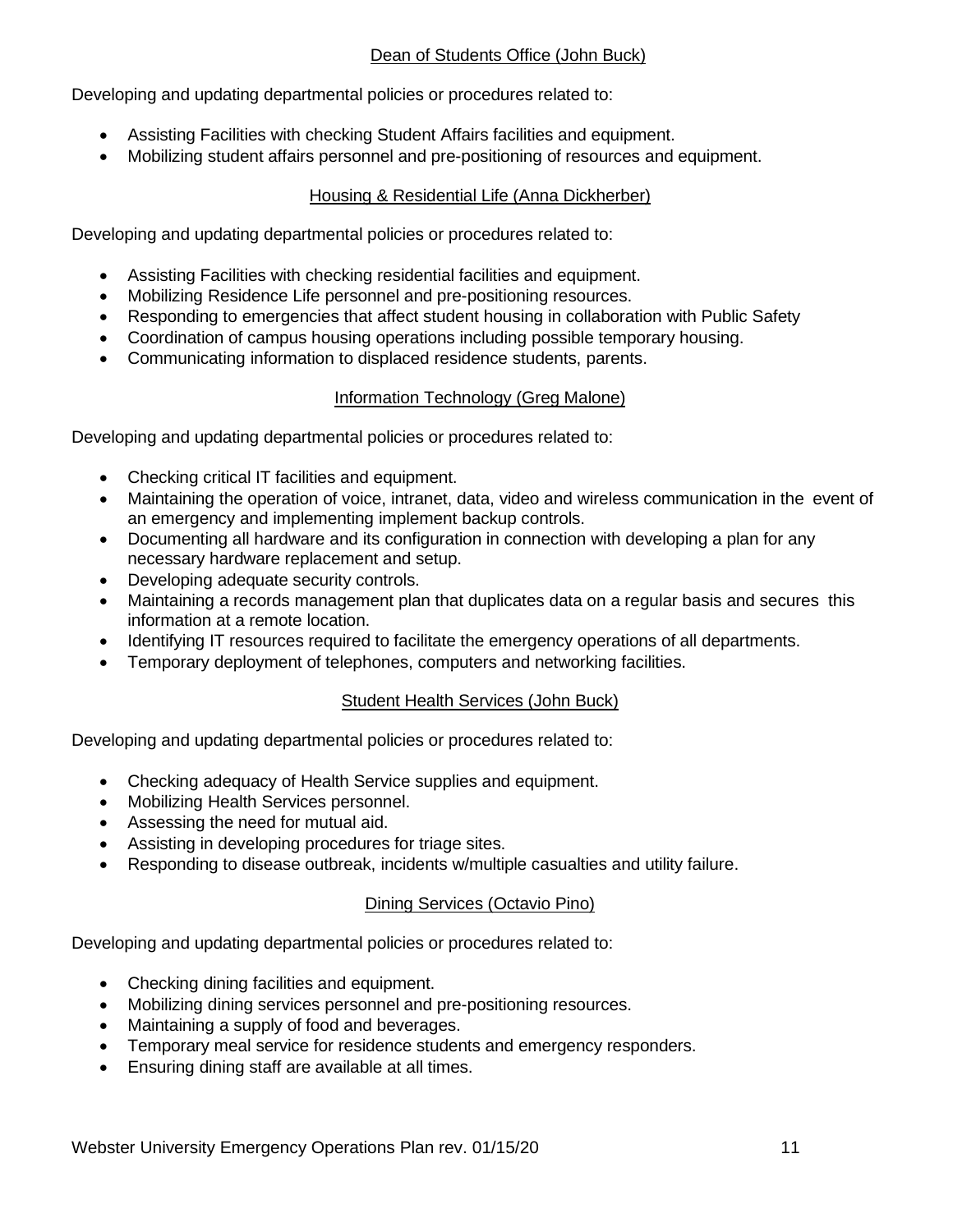### Global Marketing & Communication (Lisa Brown)

Developing and updating departmental policies or procedures related to:

- Identifying and training staff who can serve as a public information officer or University spokesperson in the event of an emergency.
- Coordinating the dissemination of information to the press and the public.
- Coordinating rumor control.

### Counseling & Life Development (Patrick Stack)

Developing and updating departmental policies or procedures related to:

- Providing emergency psychological crisis intervention services to students, faculty and staff.
- Responding to institutional request for crisis intervention by coordinating and mobilizing volunteer counseling personnel for on-site services.
- Planning for and providing on-site triage, individual and group interventions and making referrals for more specialized follow up care.
- Maintaining a list of University and community resources.
- Meet annually with liaison personnel and engage periodically in training and simulation exercises.

#### Human Resources (Cheryl Fritz)

Developing and updating departmental policies or procedures related to:

- Maintaining the continuity of payroll processing services in conjunction with the Finance & Administration Department.
- Maintaining the continuity of Employee Benefits.
- Providing services for employees in conjunction with Counseling & Life Development
- Assessing faculty and staff availability in a post disaster and assist with appropriating necessary personnel.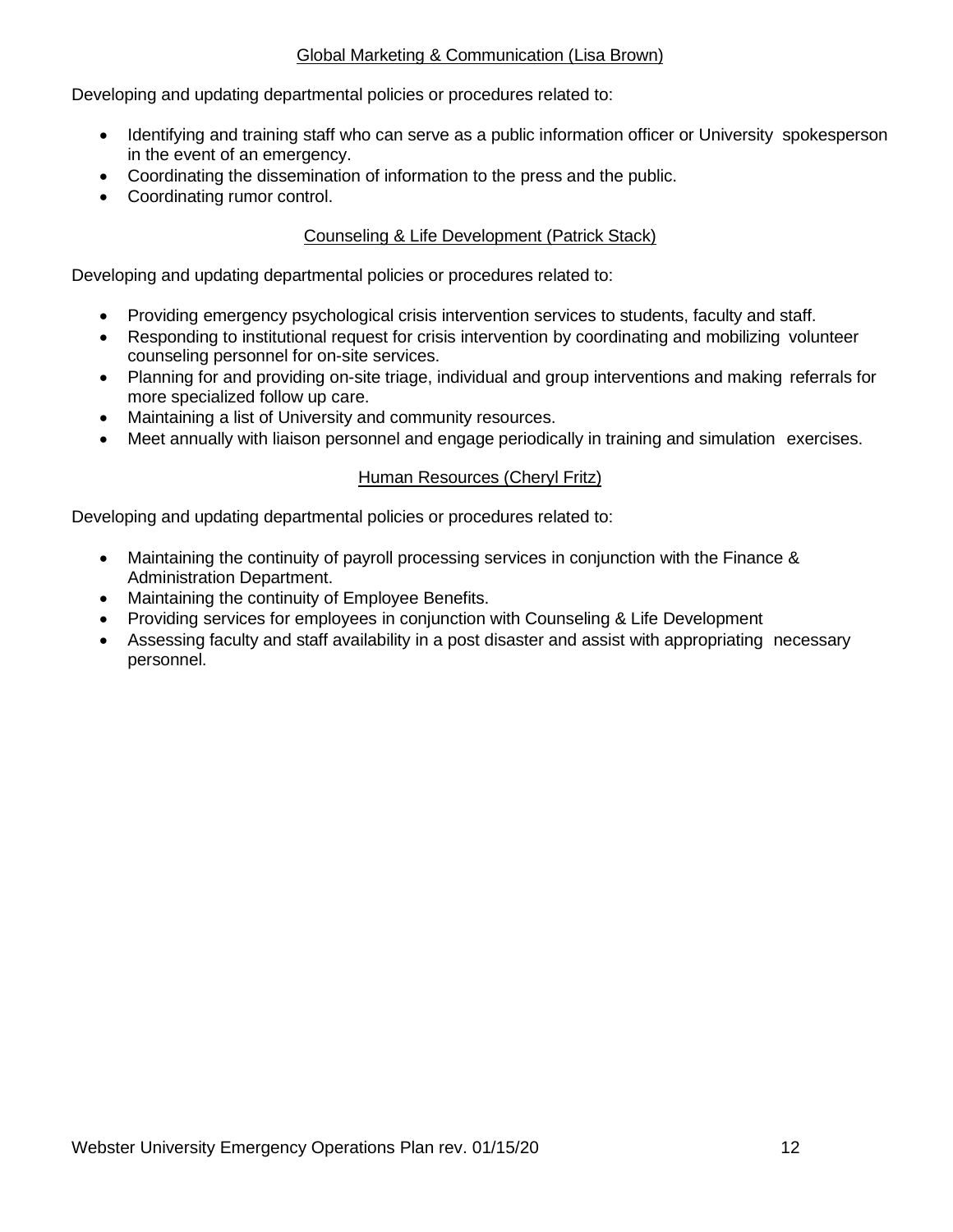### **IV. DEPARTMENTAL EMERGENCY OPERATIONS RESPONSIBILITIES**

<span id="page-14-0"></span>As outlined in the previous section of the EOP, departments throughout the University are responsible for maintaining their own official or unofficial policies and procedures related to responding to emergency operations. Many of these departments have also developed procedures to deal with frequently encountered incidents (e.g., Public Safety's procedures for responding to reports of a crime, Counseling and Life Development's procedures for responding to students in emotional distress, and Housing & Residential Life's policies and procedures for responding to certain types of events which frequently occur in student housing facilities.) These separate departmental procedures provide their personnel with procedures for immediate responses, and the EOP is intended to incorporate these disparate plans into a larger, coordinated University emergency response.

Understandably, primary responsibility for responding to a crisis or emergency initially rests with an individual from the department with the most appropriate knowledge and skillset, which is why the individual with primary responsibility for an emergency function is normally responsible for developing or maintaining the policies and procedures specific to that function. Personnel from other departments may be assigned or requested as needed to support responsibilities those departmental responses.

While the majority of the University's faculty and staff do not typically have specific responsibilities related to emergency management or response, the nature of many crises or emergencies is such that they are often first observed by or reported to faculty or staff. As such, any time a faculty or staff member observes or learns of a possible emergency situation, he or she should immediately contact DPS at the emergency number: (314) 968-6911.

Any time staff or faculty with any students or employees under their direction are aware of an emergency or possible emergency situation, those staff or faculty members are responsible for students or employees under their direction until: 1) the situation is resolved, 2) at risk individuals are in a safe location, or 3) other University personnel or local emergency responders with appropriate authority assume responsibility to the students or employees under their direction. It is essential that staff and faculty members receive basic emergency response training, familiarize themselves with the University's basic emergency response protocol and nearby evacuation routes.

#### **Department of Public Safety**

The Department of Public Safety (DPS) is different from other University departments as it is primarily responsible for monitoring and responding to critical incidents, emergencies, and disasters that affect or threaten to affect the University. DPS operates on a continuous 24/7/365 basis and is always available to receive emergency communications from both internal and external sources.

DPS officers and on call supervisors are trained to follow the department's standard operating procedures in the event of an emergency, including notifying the Director of any possible emergency situations.

Any time the Director (or his designee) receives information about a possible emergency situation, he or she will activate select portions of the department's Standard Operating Procedures and EOP to the extent necessary to control the situation. If the crisis or emergency escalates such that the Director (or his designee) believes full activation of the EOP is necessary, he will notify the President, who will decide whether or not to contact the President and activate the full EOP. Additional details regarding the specific protocol for activating a coordinated institutional emergency response is provided in the Section VII of the EOP.

In the event that the Director of Public Safety (or his designee) confirms that there is a critical incident or dangerous situation which poses an immediate threat to the health or safety of students, faculty or staff occurring on the campus, he will take the necessary steps to immediately notify the President (or his designee) and University leadership. Concurrently, the Director of Public Safety (or his designee) will notify the campus community in the form of an Emergency Notification according to the Department's Standard Operating Procedures.

Webster University Emergency Operations Plan rev. 01/15/20 13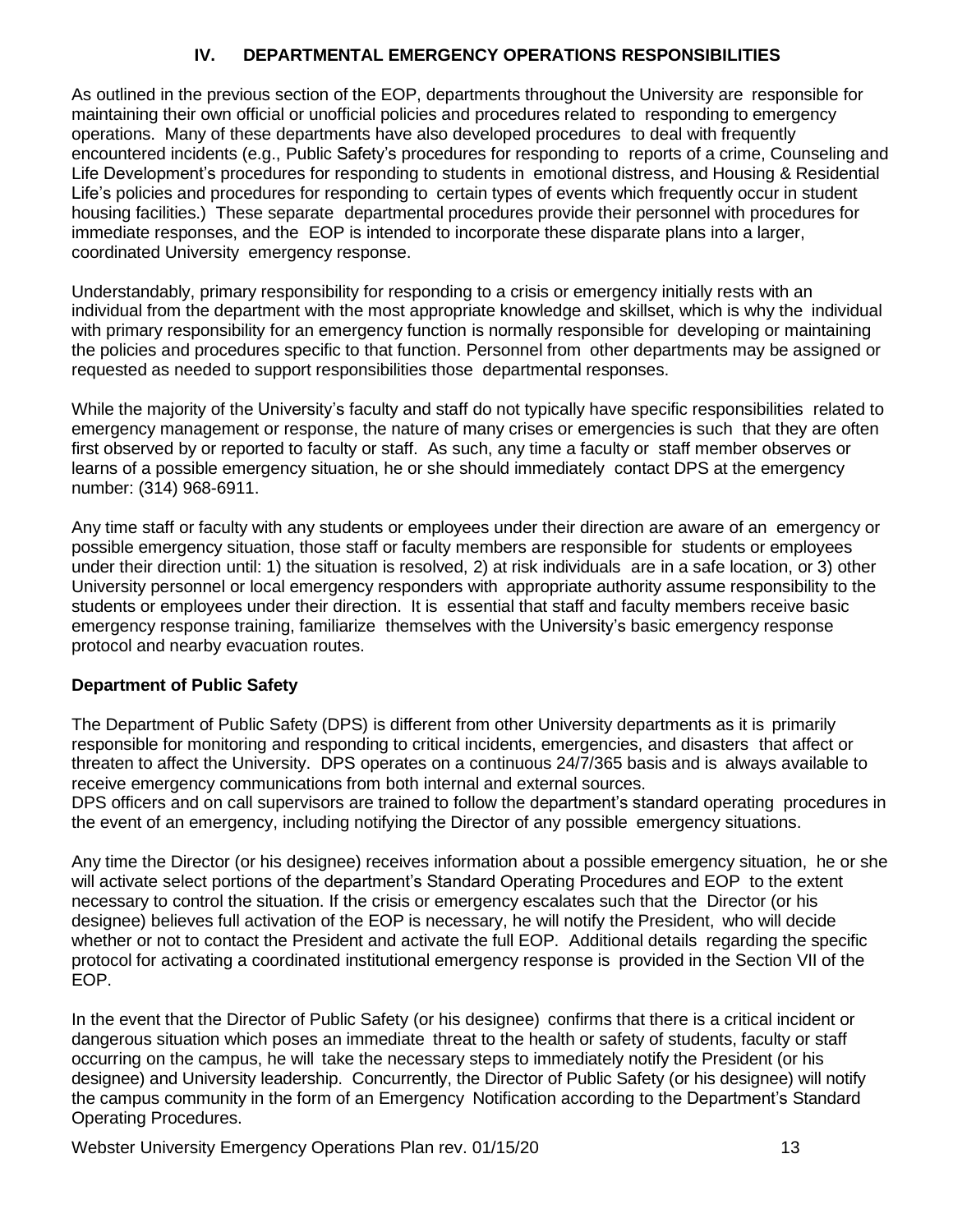### **V. EMERGENCY PREPAREDNESS, MANAGEMENT, AND RESPONSE TEAMS**

<span id="page-15-0"></span>As explained in the previous sections of the EOP, certain departments and personnel within the University are responsible for certain preparedness measures and handling the initial response to a potential critical incident or emergency. However, larger preparedness measures and institutional responses to emergencies or disasters require a clear and coordinated effort. In an effort to provide clear direction and facilitate this type of coordination, the University has established the following three teams of administrators and staff from across the institution, and provided each team with certain responsibilities related to preparedness and emergency response.

### Crisis Management Team

The Crisis Management Team (CMT) is responsible for approving major policies and expenditures related to emergency management and response. This includes policies and expenditures related to planning and preparation activities prior to an incident, as well as short and long term recovery from an incident, including the restoration of normal business operations.

The Crisis Management Team is comprised of the University's Chancellor's Cabinet.<sup>1</sup> In the event of an emergency, the President has the authority to add additional temporary members to the CMT as needed.

Certain members of the CMT have additional specific responsibilities related to emergency preparedness and response which are outlined in Section VI of the EOP. The CMT's shared responsibilities include the following:

- Final approval of the University's EOP and any related major policy decisions.
- Allocation and direct distribution of resources required to reduce identified vulnerabilities and accomplish the purposes of this EOP.
- Requesting emergency response resources from vendors or local emergency responders that are unavailable internally.
- Identifying critical business functions that must quickly be restored and maintained in the event of an emergency.
- Determining what long-term (i.e.,  $>$  than 30 days) effects a large scale emergency or crisis may have on the University and how these can best be managed.
- In the event of an active crisis or emergency, the CMT will participate in joint briefings with the Incident Commander.
- Monitoring the recovery process after a large scale emergency or crisis to ensure the recovery is proceeding according to plan and providing associated guidance/assistance as needed.

The CMT is only directly involved in the stabilization of an emergency if major expenditures or policy decisions are involved. In the event that the CMT is needed to assist with incident stabilization, the team members will be notified by University President or her designee as soon as practical and all members will be required to report in person to the President's Conference Room 360, Loretto Hall. In the event that the President's Conference Room is not available, an alternate location will be designated.

 $1$  The Chancellor's Cabinet includes the following members of the University's senior leadership team: President, Vice President of Academic Affairs, Vice President of Enrollment Management, Chief Financial Officer, Chief Information Officer, Chief Communications Officer, and the Asst. Chancellor/University Secretary/Sr. Privacy Director.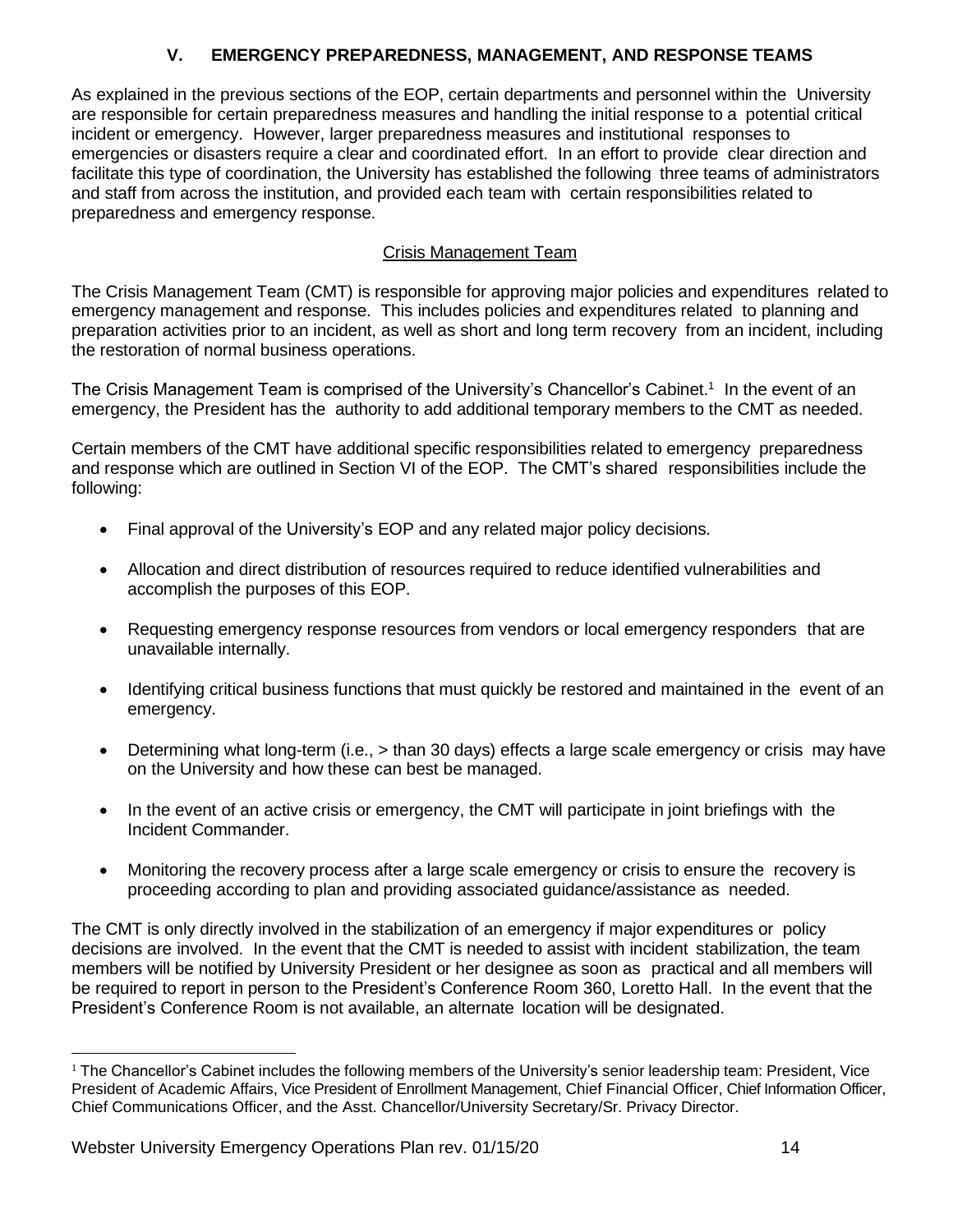### Crisis Management Planning Team

The Crisis Management Planning Team (CMPT) is responsible for the development of the EOP and certain other emergency preparedness measures and plans. The CMPT is led by the Director of Public Safety and the remaining members are appointed by the University President. Like the C M T , certain members of the CMPT also have specific responsibilities related to emergency preparedness and response which are outlined in Section VI of the EOP.

The CMPT's shared responsibilities include:

- Developing Incident Action Plans to address certain types of critical incidents or emergencies.
- Assisting with the development of department or building specific emergency plans.
- Planning and implementing emergency preparedness/risk mitigation measures.
- Coordinating and conducting emergency response training, drills and exercises.
- Being on call to assist as needed in the management of an active crisis or emergency.

### Crisis Management Response Team

The Crisis Management Response Team (CMRT) is responsible for the execution of the EOP in the event of an actual crisis or emergency. The CMRT is led by the Director of Public Safety and its remaining primary members are appointed by the University President.

The University President typically appoints CMRT members from the following departments or functional areas:

- Director of Facilities
- Director of Student Health Services
- Chief of Human Resources
- Director of Public Safety
- Dean of Students
- Associate Dean of Students and Director of Housing and Residential Life
- Representative from Global Marketing & Communications
- Director of Counseling and Life Development
- Vice President for Information Technology
- Representative from Finance and Administration
- 1-2 full-time Faculty members
- Director of the Loretto Hilton Center
- Dean of the Library
- General Manager, Dining Services

Like the CMT and CMPT, certain members of the CMRT also have specific responsibilities related to emergency preparedness and response which are outlined in Section VI of the EOP. However, in the event of an actual emergency, it may not be necessary for all members of the CRMT to participate in the incident stabilization and recovery effort.

Each appointed member of the CMRT is responsible for identifying an alternate who can serve on the CMRT in the event that the appointed member is unable to do so. Appointed members should submit their designated alternate to the Director of Public Safety. Each appointed member of the CMRT is also responsible for ensuring that their area or department has a crisis response plan as well as the necessary resources to execute those plans. Section IV of the EOP provides more detailed information regarding what types of emergency operations policies and procedures must be developed by certain key departments. All appointed and alternate members are also responsible for maintaining up to date knowledge of their area or department's current emergency operations policies and procedures, as well as the University's EOP.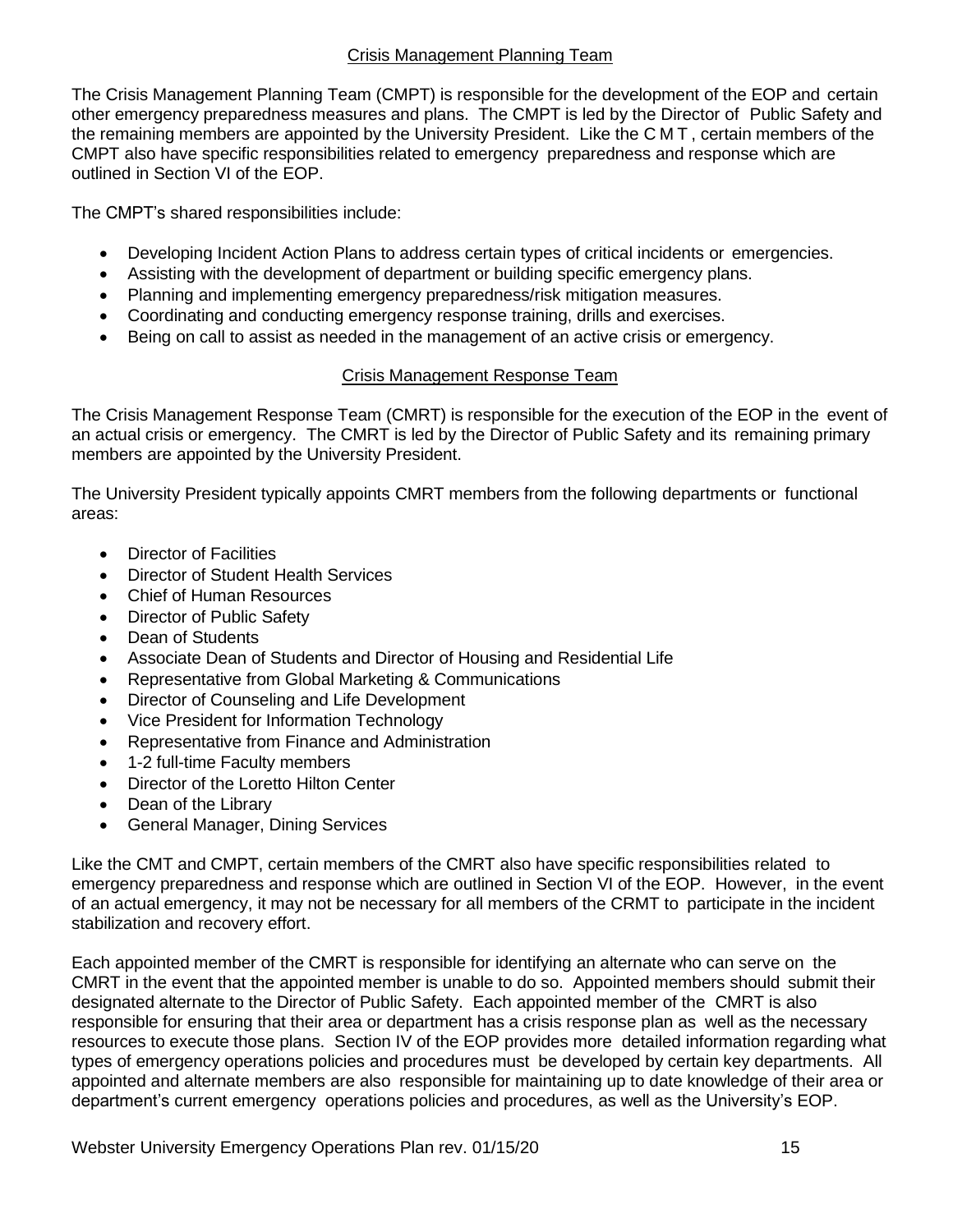### **VI. SPECIFIC EMERGENCY OPERATIONS RESPONSIBILITIES**

<span id="page-17-0"></span>This section of the EOP outlines the specific responsibilities of key University administrators and staff who serve on one or more of the University's official emergency management/response teams.

#### *University Chancellor*

<span id="page-17-1"></span>The University Chancellor is a member of the Crisis Management Team and has the following responsibilities whenever the President decides to activate the EOC,

- Shall serve as the liaison between the CMT and the Board of Trustees.
- Responsible for leading necessary high level community outreach and partnerships.

#### *University President*

<span id="page-17-2"></span>The President serves as the chair of the Crisis Management Team. He (or his designee) is responsible for deciding whether or not to activate the EOC.

Any time the President (or his designee) decides to activate the EOC,

- 1) He will consider whether or not to implement the following measures:
	- Designate and direct the Incident Commander to assemble the appropriate personnel.
	- Assist the Incident Commander and Crisis Management Response Team with specific incident action plans.
	- Direct any necessary communications with faculty regarding an imminent or active emergency.
	- Oversee and direct any necessary short term relocations of staff, faculty and/or students, and monitor the academic impacts of any imminent or active emergency.

Lead the CMT's discussions related to the following areas:

- Resources needed from outside the University
- Short and long term student housing and food services
- Financial and legal issues
- Policy interpretation
- Media interaction
- Political and social concern
- Prioritization of salvage operations
- Establishing a target date(s) for resumption of a limited academic schedule
- Requesting personnel to assist with the emotional support of staff, students and families affected by the incident.
- Declare an end to the state of emergency and make a public announcement
- 3) Order post-incident briefing.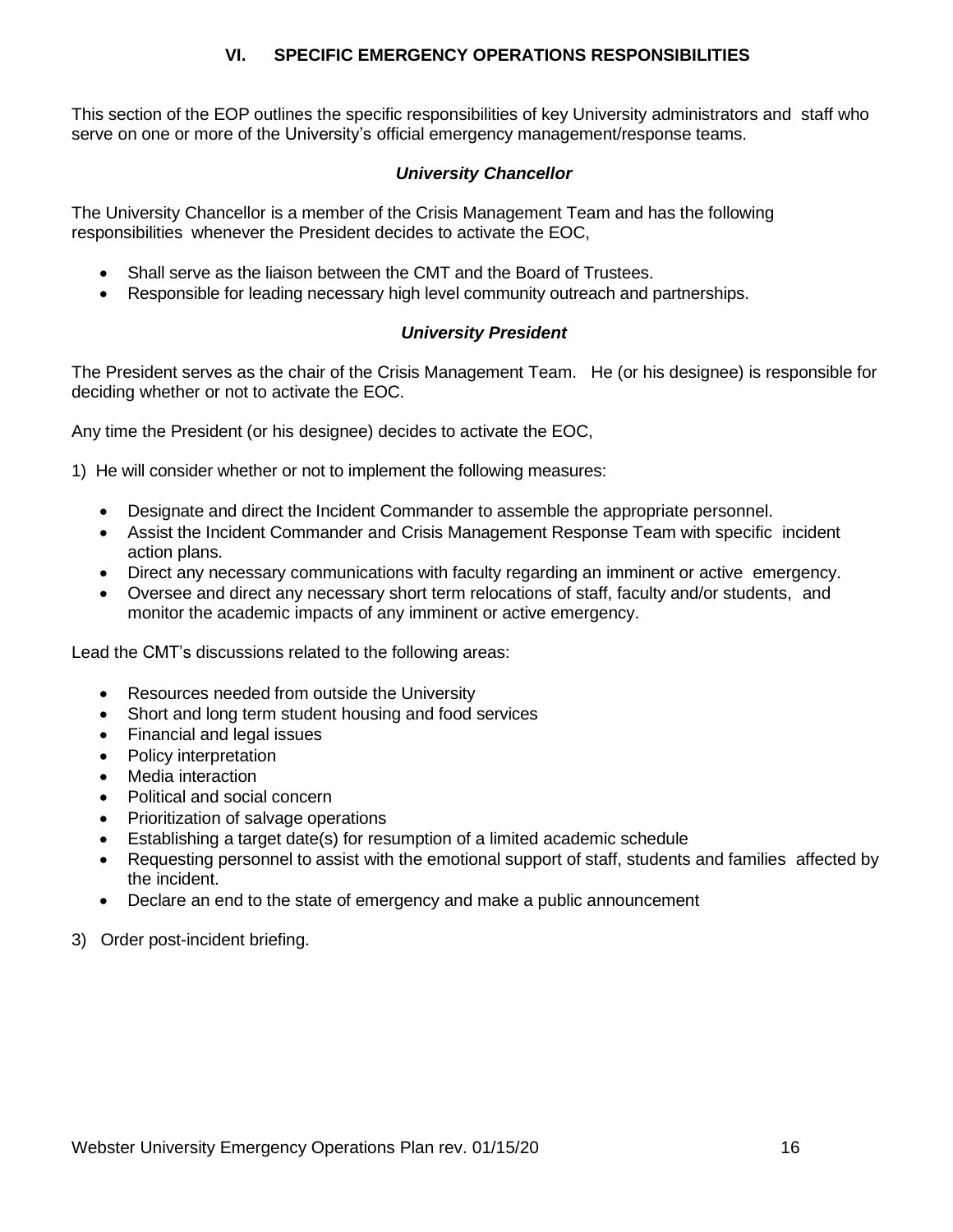### *Chief Financial Officer (CFO)*

<span id="page-18-0"></span>The CFO serves on the Crisis Management Team and is responsible for directing University personnel in the following areas of emergency response any time the EOC is activated:

- Financial management and emergency purchasing.
- Assigning clerical and administrative staff to assist in the EOC.
- Documenting the event in progress.
- Monitoring the situation for potential loss or other risk management duties, and coordinate any necessary insurance requirements.
- Maintaining an accounting of actions, communications and directives taken or given throughout the response.

### *Chief Human Resources Officer*

<span id="page-18-1"></span>The Chief Human Resources Officer serves on the CMT and the CMRT. The Chief Human Resources Officer (or her designee) is also responsible for the following in the event that the EOC is activated:

- Serving as the University's liaison with local law enforcement in the event that any information regarding University employees is requested.
- Ensuring appropriate personnel contact family members of employees, if needed, to communicate information regarding injuries or death.

### *Chief Communications Officer*

<span id="page-18-2"></span>The Chief Communications Officer serves on the CMT and the CMRT. The Chief Communications Officer (or his designee) is also responsible for the following in the event that the EOC is activated:

- Leading the CMT in drafting a public relations plan.
- Designating a staff member to serve as Public Information Officer and respond to media inquiries.
- Overseeing the preparation of any necessary statements to the public or campus community.
- Directing the establishment of any needed phone banks, assign staff to the phone bank, and provide any necessary training and information to the phone bank staff.
- Arrange briefings for the Crisis Management Response Team at the scene.
- Planning any needed news conferences.
- Establishing electronic or alternative communication methods as needed.
- Directing personnel to photograph the scene if safe to do so.

### *Chief Information Officer*

<span id="page-18-3"></span>The Chief Information Officer (or her designee) serves on the CMT and is responsible for the development of plans to backup current information technology systems in the event of an emergency. Whenever the EOC is activated, the Chief Information Officer is also responsible for:

- Ensuring that communication lines, computer access and other services are available for use at the EOC, and marshalling any additional technology resources requested by the CMRT or Incident Commander.
- Developing a coordinated plan of response for matters related to Information Technology Department and Networking and Technological Services.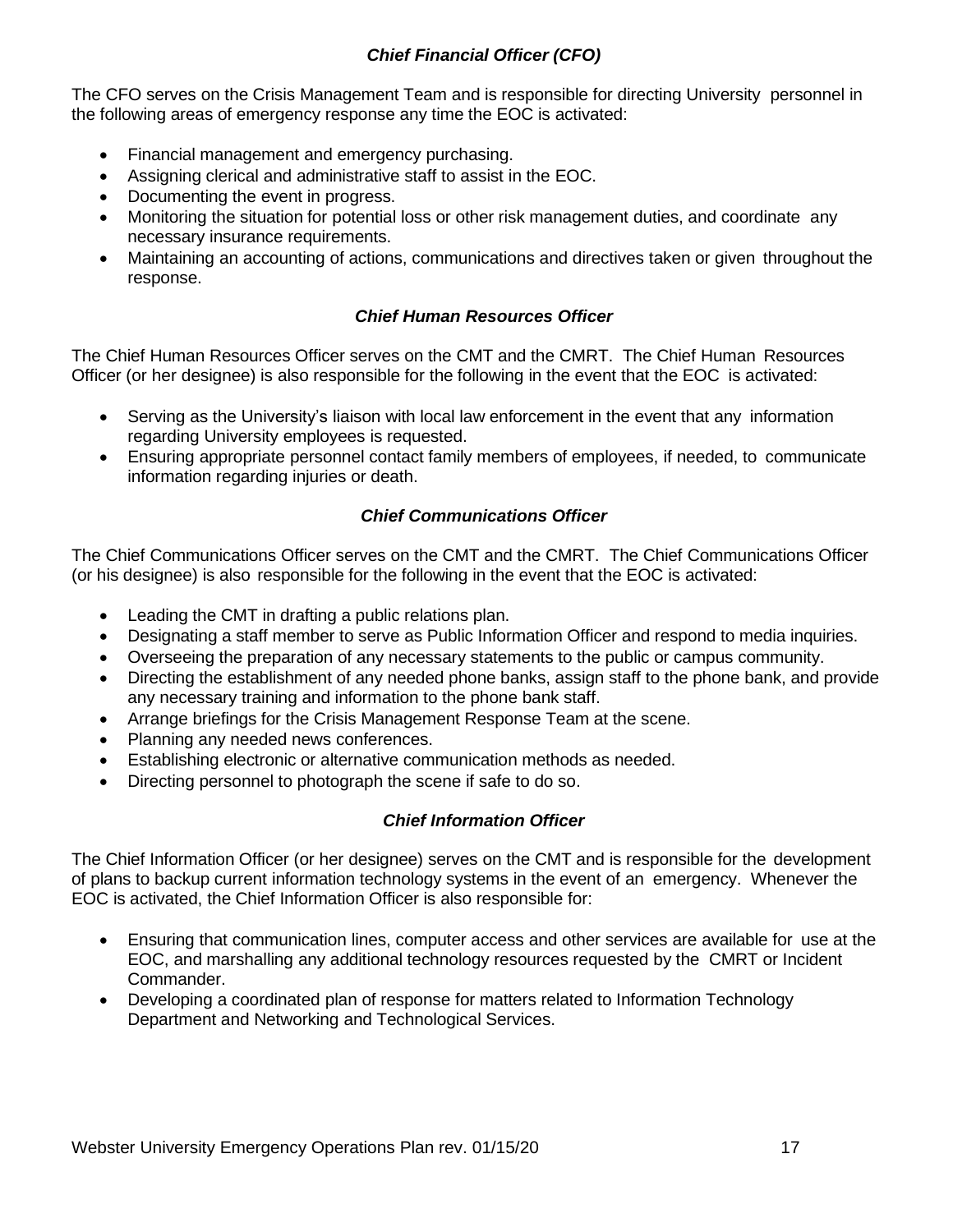### *Vice President for Academic Affairs*

<span id="page-19-0"></span>The Vice President for Academic Affairs serves on the CMT and has the primary responsibility of directing Student Affairs and Housing staff involved in any emergency response.

Whenever the EOC is activated, the Vice President for Academic Affairs is also responsible for overseeing or monitoring:

- Medical attention and counseling.
- Any needed relocation of housing and communication for residential students.
- Dining services.
- Communications with effected students.
- Emergency travel needs and other personal finance issues for affected students.
- Any necessary salvage and/or storage of student-owned property.
- The overall effect of the incident on the student body.

The Vice President for Academic Affairs (or her designee) is also responsible for the following in the event that the EOC is activated:

- Serving as the University's liaison with local law enforcement in the event that any information regarding students is requested.
- Ensuring appropriate personnel contact family members of students, if needed, to communicate information regarding injuries or death.

### *Facilities Manager*

<span id="page-19-1"></span>The Facilities Manager serves on the CMPT. In the event that the EOC is activated, the Facilities Manager (or his designee) is also responsible for the following:

- Serving as the University's liaison to outside agencies related to facilities management (e.g., local providers of gas, electricity, water, etc.).
- Assisting with portions of any necessary incident action plans related to facilities management.
- Providing the Incident Commander with information on any potential hazards within affected buildings, and any related exposure, remedy and cleanup.
- Assisting with any needed surveys of affected facilities.
- Assisting with monitoring potentially hazardous or unsafe situations.

### *Director of Public Safety*

<span id="page-19-2"></span>The Director of Public Safety serves on the CMPT and the CMRT. As noted previously, the Director of Public Safety (or his designee) is responsible for immediately notifying the University President of any imminent or active emergency situations affecting campus. The Director of Public Safety (or his designee) will be designated as the Incident Commander by the President in the event that an EOC is activated.

When serving as Incident Commander, the Director of Public Safety (or his designee) is responsible for assembling and directing the members of the CMRT and support staff who will serve as Incident Command Staff.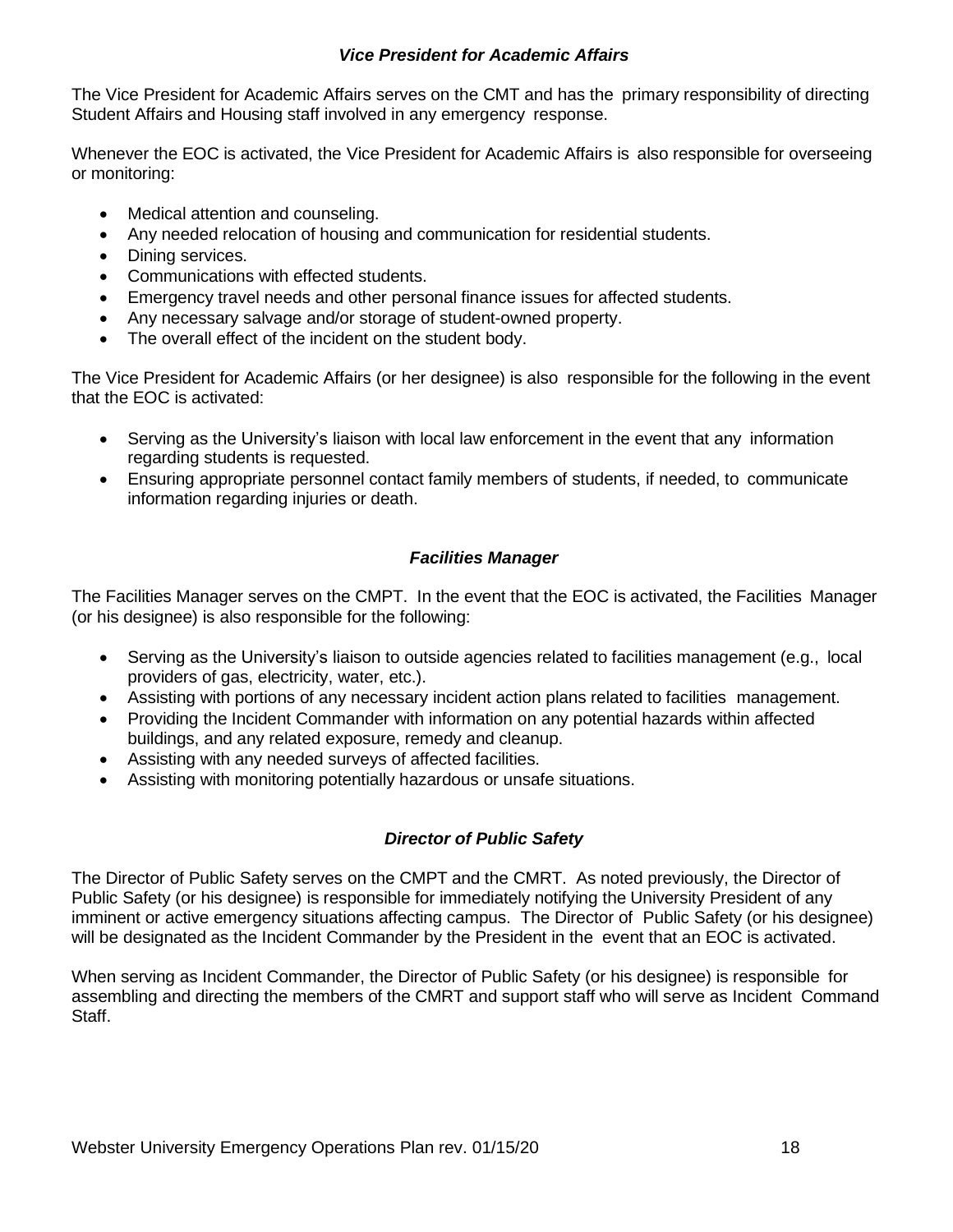The Director of Public Safety is also responsible for:

- Ensuring the necessary local or federal emergency responders have been contacted.
- Initiating appropriate response protocols for University personnel as needed under the EOP.
- Relinguishing incident command to appropriate responders and serving as the primary University liaison with any local or federal emergency responders.
- Reviewing/implementing safety measures for University emergency responders.
- Directing/supporting any necessary evacuations,
- Directing/assisting with the maintenance the security of any affected areas.
- Assisting with the preservation of anything of evidentiary value.
- Overseeing any necessary University investigations necessary after the incident has been stabilized.
- Coordinating any necessary disposal of hazardous materials.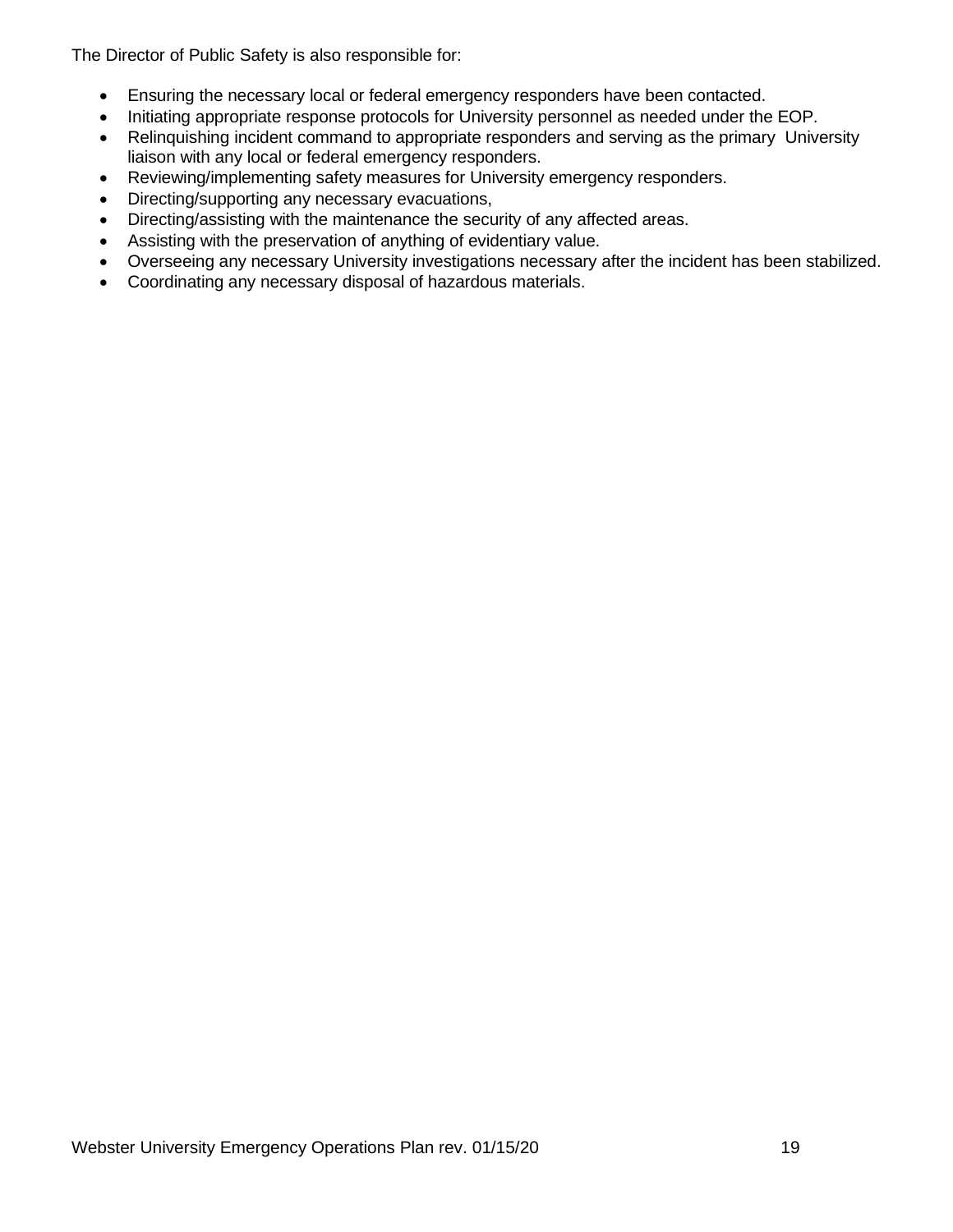#### <span id="page-21-0"></span>**VII. PROTOCOL FOR ACTIVATING A COORDINATED INSTITUTIONAL EMERGENCY RESPONSE AND INITIAL STEPS**

Any time the Department of Public Safety is aware of an actual or potential crisis or emergency, the following individuals, departments, community members and outside agencies will be notified, using the following protocol, however these notifications may not necessarily be made in the order outlined below:

#### **University President (Julian Schuster)**

- After the Director of Public Safety or his designee notifies the President about an active or potential crisis or emergency, the President will decide whether or not to activate the EOC, and notify the Crisis Management Team (CMT).
- In the event that the President determines it is necessary to convene a meeting of the CMT, he will notify the CMT and a liaison from the Crisis Management Response Team (CMRT) to meet at a predesignated meeting location.

#### **Crisis Management Response Team (CMRT)**

- The Director of Public Safety or his designee will notify some or all of the members of the CMRT regarding an active or potential crisis or emergency. The message will include:
	- o Type of Incident
	- o Location to meet EOC, Luhr Building room 101
- Members of the Crisis Response Team will be directed to respond to the designated EOC.

#### **Building and Floor Captains**

- The Director of Public Safety or his designee will notify Building and Floor Captains in affected buildings via emergency text message about the actual or potential crisis or emergency. The message will include:
	- o Type of Incident
	- o Action to be taken (Evacuate, Seek Storm Shelter; Shelter in Place)
	- o Additionally, "GO TO" and "AVOID "may be used in the event normal response procedures would place personnel at risk.
	- o Where to obtain further information and/or updates

#### **Webster Groves Police/Fire**

- The Department of Public Safety will notify the Webster Groves Police/Fire Department and request assistance.
- DPS will also respond to the scene and initiate initial response procedures.

#### **Campus Community**

- When the Director of Public Safety or his designee determines that an emergency notification should be issued, it will always be disseminated via text messages to phone numbers registered with the Webster Alerts system.
- The emergency notification may also be disseminated via additional, secondary methods of communication such as:
	- $\circ$  a blast email to all students, faculty, and staff affiliated with the Webster Groves campus who have "webster.edu" email address;
	- o blast email to all addressed registered with the Webster Alerts system;

Webster University Emergency Operations Plan rev. 01/15/20 **20** 20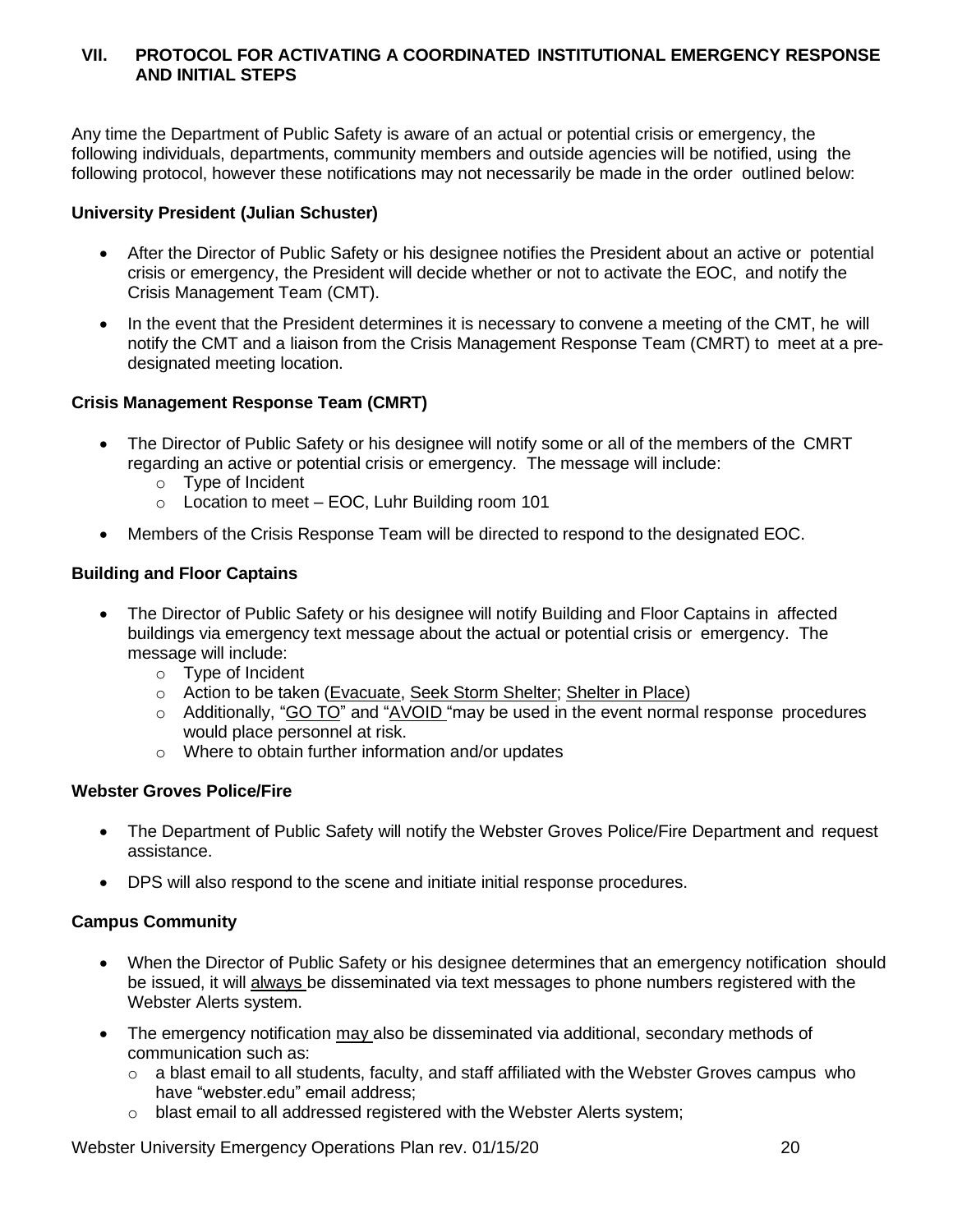- o Twitter or Facebook, or
- o Broadcasting an audio message through all IP telephones on the Webster Groves campus.
- The emergency notification typically includes the following information (if known):
	- o The nature of the emergency;
	- o The action to be taken (e.g., Evacuate; Seek Storm Shelter; Shelter in Place);
	- o Additionally, "GO TO" and "AVOID" may be used in the event normal response procedures would place personnel at risk; and
	- o Where to obtain further information and/or updates on the emergency.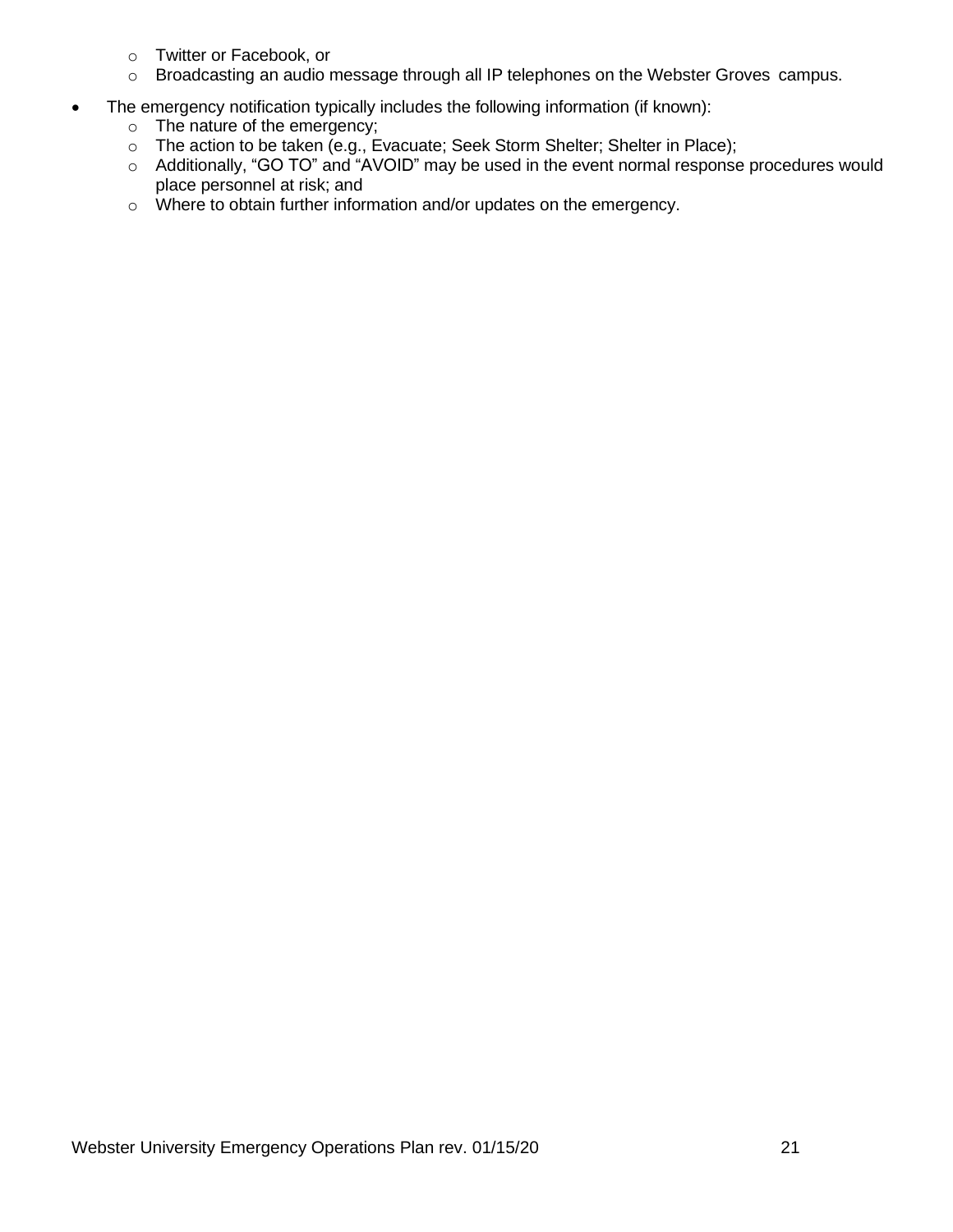<span id="page-23-0"></span>In the event that the President determines a crisis or emergency will require an institutional response lasting longer than 24 hours, he will direct the Director of Public Safety to activate the following institutional emergency response mechanisms and activities. This section of the EOP provides a high level overview of those mechanisms and activities.

### Incident Command Team

The Director of Public Safety or his designee will act as Incident Commander and will identify the necessary members of the Incident Command Team. In addition to personnel from the University's Department of Public Safety, the Incident Command Team may include members of the CMRT, emergency responders from local, state or federal agencies such as police, fire, EMS, hazmat teams and/or public health agencies. The Incident Command Team may also include members of the CMRT and other University personnel; however, depending on the type and severity of the crisis or emergency.

### Emergency Operations Center

The Incident Command Team will operate out of an Emergency Operations Center which is typically be located in the Luhr Building, room 101; however, alternate locations may be used at the discretion of the Incident Commander. Emergency response activities and work assignments will be planned, coordinated and delegated from the EOC.

### Short-Term Response

Any emergency responders (e.g., DPS, Police, Fire, or EMS) involved in responding to a serious crisis or emergency will operate according to Incident Command System (ICS) principles which depending on the nature of the emergency may include:

- Scene containment:
- Establishment of a "hot zone";
- Establishment of an inner perimeter;
- Establishment of an outer perimeter
- Establishment of a command post;
- Establishment of a staging area;
- Dissemination of warnings, emergency public information, and instructions to the University;
- Conducting evacuations and/or rescue operations;
- Caring for displaced persons and treating the injured;
- Conducting initial damage assessments and surveys;
- Assessing need for mutual aid assistance;
- Restricting movement of traffic/people and unnecessary access to affected areas;
- Establishing Unified Commands;
- Coordinating with state and federal agencies working in the field.

#### Long-Term Response

Extended emergency operations involve the coordination and management of personnel and resources to mitigate an emergency and facilitate the transition to recovery operations. Field response personnel will continue to use ICS to manage field operations. EOC staff will support field response personnel in mitigating the effects of the disaster.

When the EOC is activated, communications and coordination will be established between the Incident

Webster University Emergency Operations Plan rev. 01/15/20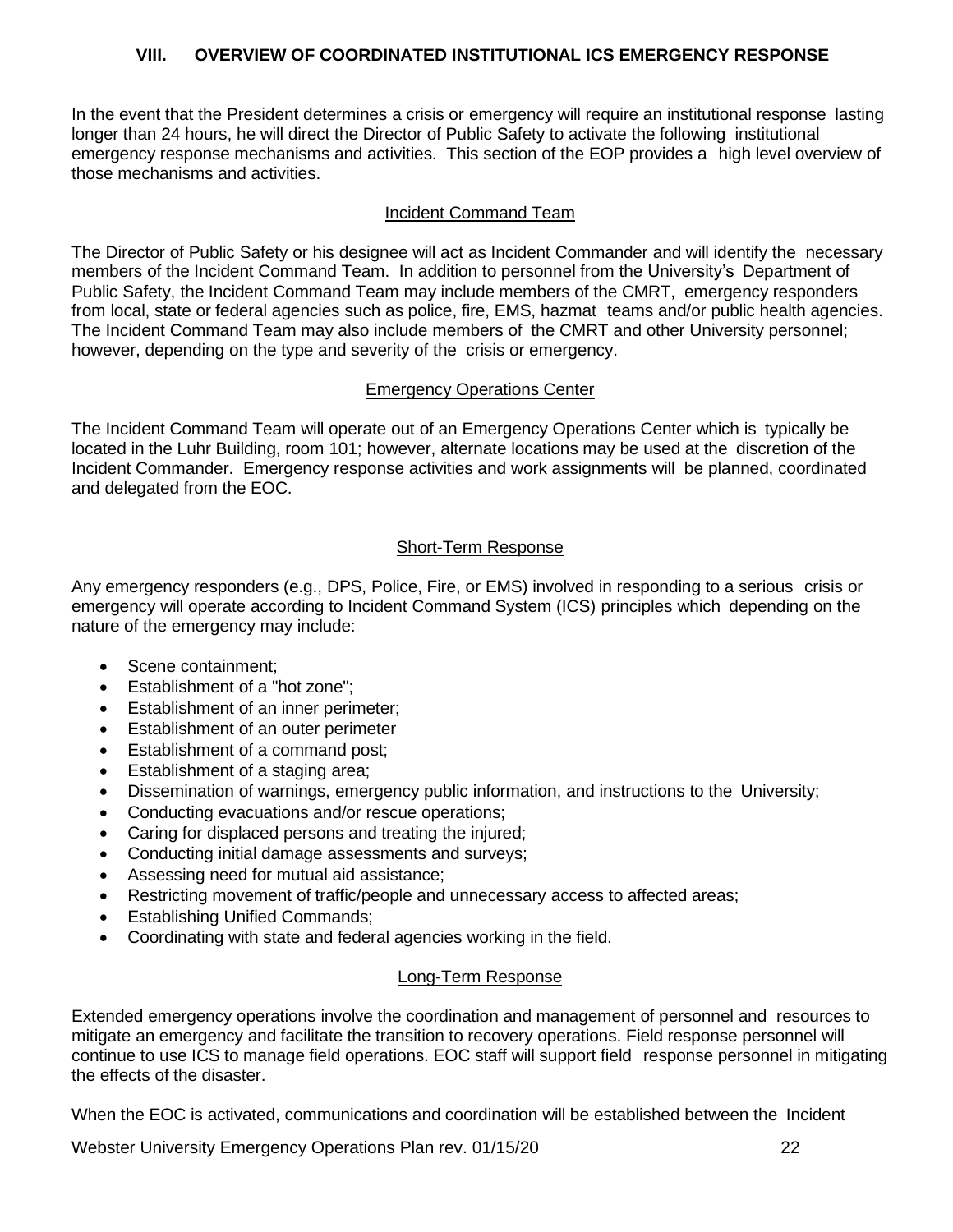Commander(s) at the scene and the EOC. Multi-agency or inter-agency coordination will be used by EOC staff to facilitate decisions for overall local government level emergency response activities.

Incident Command Staff will be organized around the Emergency Management functions of Command/Management, Operations, Planning/Intelligence, Logistics, and Finance/Administration. These components and principles will be used by the EOC staff to manage disaster operations. EOC staff will establish measurable and attainable objectives to be achieved for a given operational period. An EOC action plan will be developed for each operational period.

#### Recovery

Recovery Operations may include rebuilding of the University will begin through various recovery activities such as restoring services to the campus community and rebuilding the affected area(s). Recovery activities may be both short-term and long-term, ranging from restoration of essential utilities such as water and power, to mitigation measures designed to prevent future occurrences of a given threat facing the University.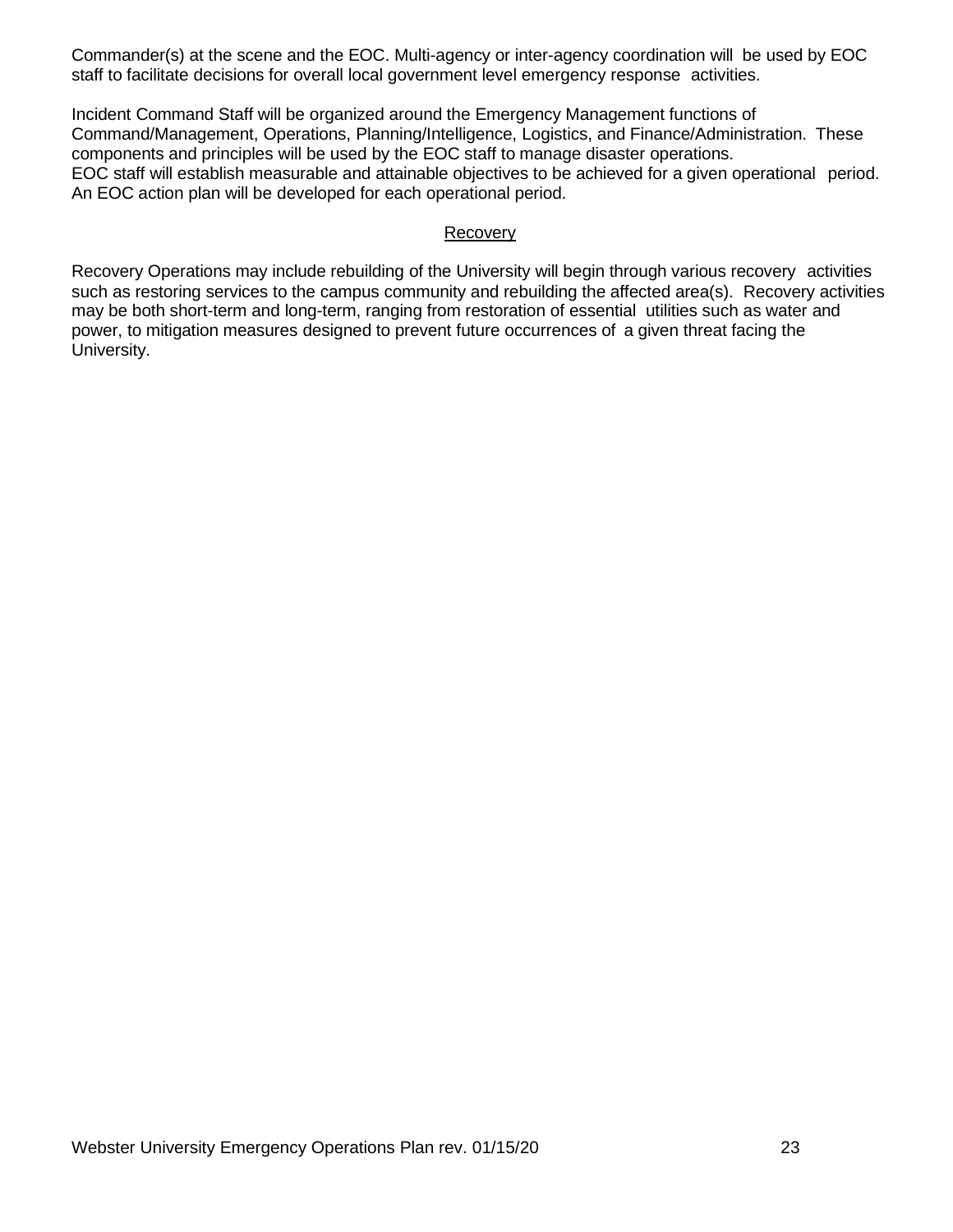### **IX. TRAINING AND EDUCATION**

<span id="page-25-0"></span>In order for any emergency plan to be effective, the institution must maintain a constant state of readiness to ensure the effective and orderly transition from routine activities to those associated with crisis/emergency situations. A planned program of training, drills and exercises for members of the response teams and employees and students of the campus is essential to maintaining an effective state of readiness, and should be conducted through a variety of methods. Basic educational materials on emergency response are also included in the Appendix to this EOP.

#### **General Training**

Training and education programs should effectively train all members of the University on the EOP.

Training sessions should be conducted periodically throughout the year and may include classroom instructions, web instruction, as well as hands on practical training. Hands on practical training may consist of tabletop exercises, drills, functional and/or large-scale activities that will help prepare members of the University community to be better prepared to respond to a crisis or emergency situation.

In addition, training videos on personal protection, workplace violence, traveling safe abroad and active shooter response are available to all students and staff by downloading them to their connections page.

#### **Drills and Exercises**

Drills are relatively small-scale activities that are designed to focus on specific areas or specific sections of this plan. Drills are normally developed and evaluated by internal personnel. Drills allow for disruption so that a "do-over" can be initiated if the understanding of the participants is not at the desired level. The purpose of drills is to help acquire knowledge/skills.

Exercises are generally larger in scale and are formal events and are designed to be as close to 'real-life' as possible. They are typically not stopped or interrupted to make corrections except for safety concerns or real incidents that could impact the participants. The exercises have a debriefing and a critique at the conclusion. The purpose of exercises is to test the knowledge/skills of the participants.

#### **General Training Objectives**

- To assess and establish benchmarks for capabilities necessary to protect employees, students and visitors from the effects of a crisis or emergency situation;
- To enhance the ability to respond effectively to an actual occurrence of a crisis or emergency situation;
- To prepare the university community to help provide recovery in the aftermath of a crisis or situation; and
- To assess, improve and validate plans and assure preparedness.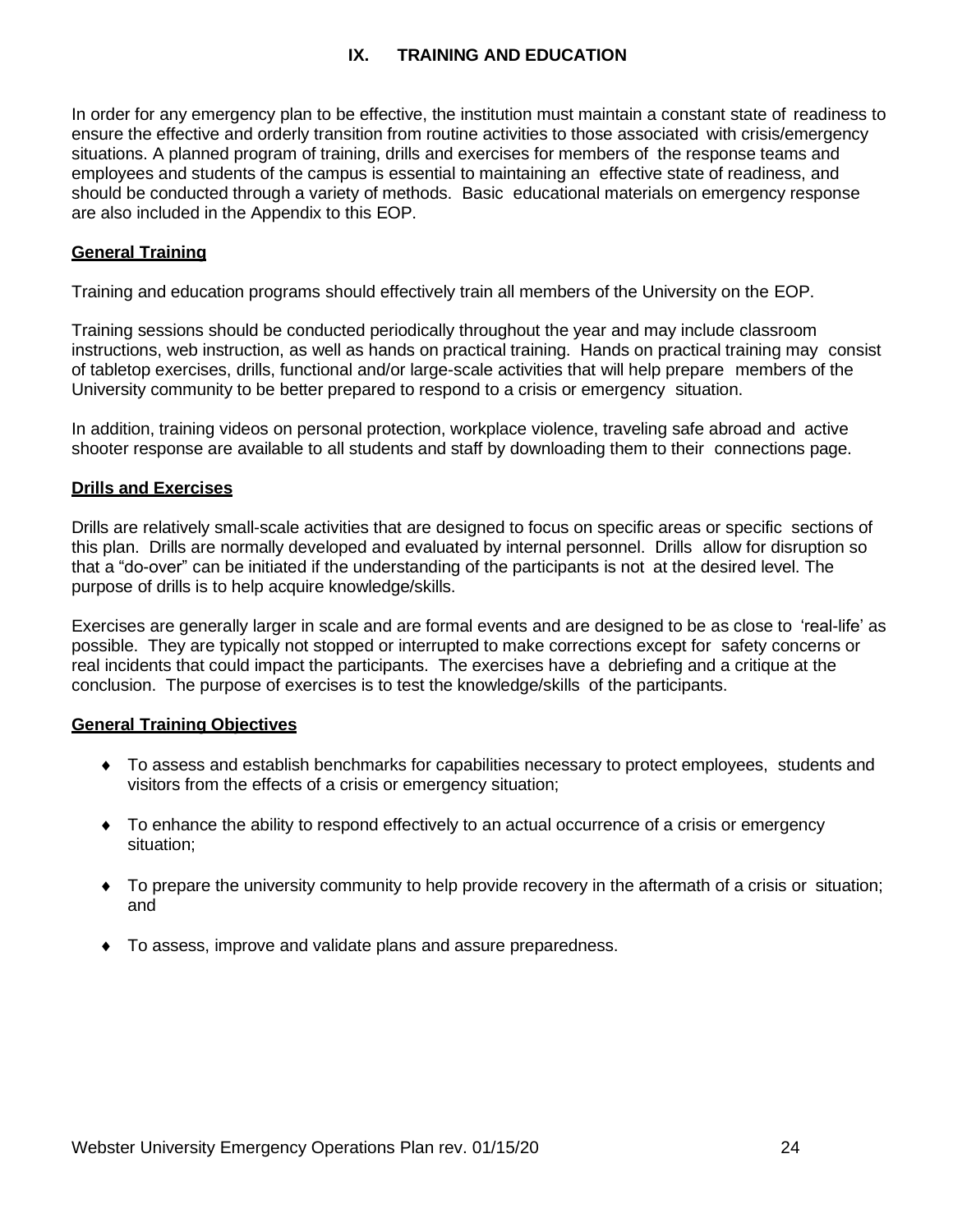#### **ANNEX A - GENERAL EVACUATION PROCEDURES**

<span id="page-26-0"></span>Any time emergency responders order an evacuation of a building or give an instruction to shelter in place, the specific procedures may be affected by a number of factors such as the type of threat, and the occupancy of the other buildings and areas of the campus at the time of the incident, etc. This section of the EOP is intended to give general guidance on evacuation and sheltering in place (i.e., evacuating to safe place within a building). It also contains information regarding faculty/staff responsibilities in connection with evacuations, and evacuation procedures specifically designed for individuals with disabilities.

#### **Sheltering in Place**

In some emergency situations (e.g., tornados, severe weather or chemical attacks) evacuation outside a building may not advisable, and individuals inside a building may be instructed to shelter i n place. Many buildings on campus have signs indicating routes and locations to pre-designated safe areas. Students, staff and visitors that frequent areas on campus should take a couple of minutes to review these maps in the event of an emergency. If you are instructed to shelter in place in a building that does not have a posted sign with safe areas, you should move to a safe area within the building such as a bathroom or stairwells, or a lower level area away from windows and doors.

#### **Building Evacuations**

In other emergency situations (e.g., fire, gas leak), individuals may be instructed to evacuate to a specific location outside and away from the building. Many buildings on campus have posted site specific maps, for the purpose of evacuation and relocation of people that are affected by the incident. These maps will identify evacuation routes and assembly areas outside the building.

Students, staff and visitors that frequent areas on campus should take a couple of minutes to review these maps in the event of an emergency. Faculty and staff should take a few moments at the beginning of the first class each semester to point out the map locations and to advise the class of where the safe area is, how to evacuate the building and where to assemble. If you need to evacuate a building without a posted emergency map, exit via any posted exit signs. If unable to leave the building, call Public Safety and give location and type of assistance needed.

#### **Additional Considerations for Individuals with Disabilities**

Faculty should make an announcement at the beginning of class each semester regarding the procedures to take in an emergency situation. Students and employees with disabilities which may affect their ability to evacuate are strongly encouraged to discuss the type of additional assistance they may need with their instructors and/or supervisors, Human Resources or the Academic Resource Cente**r.** This type of advance planning will increase the likelihood that individuals will be able to exit the building safely in the event of an emergency. Certain general guidelines for assisting individuals with certain types of limited mobility is provided below.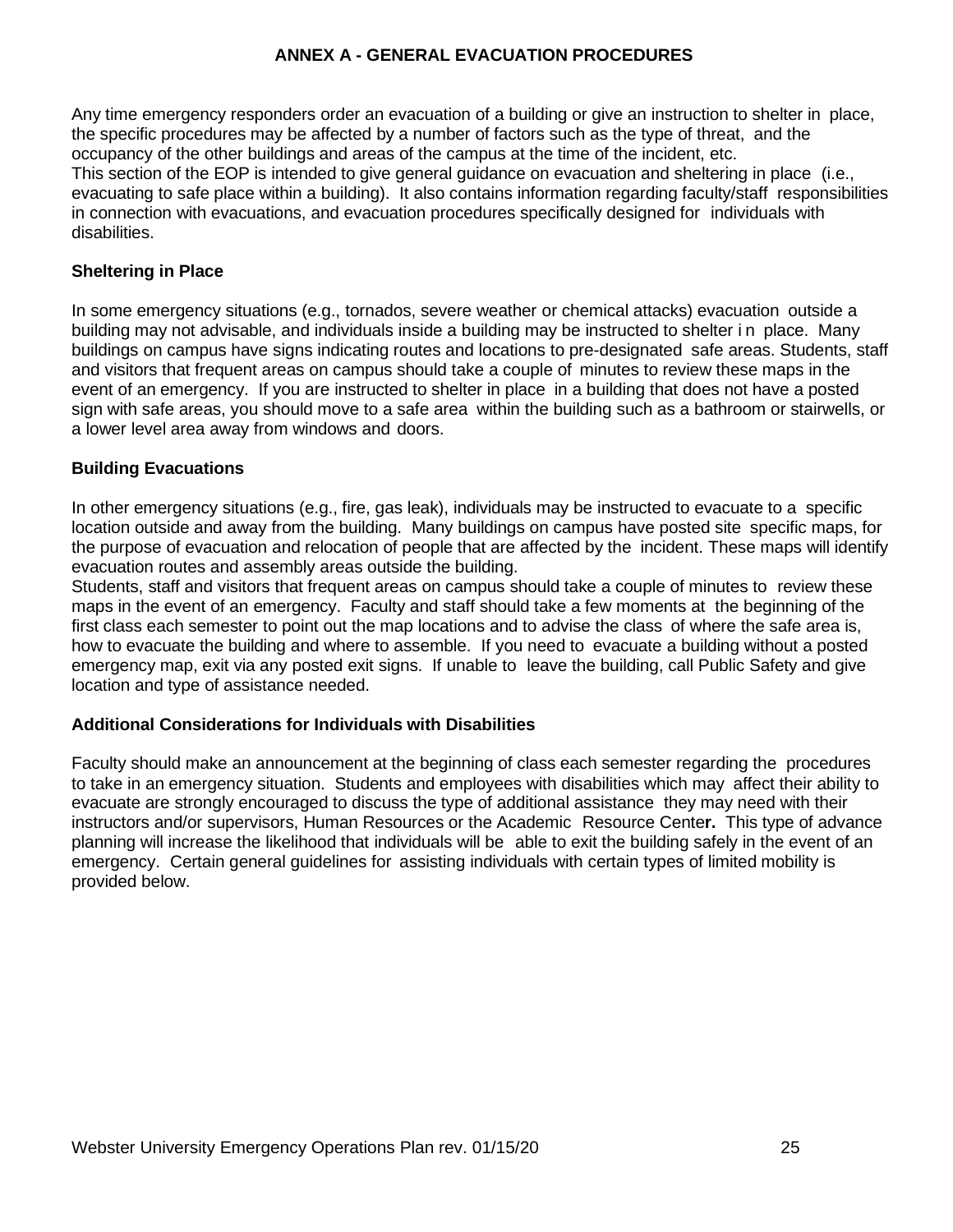#### Individuals Who Use Wheelchairs

The needs and preferences of individuals who use wheelchairs varies. Most individuals will be able to exit safely without assistance on the ground floor. Always consult the person as to his/her preference with regard to:

- 1. Ways of being removed from a wheelchair.
- 2. The number of people necessary for assistance.
- 3. Whether moving extremities is painful.
- 4. Whether a seat cushion should be brought along if removed from the chair.
- 5. Whether he or she should be carried forward or backward on a flight of stairs.

When an individual who uses a wheelchairs need to evacuate a building from the first floor, he or she should proceed out of the building via the nearest exit or pre-designated evacuation route with the assistance of a pre-designated co-worker faculty member or student.

When an individual who uses a wheelchair needs to evacuate a building from a higher floor, and the elevator cannot be used, he or she should proceed to the stairwell with the assistance of a pre- designated co-worker, faculty member or student. Once the stairwell clears and the individual who uses a wheelchair can be navigated safely down the stairs, with or without assistance, they may proceed. If this is not feasible, a member of the staff, faculty or student in the class will be instructed by the staff or faculty member to notify emergency personnel outside the building. Faculty should not leave a student alone *under any circumstances*.

#### Individuals Using Crutches, Canes or Walkers

If the person is having difficulty exiting quickly, treat him/her as if injured for evacuation purposes. Carrying options include two-person, lock arm position or having the person sit in a chair with arms.

#### Individuals with Visual Impairments

Tell the person with the visual impairment the nature of the emergency and offer to guide him/her. As you walk, tell the person where you are and advise of any obstacles. Offer your arm as guidance. Do not grasp his/her arm.

#### Individuals with Hearing Impairments

Write a note telling what the emergency is and the nearest evacuation route/safe area. Tap the person on the shoulder or turn the light switch on and off to gain attention. Then indicate through gestures or in writing what is happening and what to do. Escort the person.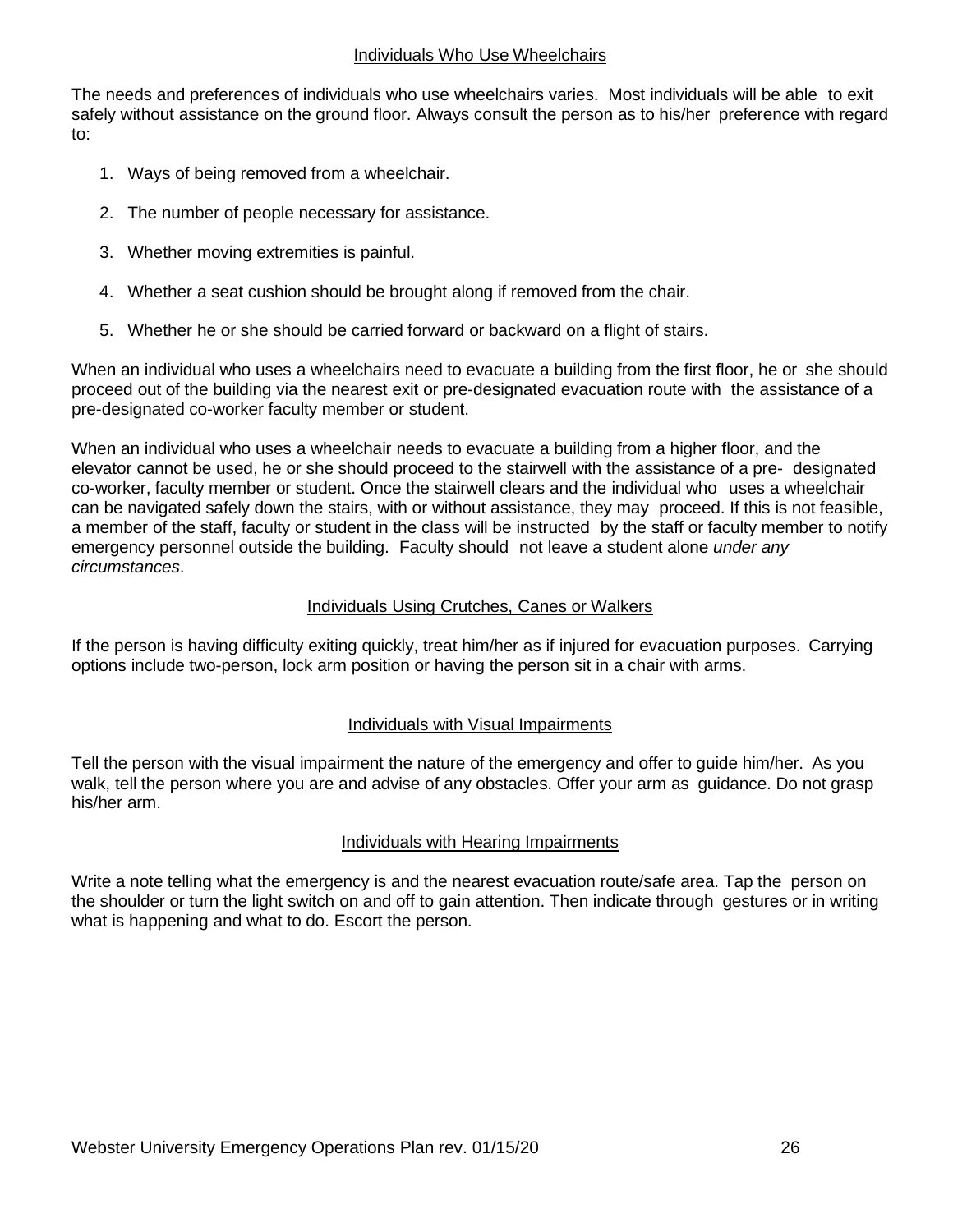### **ANNEX B - INCIDENT ACTION PLANS**

<span id="page-28-0"></span>This annex includes high-level Incident Action Plans for the following types of crises or emergencies:

- Tornados
- Earthquake
- Fire
- Civil Protests/demonstrations
- Bomb Threat
- Explosion
- Hazardous Materials Incident
- Active shooter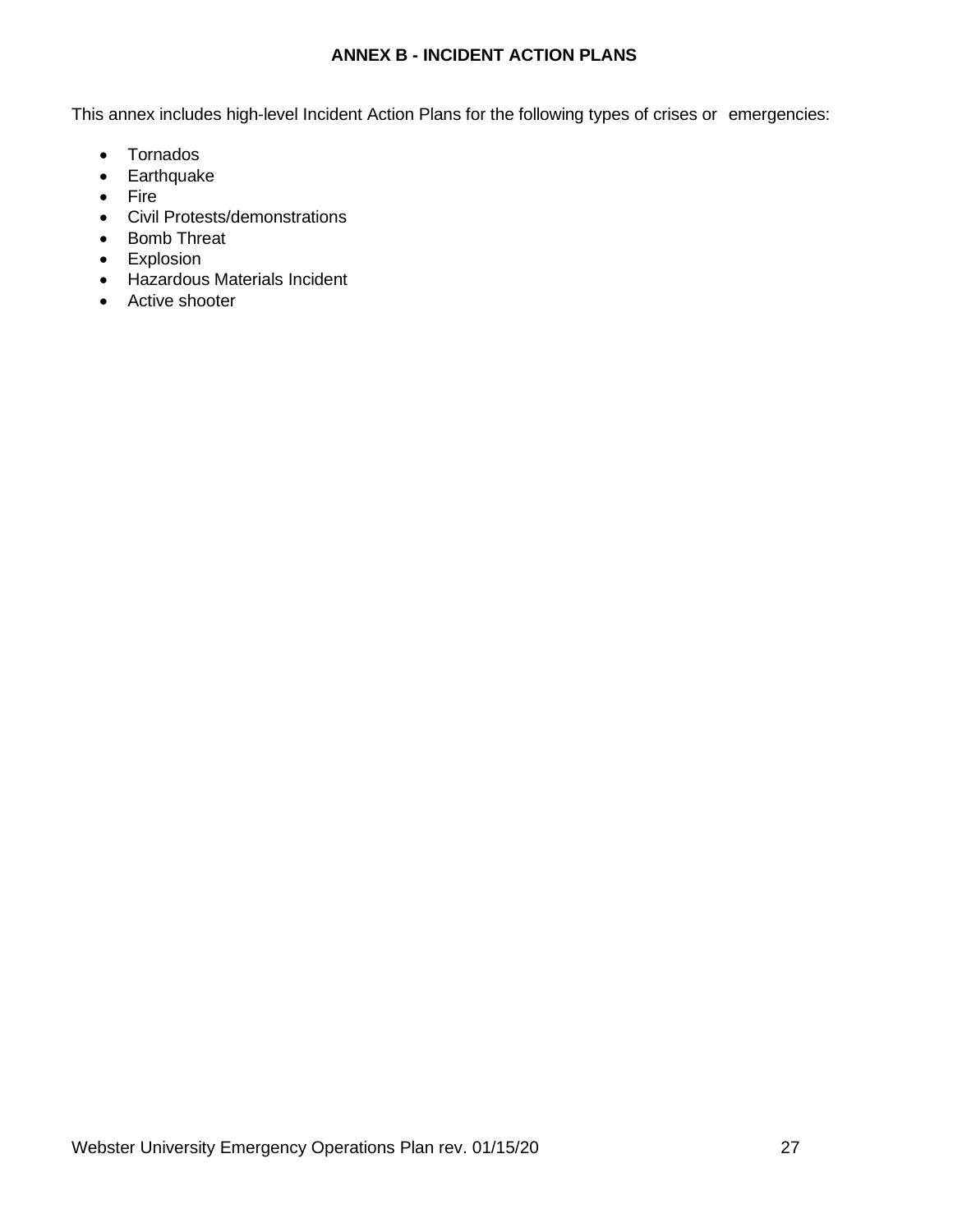#### *Tornados*

<span id="page-29-0"></span>Tornados usually occur during the spring and summer months, but may occur anytime, provided the conditions are right. Tornados can sweep through an area, causing severe damage and destruction, serious physical injury and death. They can change direction and strike again. Other potential hazards that can occur in the wake of a tornado may include, fire, electrical damage, structure damage and gas leaks.

There are two types of Tornado Alerts – watches and warnings:

#### **Tornado Watch**

A tornado watch is issued by the national weather service when weather conditions are considered favorable for creating a tornado. The issuance of a tornado watch indicates that individuals should remain alert to weather conditions.

### **Tornado Warning**

A tornado warning is issued by the national weather service when a tornado funnel has been sighted or identified by radar. Whenever a tornado warning is issued, St. Louis County will activate a Tornado Warning System that utilizes exterior sirens. If the announcement is made that a tornado warning has been issued, a tornado has touched down, or we are in the path of a tornado, notifications will be made, and all personnel will move to the nearest designated safe area/shelter for that area.

Whenever a tornado warning is issued, individuals should take shelter immediately as tornados can and will move quickly. Because tornados can spring up at a moment's notice, there may not be time for ample warning which is why it is recommended that if severe thunderstorms occur, individuals should be alert to the possibility of a tornado.

#### **Tornado Procedures**

- Remain calm.
- Go to an area of safety designated for the area you are in, if possible. If not, go to rooms and corridors in the innermost part of the building. Stay clear of windows, corridors with windows or large free-standing expanses. Do not use the elevators.
- Close all doors.
- Crouch near the floor.
- Stay alert for hazards in the aftermath of the tornado.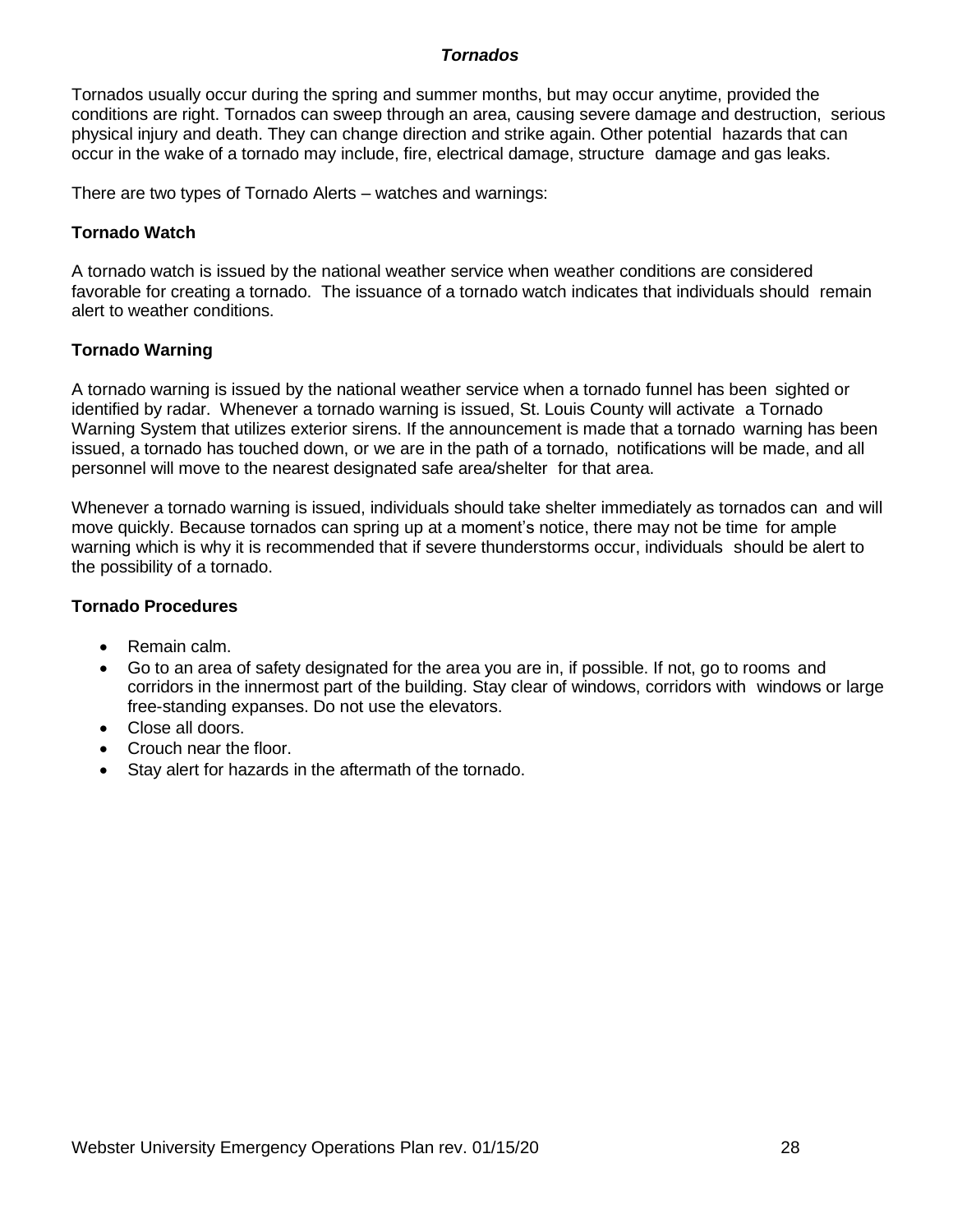#### *Earthquakes*

<span id="page-30-0"></span>An earthquake safety plan is more than just developing a response plan, it is an ongoing plan that includes identifying hazards, conducting drills, and developing plans to provide care and shelter to students, faculty and visitors until help arrives.

It is important to understand that most major earthquakes occur without warning. Possible consequences of an earthquake include: widespread damage, serious injury and/or death, fire, explosions and/or a release of toxic chemicals. It is possible that transportation, communications and other services will be interrupted. Given the possible consequences to the community resulting from an earthquake, outside medical, fire and police personnel will be extremely busy and probably will not be able to assist our campus for several hours or even days. The accepted rule is that we would have to be self-sufficient for at least 72 hours.

#### *What to expect during an earthquake*

There will be a gentle shaking or a violent jolt. Or you may hear a low rumbling sound. Shortly, you will really feel the shaking and it will be difficult to move around.

### **Earthquake Procedures**

#### *If indoors*

- Stay indoors, remain where you are.
- Move away from the windows, shelves and heavy objects.
- Take cover under a desk, table or strong doorway.
- If unable to get to a designated safe area, move to an interior wall.
- Turn away from any windows, kneel alongside the wall, cover your head with elbows and clasp your hands behind your neck.
- Stay alert.

#### *If outdoors*

- Move to an open space.
- Stay away from telephone poles and power lines.
- Move away from buildings.
- Lie down or crouch low to the ground.
- Stay alert.

#### *After the earthquake*

Do not light fires or smoke.

Do not touch wires, and do not enter buildings until they have been checked.

Evacuate the area via the evacuation routes posted for that area.

Assemble at any designated assembly area and await further instructions from emergency personnel Faculty and staff should make sure that everyone is accountable for.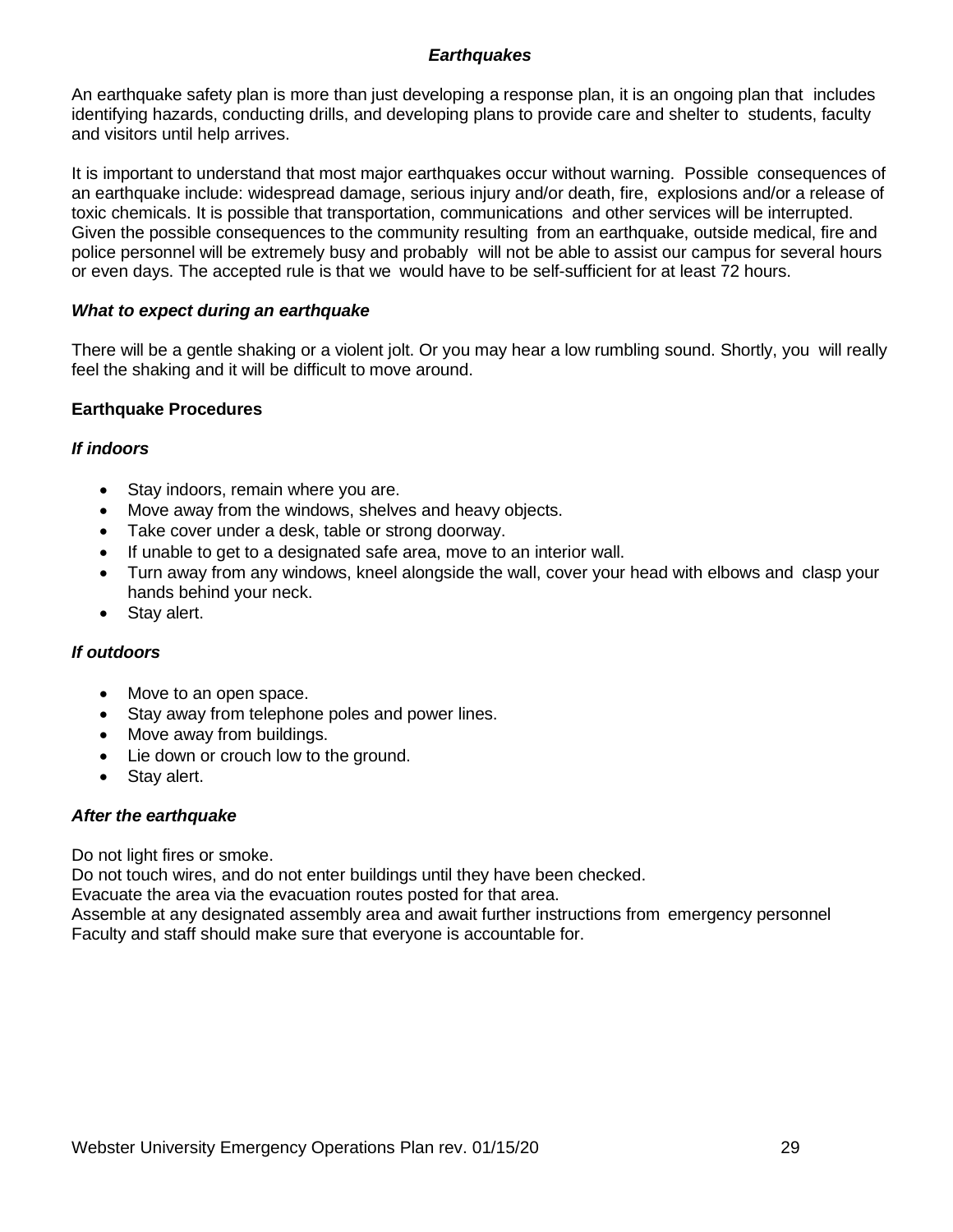### *Post-Earthquake Inspection Checklist Template*

| <b>Property Name</b>    | <b>Webster University</b>           |  |
|-------------------------|-------------------------------------|--|
| <b>Property Address</b> | 470 E. Lockwood, St. Louis MO 63119 |  |
| Property                |                                     |  |
| Manager                 |                                     |  |
| FM Global               | 17708                               |  |
| Account                 |                                     |  |
| FM Global Index         | 069237.03-02                        |  |
| No.                     |                                     |  |
| <b>Check</b>            |                                     |  |
| performed by (after an  |                                     |  |
| earthquake)             |                                     |  |
| Date (of post-          |                                     |  |
| EQ check)               |                                     |  |

| Person responsible for<br>understanding, implementing, and<br>updating this plan. |  |
|-----------------------------------------------------------------------------------|--|
| <b>Print name:</b>                                                                |  |
| Signature:                                                                        |  |
| Date:                                                                             |  |

### **Purpose**

This Earthquake Emergency Response Plan (EQERP) Template should be used to supplement or audit your existing emergency procedures, to ensure you have a documented plan in place for handling earthquakes with regards to minimizing property damage and resuming operations in the facility as soon as safely possible following the earthquake.

One would go through this checklist AFTER an earthquake, but the property manager and person who would be performing the functions of the checklist should become familiar with it BEFORE an earthquake, and review it annually.

#### **Note:**

- **1. Perform the inspections ONLY if it is safe to do so.**
- **2. Any structural damage, unsecure electrical equipment, smell of gas, etc. require immediate evacuation until reentry of the facility has been authorized.**
- **3. Response leader and team should familiarize themselves with this checklist prior to an earthquake, and perform the checks after an earthquake**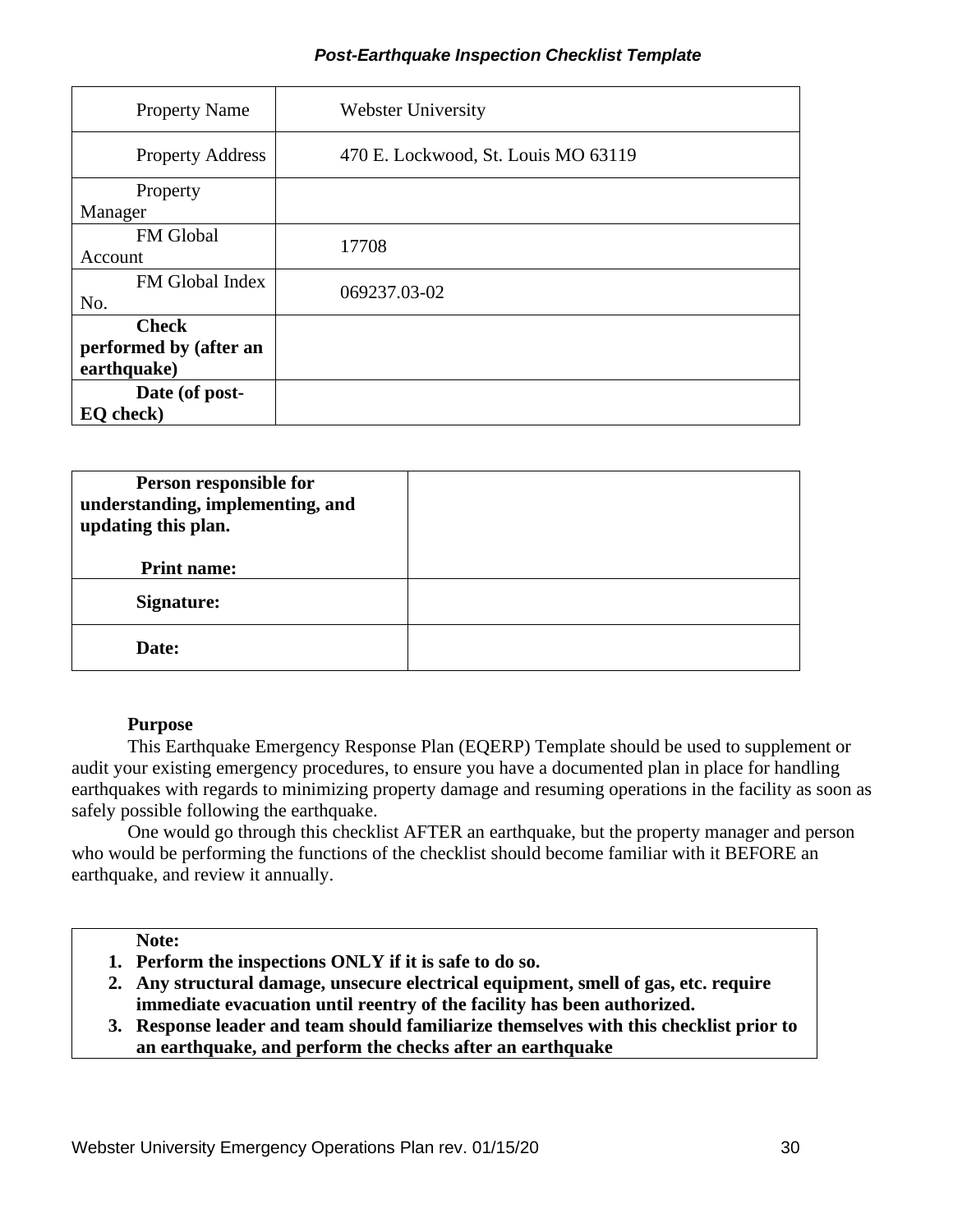### **Sprinkler System**

- $\Box$  Check for leaks at
	- o Risers
	- o Cross mains
	- o Branch lines
	- o Sprinkles heads
- $\Box$  Immediately repair damaged sprinkler systems
	- o Maintain as much fire protection in service as possible
	- o Shut the minimum number of valves necessary
	- o Utilize the *FM Global Red Tag Permit System* to monitor all fire protection impairments.
- $\Box$  Prohibit Hot Work until fire protection is restored.

**Natural Gas** (add other ignitable gases used at the facility as applicable)

- $\Box$  Check for leaks at
	- o Connections to gas-fired equipment
	- o Piping runs throughout the building
- $\Box$  Immediately turn off gas at the source if leaks are present

### **Ignitable Liquid**

- $\Box$  Check for leaks and spills for piped systems at
	- o Connections to equipment or pumps
	- o Piping runs throughout the building
- $\Box$  Check for leaks and spills for non-piped systems at
	- o Tanks or reservoirs
	- o Flammable liquid storage cabinets
- $\Box$  Immediately turn off gas at the utility feed if leaks are present

### **Electrical**

- $\Box$  Verify electrical switchgear and main panels have not toppled
- $\Box$  Shut off power if there are signs of damage
- $\Box$  Remove combustibles that have come into contact with panels
- $\Box$  Check emergency power systems
- $\Box$  If there is a power outage, determine course of action to protect
	- o Manufacturing equipment
	- o Product/materials in Refrigerators and Freezers
	- o Server rooms that require cooling

### **Building Exterior**

- $\Box$  Check building exterior for broken glass, obvious structural damage, loose debris, downed wires, flooding, etc.
- $\Box$  Check exterior process equipment for any obvious damage
- $\Box$  Check rooftop for damage; loose membrane, punctures, tears, etc.
- $\Box$  Check HVAC equipment for any obvious damage

### **Building Interior**

- $\Box$  Check for domestic water leaks
- $\Box$  Check production equipment for proper operation
- $\Box$  Check the warehouse racks for any structural and/or product damage
- $\Box$  Check the fire alarm and building security panels for indication that the systems are normal

Webster University Emergency Operations Plan rev. 01/15/20 **31** 31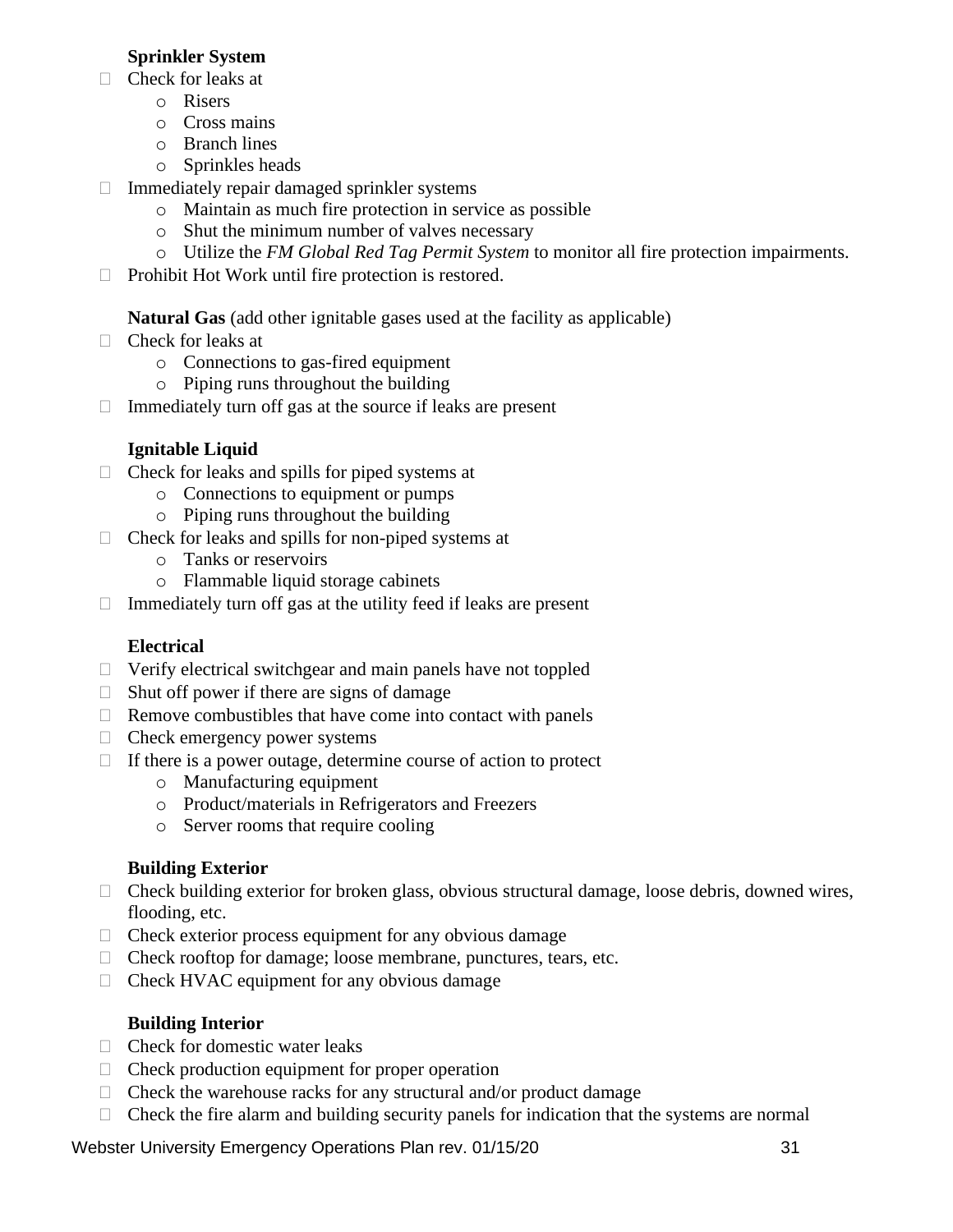### **Operations Restoration**

- $\Box$  Conduct salvage operations as appropriate
- $\Box$  Safely reset seismic shutoff valves
- $\Box$  Safely start-up of equipment and processes
- $\Box$  Natural gas system back in service?
- $\Box$  Electrical panels back in service?
- □ Compressed air system back in service?
- $\Box$  HVAC equipment is back in service?
- $\Box$  Other process equipment back in service?

### **Contact information for contractors that can make repairs:** (Add categories as needed)

Fire alarm: Tech Electronics Sprinkler system: Greenland Fire Protection HVAC: Facilities Electrical: Facilities Plumbing: Facilities Natural gas: Spire Security: Public Safety Fire: Webster Groves Fire Department Police: Webster Groves Police Department

### **Annual Review**

### *Review the plan annually to confirm validity of its contents and the familiarity of personnel relied upon for its execution. Plan content may also be updated as facility changes occur.*

- 1. List of personnel involved with training and review of plan.
- 2. Date of annual review session.

| Date last reviewed or<br>updated | <b>Name/Signature of Plan Owner/Leader</b> |
|----------------------------------|--------------------------------------------|
|                                  |                                            |
|                                  |                                            |
|                                  |                                            |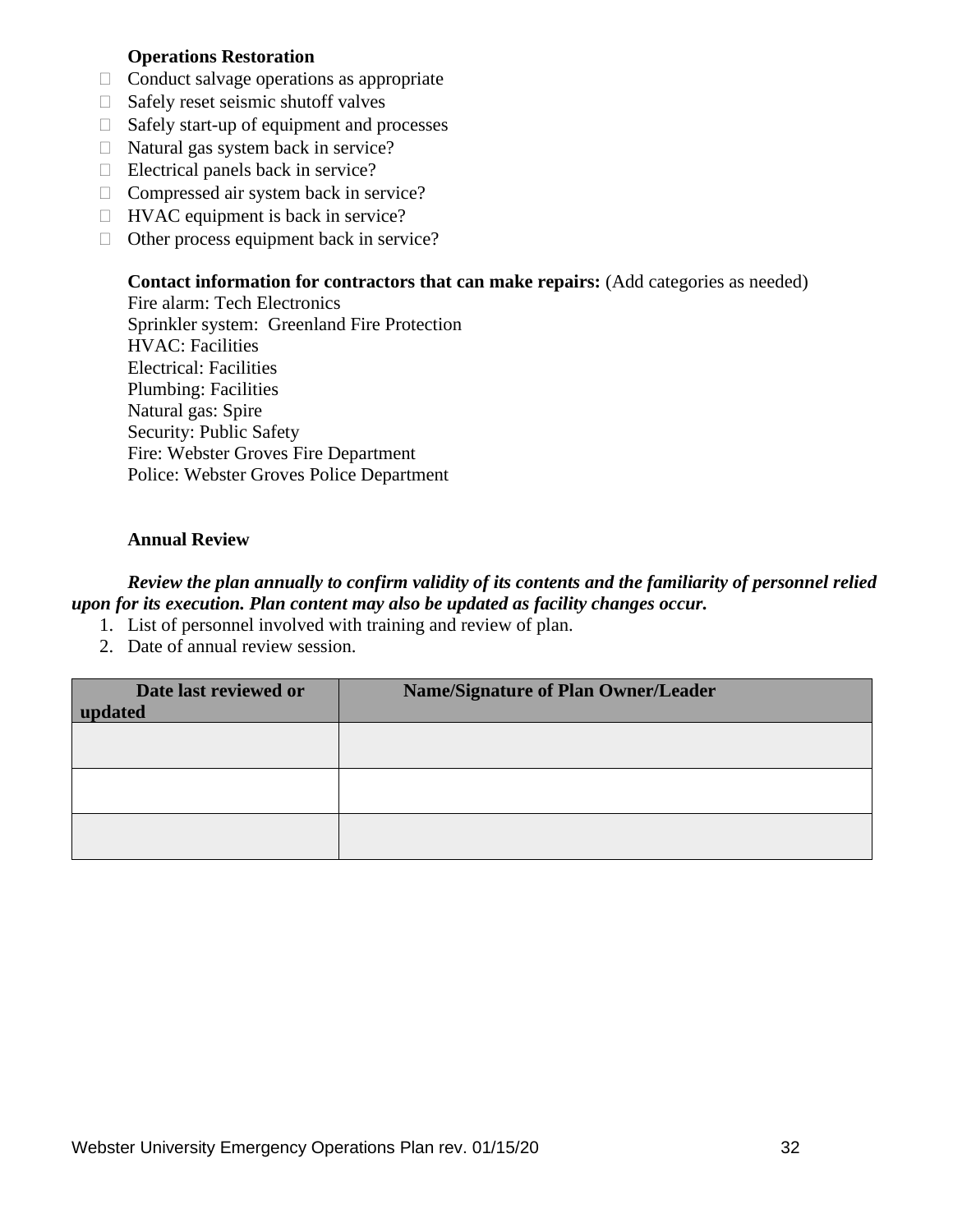#### *Fire*

<span id="page-34-0"></span>Fires can occur for a variety of reasons and spread very quickly.

#### **Procedures for Responding to a Fire in a Building:**

- Anyone seeing a fire, observing or smelling smoke should immediately go to the nearest fire alarm pull station and activate the fire alarm. Extinguish the fire only if you can do so safely and quickly.
- They should then notify public safety at Ext 6911.
- Faculty members and department heads shall assume responsibility for those people in their charge and evacuate their classrooms and offices in an orderly manner to the nearest designated evacuation route and assembly point.
- Faculty and department heads are responsible for keeping all students in the assembly area until recalled to the building or advised by emergency personnel of where to go.
- If students want to leave, or are dismissed, it is the responsibility of the instructor to obtain their name and log it down.
- Department heads are also responsible for keeping a head-count of their employees.

#### **Fire Safety Tips:**

#### *If your clothing catches fire:*

• Stop, drop and roll to extinguish the flames.

#### *If trapped in a room:*

- Place cloth material around the bottom of the door to prevent smoke from entering.
- Close as many doors as possible between you and the fire.
- Do not break glass unless necessary. Outside smoke may enter.
- Signal from a window if possible.

#### *If caught in smoke:*

- Drop to your hands and knees, and crawl.
- Hold your breath as long as possible.
- Breathe shallowly through your nose and use clothing as a filter.

#### *If forced to advance through flames:*

- Hold your breath.
- Move quickly.
- Cover your head and hair.
- Lower your head and close your eyes often.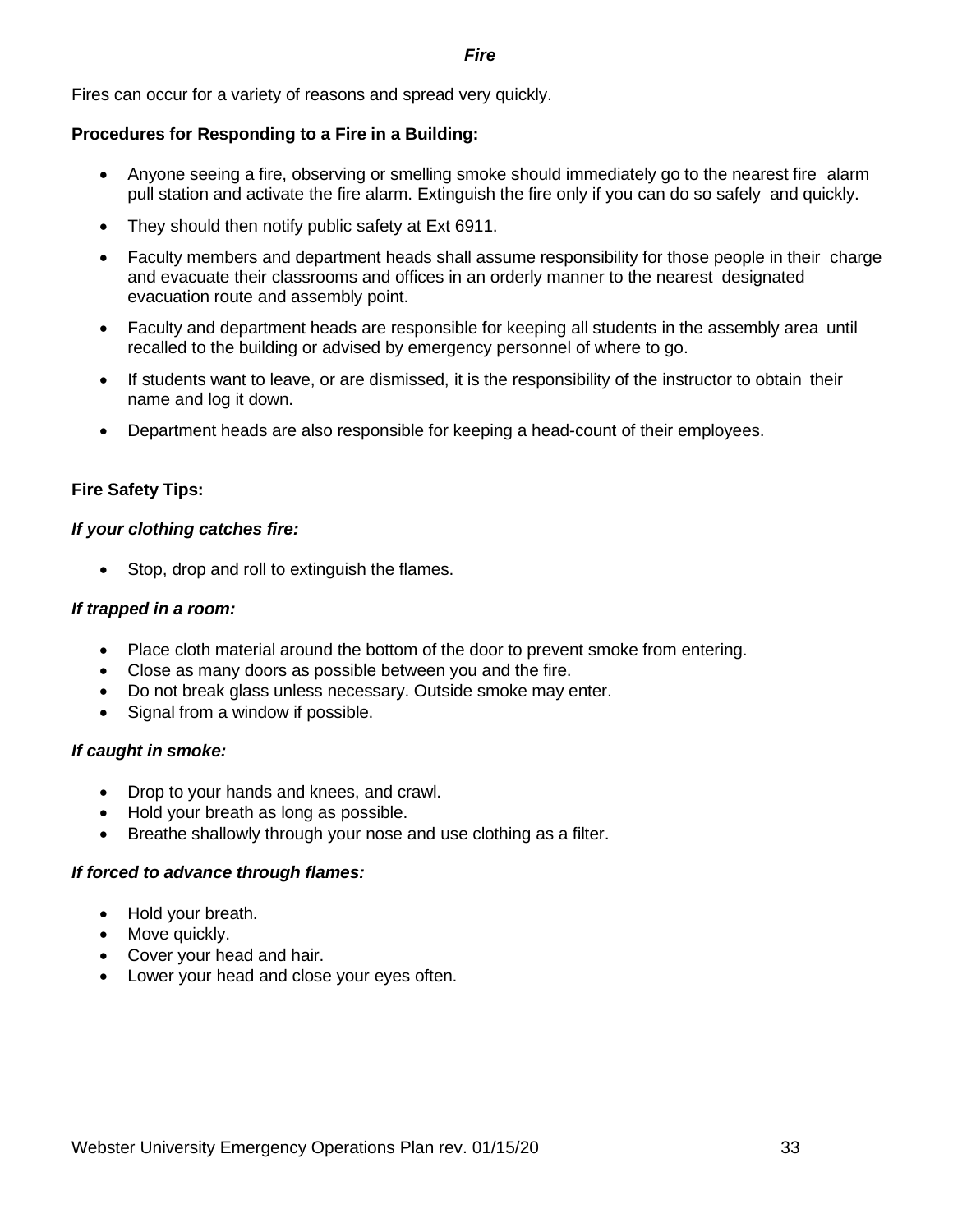### *Civil Protests/Demonstrations*

<span id="page-35-0"></span>Civil protests/demonstrations usually take the form of an organized public demonstration of disapproval with a particular action, idea or incident. The civil protest/demonstrations does not necessarily have to be from any action taken by Webster University. It could be from any action or event worldwide.

Most of the time, protests are of peaceful means and of non-destructive or non-obstructive nature. However, protests and civil disturbances can crop up at a moment's notice.

It is the policy of Webster University to uphold the rights of all individuals, which includes the right to free speech and the right to peaceably assemble on public property.

These rights will not be interfered with, provided that the expressive activity does not disrupt the educational mission or involve substantial disorder and/or invasion of the rights of others.

However, immediate action must be taken by the University anytime one or more of the following occurs:

- Disruption of normal operations.
- Obstruction of access to offices, buildings or other facilities.
- Willful demonstrations within the interior of any building or structure, except as authorized, to protect the rights and safety of other persons and to prevent damage to property.
- Unauthorized entry into, or occupation of, a classroom, building, or area of the campus, including such entry or occupation at any unauthorized time and/or any unauthorized or improper use of school property, equipment or facilities. Anytime this type of unauthorized entry or occupation is reported to Public Safety, the Director of Public Safety or his designee will the CFO and Dean of Students. Depending upon the nature of the protest, the appropriate procedures should be followed.

#### *Peaceful, Non-Obstructive Protest*

Peaceful protests should not be interrupted, unless violations of conditions above occur. If protesters are asked, at the president's or designee's request, to leave, but refuse to leave by regular facility closing time:

- 1. Arrangements will be made by the Dean of Students to monitor the situation during business hours, or
- 2. Determination will be made to treat the violation of regular closing hours as a disruptive protest.

#### *Non-Violent, Disruptive Protest*

In the event that a protest blocks access to facilities or interferes with the operations of the campus:

- 1. The Dean of Students or his/her designee will go to the area and ask the protesters to leave or to discontinue the disruptive activities.
- 2. If the protesters persist in disruptive activity, a statement will be read by a selected University administrator as circumstances permit, advising the protesters that they are in violation of University policy and those individuals may be subject to disciplinary action, up to expulsion from the University. Individuals may also be subject to arrest.

#### *Violent, Disruptive Protest*

Webster University Emergency Operations Plan rev. 01/15/20 34 In the event that a violent protest in which injury to persons or property occurs or appears imminent, the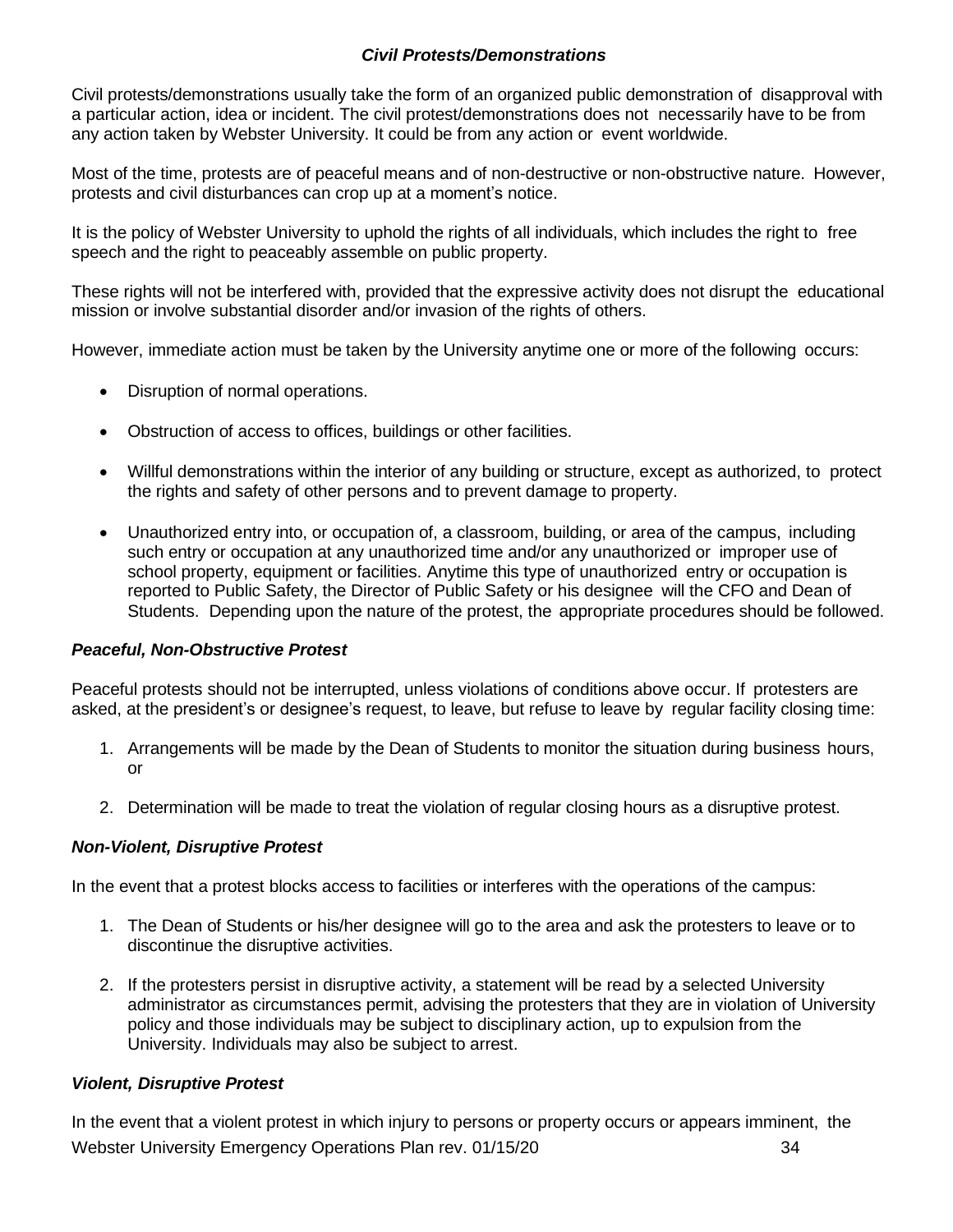following will occur:

- 1. Public Safety will be notified immediately and take immediate steps to secure the situation.
- 2. The CFO will be notified.
- 3. The University President, in consultation with the Director of Public Safety, CFO, Dean of Students and other administrative staff, will determine further action.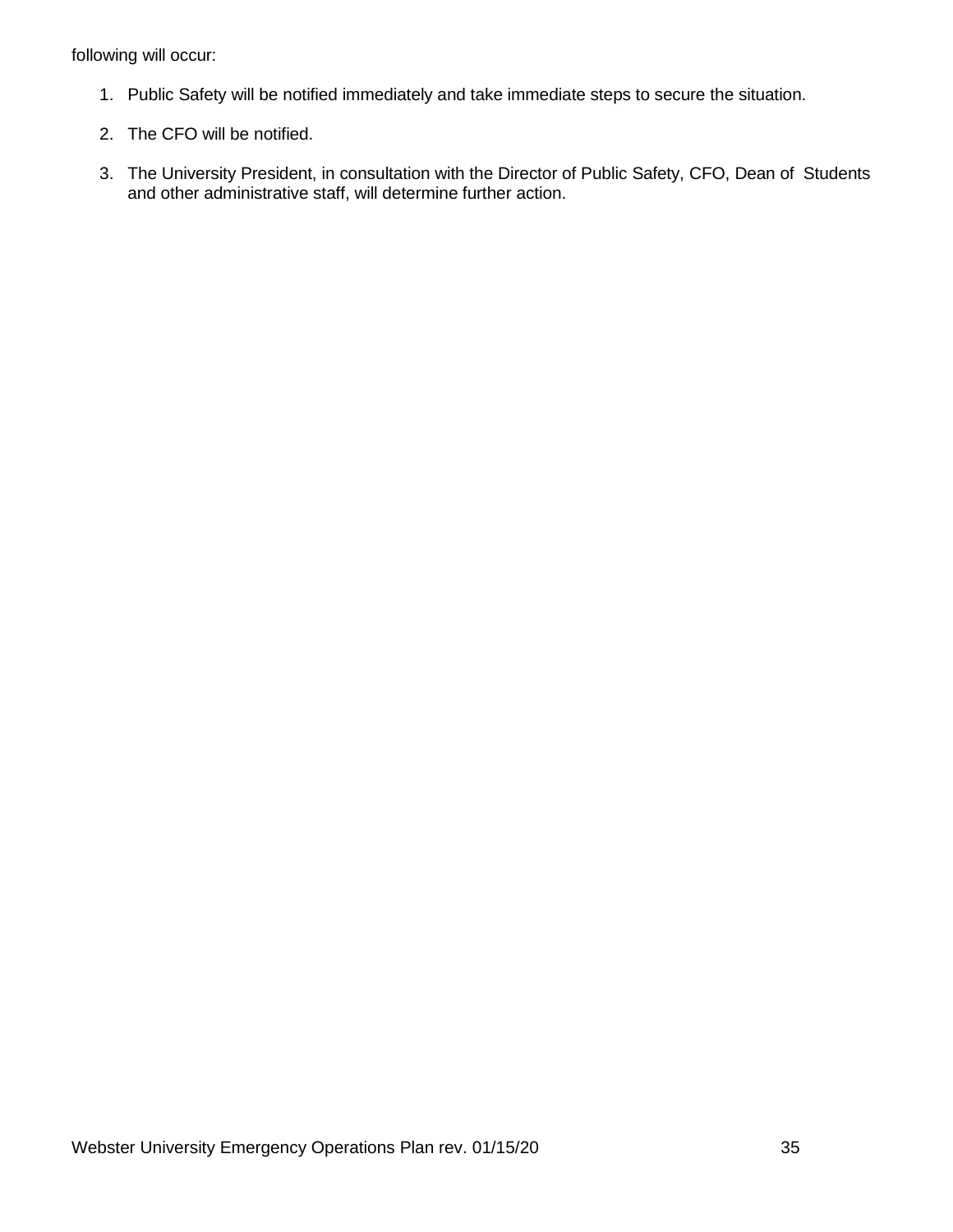# *Bomb Threats*

Bomb threats may the University's attention in a variety of ways, however, they are most often made by telephone.

#### **The following steps should be taken any time an individual receives a bomb threat by telephone:**

- Remain calm and immediately refer to the bomb threat checklist. Pay attention to your telephone display (if applicable) and record the information shown in the display window.
- Keep the caller on the line as long as possible to attempt to gather as much information as possible. Try not to anger the caller at any time. Pay attention to background noises and distinctive sounds, such as machinery, traffic, other voices, music, television, etc.
- Note any characteristics of the caller's voice (gender, age, education, accent, etc).
- Attempt to obtain a location of advice (building, floor, room, etc).
- Attempt to obtain information on the time and type of detonator.
- Contact Public Safety at the emergency line (314-968-6911) **immediately** after the call ends.
- Information should be kept confidential and only shared with Public Safety. Do not disseminate information though social media or other channels that would alert the general public.

#### **If you receive a bomb threat in writing, by email or on a voicemail:**

- Save the document or message
- Contact Public Safety at the emergency line (314-968-6911) **immediately** and be prepared to provide them with the document or message.
- Information should be kept confidential and only shared with Public Safety. Do not disseminate information though social media or other channels that would alert the general public.

## **Public Safety Response to a Bomb Threat:**

Once Public Safety is notified of a bomb threat, the Director or his designee will notify the VP/CFO and/or the senior administrator on duty and advise them of the situation.

If the location of the bomb is known, Public Safety, along with members of physical plant and staff most familiar with the location's normal appearance, will conduct a search of the area quietly and without fanfare. Teams will be assigned to search designated areas. If suspicious packages or items are found, they will not be moved or touched. St .Louis County Bomb and Arson will be notified to investigate.

#### **Decision to Evacuate:**

The decision to evacuate a building and/or the campus shall be made by the Director of Public Safety or local law enforcement authorities after a thorough evaluation of the information that is available. That information may include, but is not limited to:

- The nature of the threat
- The specific location and time of detonation
- Circumstances related to the threat
- The discovery of a device or unusual package, luggage, etc.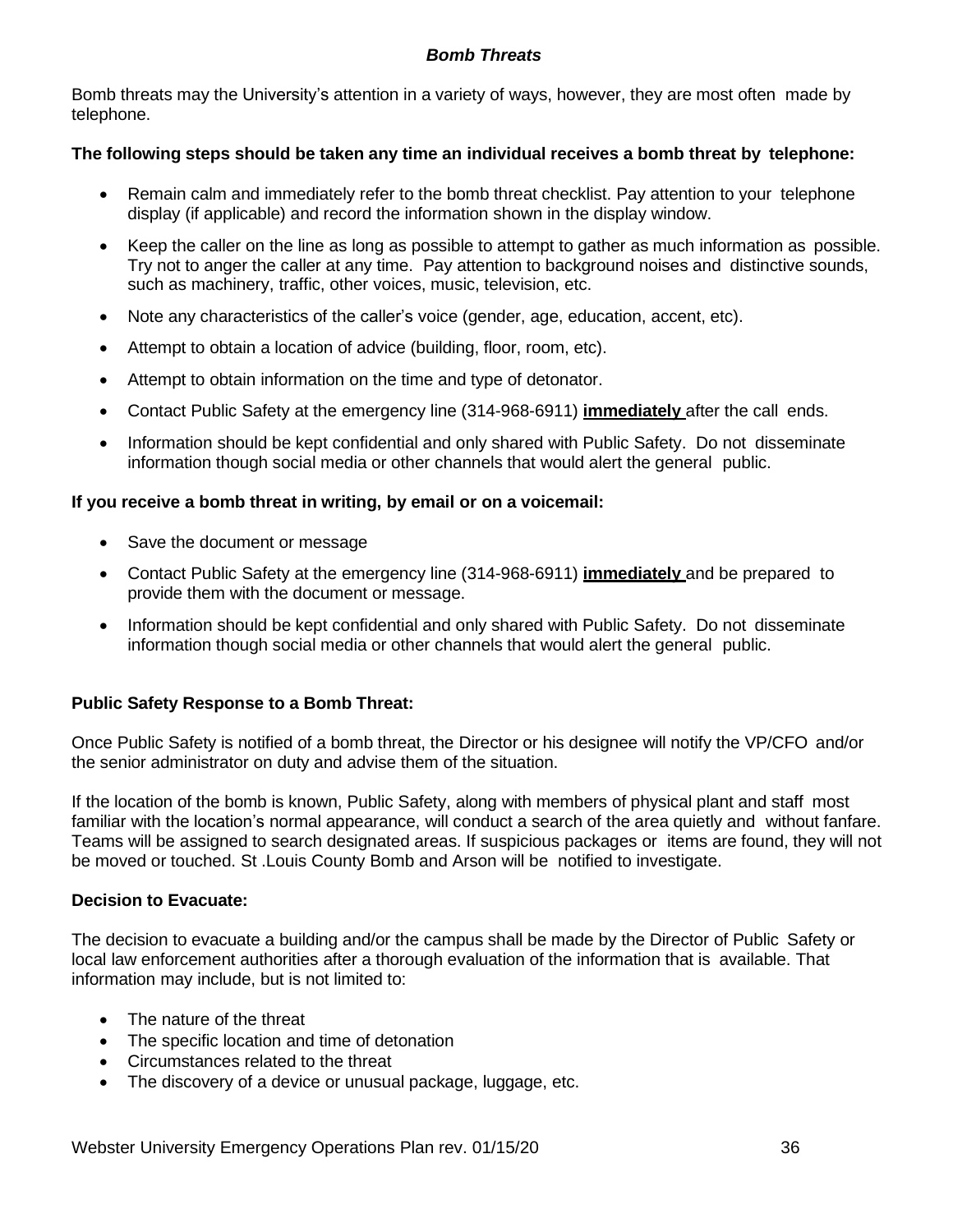## *Bombs or Explosive Devices Received by Mail*

The possibility of receiving a bomb or explosive device by mail is remote; however it is possible that an explosive device received by mail can result in injury and/or death. Mail bombs can be enclosed in a letter, package or envelope and may appear to be safe. The following characteristics may assist in identifying bombs:

- Mail bombs may bear restricted endorsement, such as "Personal or Private."
- Addressee's name or title may be inaccurate.
- Return address may be fictitious or not available.
- The package may be addressed with distorted handwriting or cut and-paste lettering.
- Protruding wires, aluminum foil, oil stains, or a peculiar odor may be present.
- Cancellation or postmark may show a different location than the return address.
- Mail bombs may have excessive postage.
- Mail may feel rigid, uneven or lopsided.

## **If you are suspicious:**

- Do not open mail.
- Isolate mail and evacuate the immediate area.
- Do not put in water or in a confined space.
- Open windows in the immediate area.
- Contact Public Safety.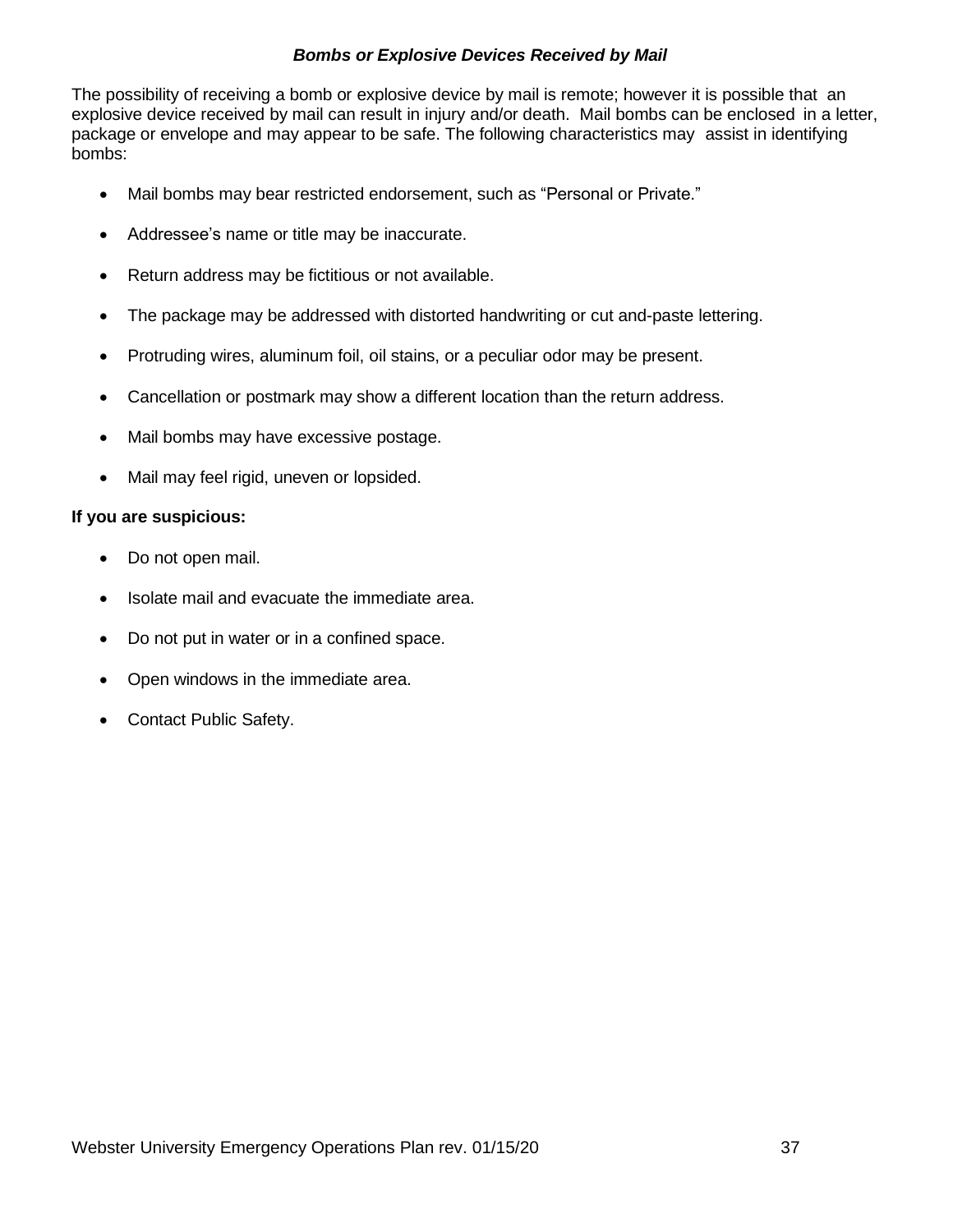# *Explosions*

An explosion is caused by a rapid expansion of gas from chemical reactions or incendiary devices. Signs of an explosion may include a very loud noise or series of noises and vibrations, fire, heat or smoke, falling glass, debris or building damage.

## **Immediate action**

- Get out of the building as quickly and as calmly as possible.
- Call Public Safety at 314-968-6911
- If items are falling off of bookshelves or from the ceiling, get under a sturdy table or desk.
- If there is fire, stay low and exit the building.
- If you are trapped in debris, tap on a pipe or wall so that rescuers can locate you.
- Assist others in exiting the building and move to designated evacuation areas.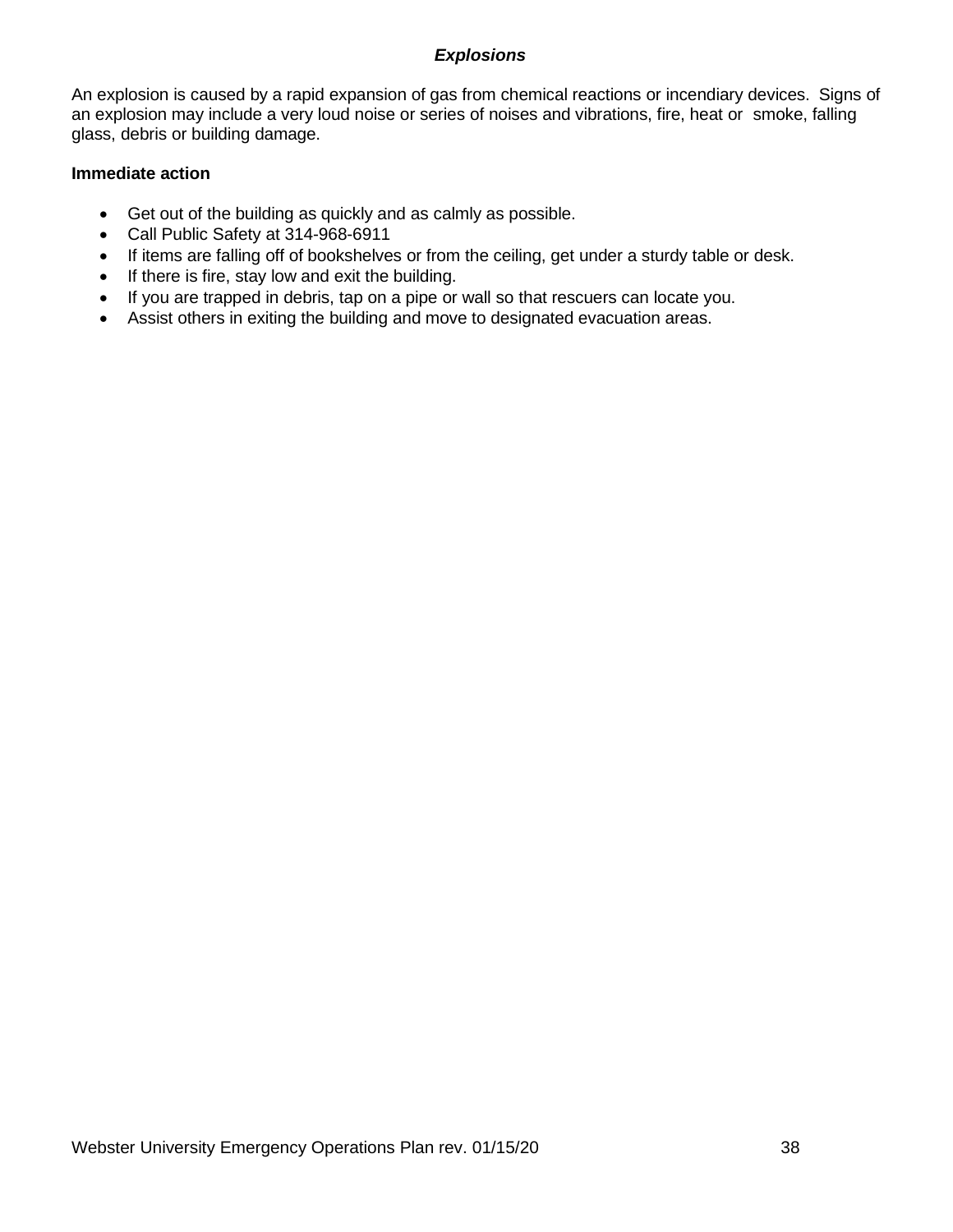## *Hazardous Materials Incidents*

Millions of tons of hazardous materials are transported by rail and/or motor vehicle that come in close contact with Webster University. There are even small amounts of hazardous materials on the Webster University grounds.

Hazardous materials incidents may result from a spill or a release of chemicals, radioactive materials or biological materials inside a building or to the environment. Most of the time, a small spill can be managed by the user. Major spills or emergencies require assistance from outside agencies known as Haz-Mat Teams. These teams are trained and capable of handling the spill.

## **Whenever an incident involving a hazardous material occurs which does not pose an immediate danger to any nearby individuals or University property:**

- Isolate the spill.
- Evacuate the scene.
- Limit access.
- Notify the area supervisor and Public Safety.

#### **Whenever an incident involving a hazardous material occurs which does pose an immediate danger to nearby individuals or University property:**

- Call Public Safety at the emergency line (314-968-6911) immediately.
- Perform emergency first aid if possible.
- Keep all persons as far away from the accident scene as possible.
- Avoid contamination.
- Keep all persons affected by the hazardous material isolated until they can be examined.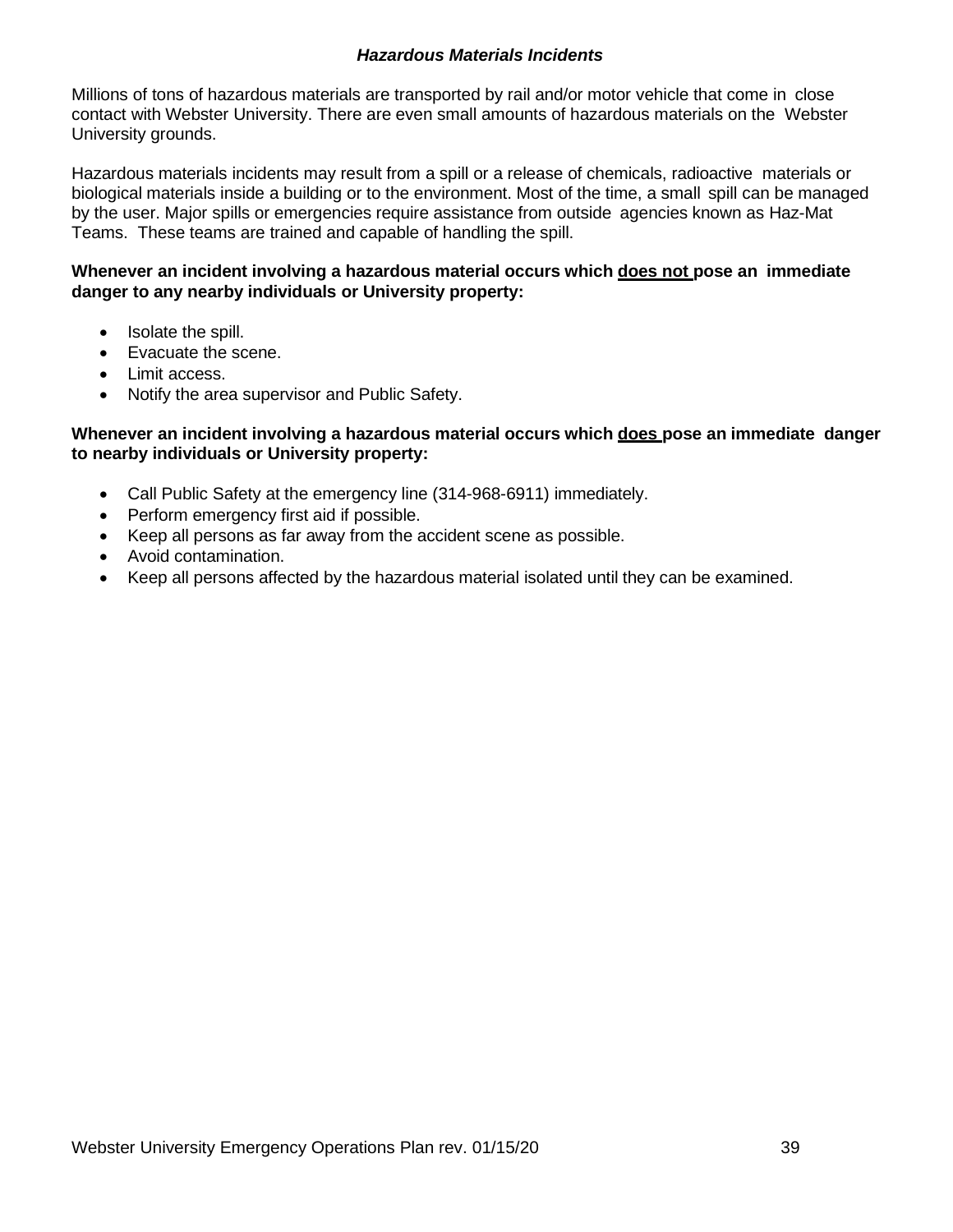# *Active Shooter*

An active shooter or hostile intruder incident can occur under a variety of circumstances, so no guidelines can cover specific actions to take in every situation. Even so, being familiar with these guidelines can help you to plan your own survival strategy for a variety of incidents.

Webster University Department of Public Safety has adopted the Department of Homeland Security's recommended response to an active shooter, "Run, Hide, Fight."

**RUN**: if there is an acceptable escape path, attempt to evacuate the premises.

**HIDE**: if evacuation is not possible, find a place to hide where the shooter is less likely to find you. Lock office doors and barricade entrances if possible.

**FIGHT**: As a last resort, and only when your life is in imminent danger, attempt to disrupt and/or incapacitate the shooter. Locate potential defensive weapons in your work space, scissors, fire extinguishers, staplers, etc.

## **General Procedures**

An active shooter is a person who is using a firearm with the intent to injure or kill others in a populated area. The Department of Public Safety will respond to the area to assist with any immediate medical needs; assist in evacuation procedures; assist in containment and be the eyes and ears for responding law enforcement personnel. Public Safety may implement a lockdown or lockout of the campus. A campus lockdown is a form of "sheltering in place" wherein personnel on campus should proceed to an area that can be locked or the door of an office space can be barricaded. Lights should be turned off and window blinds drawn and cell phones should be silenced. A campus lockout is when exterior doors of buildings are locked and persons are prohibited from entering or exiting, if doing so will expose them to danger. In either case, Public Safety will give an "all-clear" by way of an IP phone broadcast only after it is determined that the campus is safe.

> Be familiar with the 4 A's of an active shooter response: **A**ccept that the emergency is occurring. **A**ssess what you can do. **A**ct by Run, Hide, Fight **A**lert law enforcement

Law Enforcement personnel will deploy to the area of and engage the shooter. Members of the University community (students, faculty and staff) who encounter an active shooter or hostile intruder should adhere to the following guidelines:

## **What to do if an active shooter is outside of your building:**

- Assess your ability to run, hide or fight.
- Do not confront or try to apprehend the intruder.
- If shelter in place is determined to be the best course of action, faculty should immediately lock/barricade the students and themselves in their classroom. If possible cover any
- Windows or openings that have a direct line of sight into the hallway. Barricade the doors with desk, tables, etc.

Webster University Emergency Operations Plan rev. 01/15/20 40 • If not in a room at the time, proceed to a room that can be locked. On your way to the room, tell as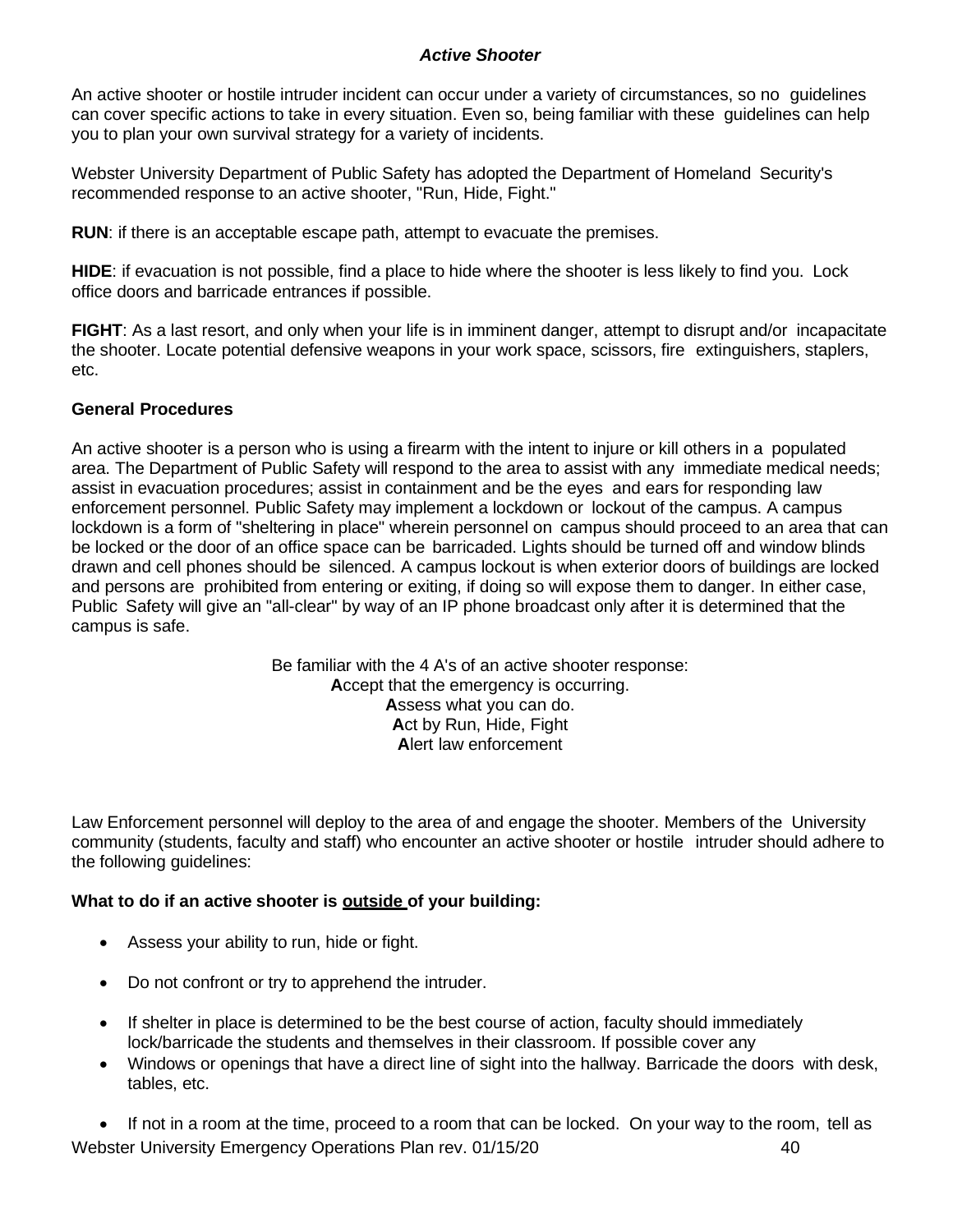many people as possible to do the same.

- Lock all doors and windows; close all blinds or curtains and turn off the lights. Stay away from the windows. Do not try to "see what's happening".
- Do not sound the fire alarm. A fire alarm would signal the occupants to evacuate the building and thus place them in potential harm as they attempt to exit.
- Call Public Safety from a cell phone and be prepared to advise the dispatcher with the following information:
	- o Your location
	- o Your name
	- o Number of people in the room with you
	- o Information you have on the shooter
- Keep everyone together.
- Remain in the room until advised by law enforcement personnel to exit the building. Do not respond to voice commands or fire alarms.

# **What to do if an active shooter is inside your building:**

- Assess your ability to run, hide or fight.
- Determine if the room you are in or near can be locked. If so, follow the procedures outlined above for when an active shooter is outside your building.
- If the room cannot be locked, locate the nearest exit and determine whether or not you can exit the building in safety.
	- 1. If you cannot exit the building safely, try to locate a room that is capable of being locked from the inside or barricade the doors of the room you are in with desk, tables, etc. If communication is available, immediately call the Department of Public Safety at 314-968-6911. *Never assume that someone else has called Public Safety.*
	- 2. If you can safely leave the building, do so by following the instructions listed below under "Exiting a building safely."

## **What to do if an active shooter enters your office or classroom:**

- Assess your ability to run hide or fight. Fight as a last resort.
- Try to remain calm and call Public Safety at 314-968-6911, if possible
- If you are unable to speak, leave the phone line open so that dispatchers can hear what is taking place.
- If you cannot run or hide, you must decide what to do next. As a last resort, one must consider to physically engage the shooter with anything available, fire extinguishers, scissors, etc.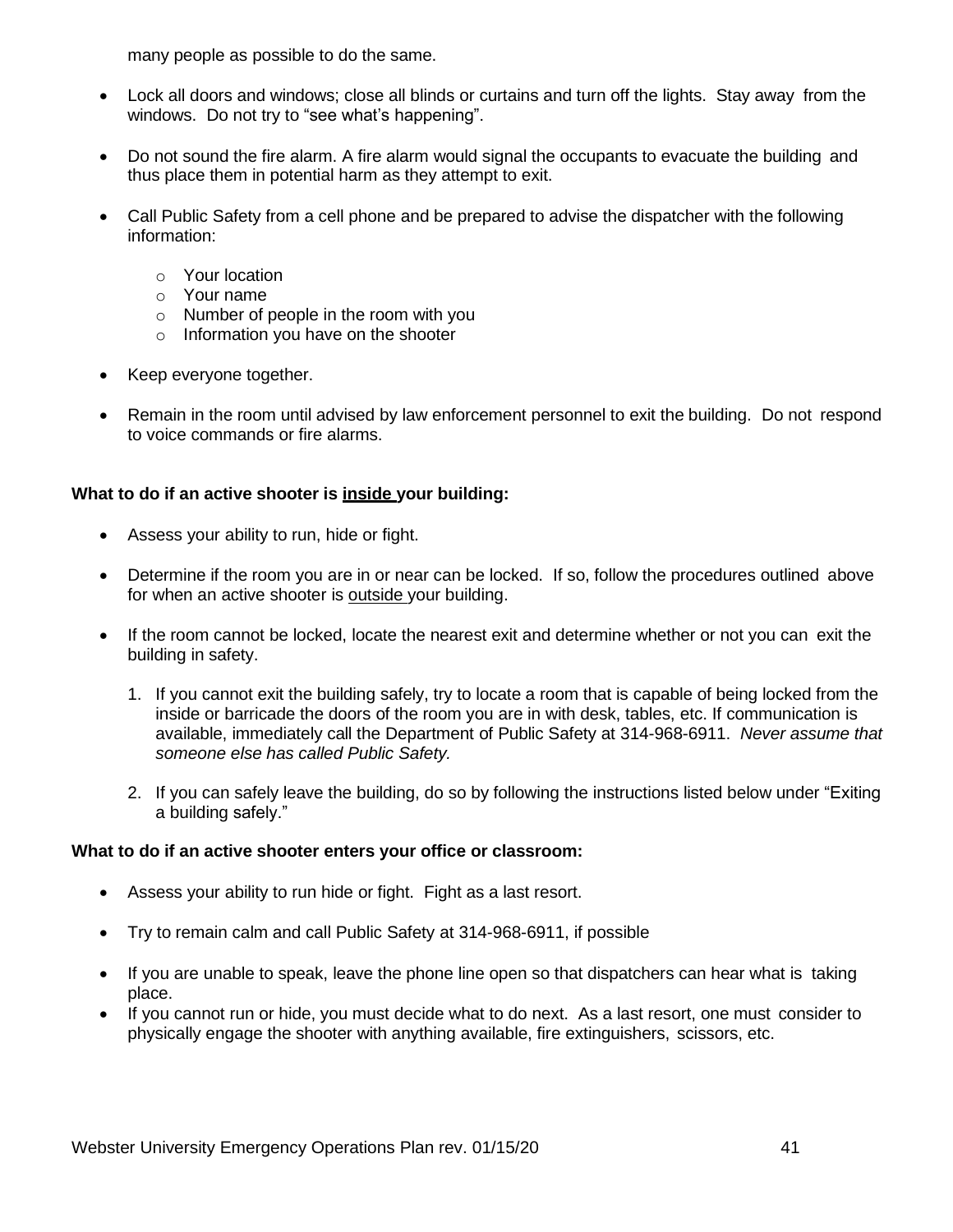## **What to do if an active shooter catches you in the open:**

If you are caught in an open area such as a hallway or lounge, etc., you must decide what you are going to do. This is a very crucial time and it can possibly mean life or death.

Three possible options are outlined below:

- 1. You can try to hide, but make sure it is a well-hidden space or you may be found as the intruder moves through the building or area looking for victims. Take into consideration the area in which you are hiding. Will I be found here? Is this really a good spot to remain hidden?
- 2. If you think you can safely make it out of the building or area by running, and then do so. If you decide to run, do not run in a straight line. Attempt to keep objects such as desks, cabinets, fixtures, etc., between you and the hostile person/s. Once outside, do not run in a straight line. Use trees, vehicles and other objects to block you from the intruder's view. When away from the immediate area of danger, summon help any way you can and warn others.
- 3. Your last option if you are caught in an open area in a building may be to fight back. This is dangerous, but depending on your situation, this could be your last option.

# **How to exit a building safely:**

- Have a route planned before attempting to leave.
- Do not attempt to carry anything with you while fleeing
- Move quickly and keep your hands visible as you exit the building
- Do not attempt to treat or remove injured people but note their locations so that you may provide that information to emergency responders.
- Proceed to a safe location, but do not leave campus. Keep in mind that the entire area is still a crime scene and officers will need to obtain information from you before you leave.
- Remain at whatever assembly area is designated until you are released.
- **At all times**, comply with commands from law enforcement officers.

## **What you may expect from responding officers:**

- Police officers responding to an active shooter may be wearing regular uniforms or may have special tactical gear but will be clearly identified as law enforcement officers.
- Responding officers are trained to proceed immediately to the area where shooting is taking place. If you are injured, those officers will not stop to assist you. Additional officers and/or tactical medics will follow to provide medical assistance.
- Remain calm and comply with all commands from law enforcement officers.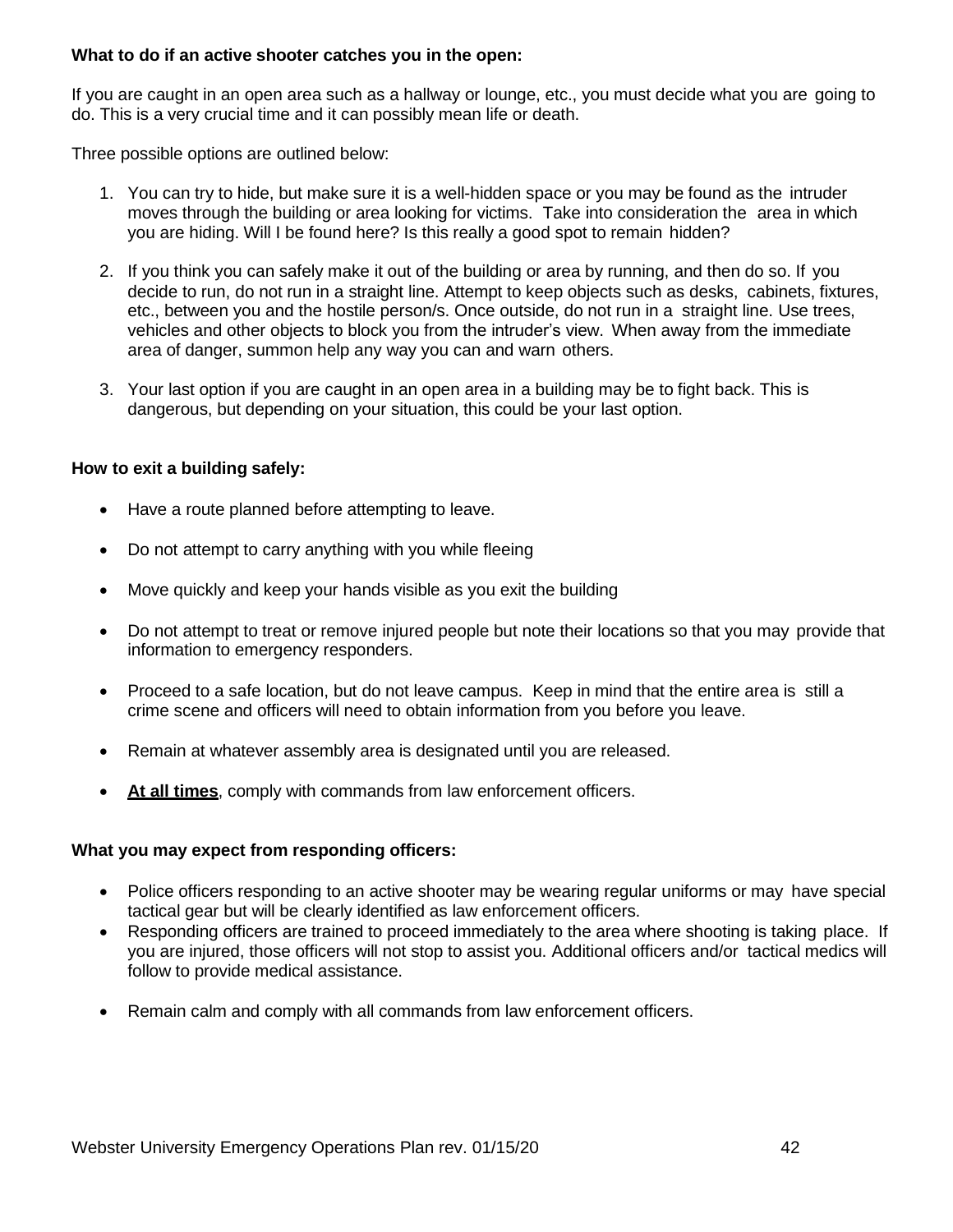# **ANNEX C – CAMPUS POWER OUTAGE GUIDE**

The Webster University campus power outage annex is intended to facilitate a coordinated response to any power outage that impacts the Webster University community. This annex provides an overview of Webster University's potential role and considerations for leadership in response to a power outage on any of the St. Louis metropolitan campuses.

#### **I. Understand the Threat**

## **A. Hazard/ Risk**

The impacts of a power outage are affected by the interaction of several key variables. These include:

- **Extent:** Does the outage affect a single building, a group of buildings (typically connected to the same feeder), an entire campus, and/or surrounding off-campus area(s)?
- **Duration:** How long is the outage anticipated to last? The consequences of a 1-3 hour outage are substantially different from a 1-3 day outage.
- **Timing:** When does the outage occur and are additional outages likely? The impact of a nighttime outage can be far greater than a daytime outage. Likewise, an outage that occurs during a semester break affects a much smaller resident population than one that occurs while school is in session.
- **Origin:** What caused the outage? An outage may be the result of unintended systemic failure (including engineering failures or natural disaster/storm damage) or intentional acts such as terrorism. This information is important in assessing the likelihood of additional outages and/or considering the potential for additional threats.

## **B. Vulnerability**

In general, the nation's power grid is increasingly vulnerable to failure because of an aging and complex distribution system, increasing frequency and intensity of natural disasters, and growing likelihood of deliberate attacks on critical infrastructure.

Electricity from the public grid is supplied to the majority of the Webster Groves campus by two feeder lines that feed the electrical substation located on campus. In theory, if one feeder line is compromised, the second feeder line would provide power to the substation. If both feeder lines are compromised, the substation would not be available to power the campus.

The Webster Village Apartments and the Luhr Building do not receive power from the campus substation. Rather, both locations are powered directly from the public utility, located on a separate power grid.

Generators are in place to support the Interdisciplinary Science Building and the Information Technology server room.

#### **II. Webster University's Response**

## **A. Community Impacts**

A power outage of any duration can have a number of profound impacts for the University community. Depending on extent, duration, and timing, a power outage may affect critical functions such as:

- Interior lighting, emergency egress lighting, exterior security/safety lighting
- Fire detection, security monitoring, and access control systems
- Life safety equipment such as fume hoods and fire pumps
- IP phone system
- Elevators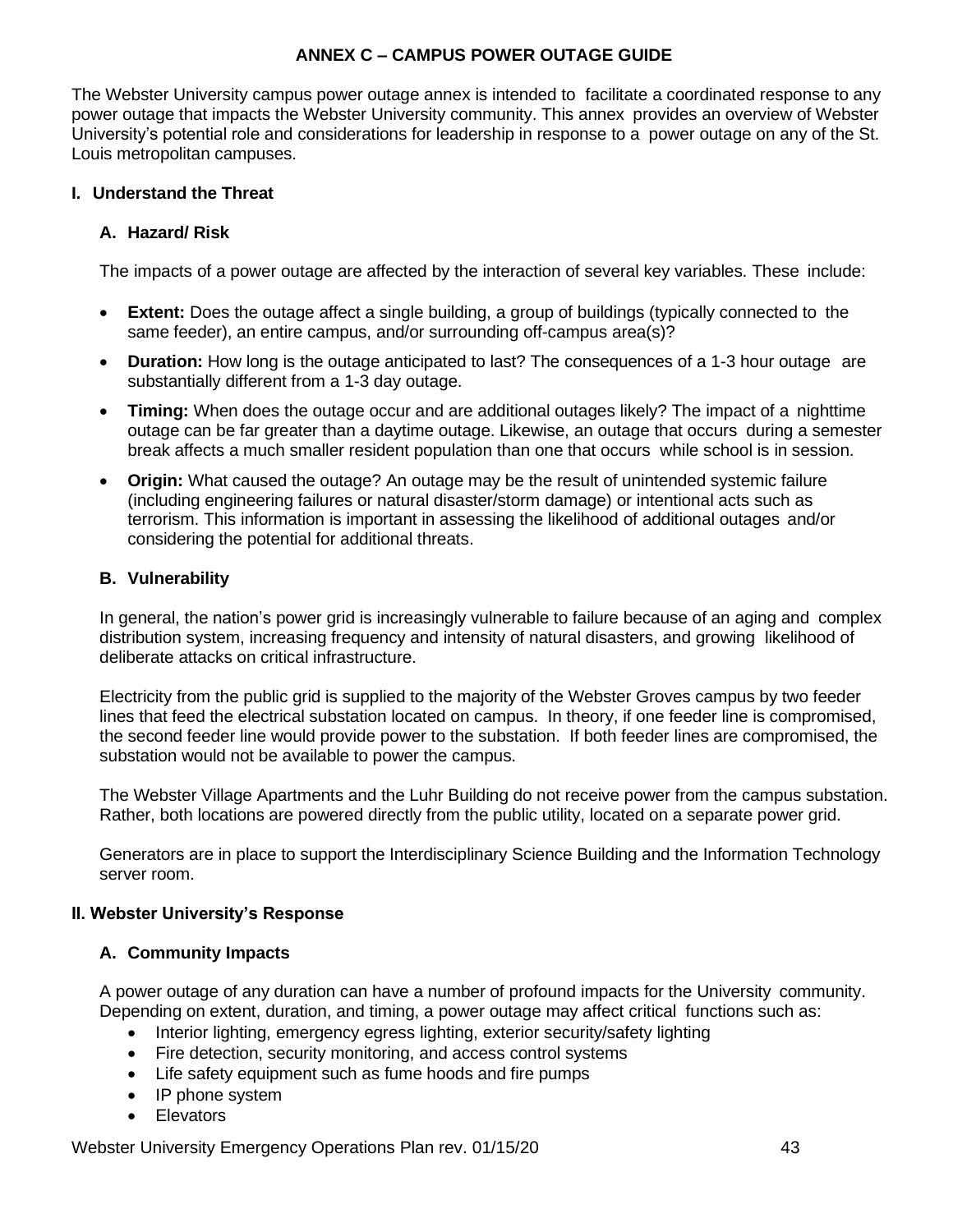- Equipment for individuals with disabilities or access and functional needs (elevators, chair lifts, etc.)
- Availability of water for drinking and sanitary purposes as well as fire suppression systems
- Ability of dining hall kitchens to prepare food
- Heating, ventilation, and air conditioning (HVAC) systems
- Communication systems (radio, telephone, and email systems including both cellular and landline)
- Experiments and/or research projects

Buildings without electricity are generally uninhabitable for any length of time unless they have generator power. Battery pack emergency lighting typically lasts less than 90 minutes and is intended to for emergency egress, not occupancy.

# **B. Webster University's Responsibilities**

The University's responsibilities during a major power outage may include (depending on the situation):

- Maintain order on campus and ensure safety of all individuals
- Provide emergency shelter for those residents whose dormitories are deemed uninhabitable or unsafe (i.e., due to lack of heat, emergency lighting, etc.)
- Ensure that dining services are able to provide meals to residents
- Locate and assist with evacuation and/or sheltering-in-place of individuals with disabilities or access and functional needs
- Provide supplemental interior and/or exterior lighting
- Secure campus buildings and control access
- Post fire watches for occupied buildings with impaired fire alarms or sprinkler systems
- Ensure that any running experiments/etc. are shut down and will not be adversely affected when power is restored
- Continue essential administrative functions, including payroll
- Ensure that critical communications equipment remains functional
- Carry out repairs to on-campus power delivery infrastructure

## **III. Initial Assessment and Information**

## **A. Immediate Notifications**

Typically, the Department of Public Safety will initially be apprised of a campus-wide loss of power. It is the responsibility of Public Safety to notify key campus personnel of the event.

Facilities management shall be responsible for maintaining an open dialogue with AmerenUE to continually assess the situation and determine the duration of the outage.

Notification shall include the following personnel (others may be included, depending upon the situation:

Webster Public Safety Dispatch (314-968-7430; Power Outage Line 314-220-8487)

Director of Public Safety Rick Gerger or designee to contact:

- Dr. Julian Schuster, University President
- Rick Meyer, Chief Financial Officer
- Dr. John Buck, Interim AVP Student Affairs and Dean of Students
- Lisa Brown, GMC
- Patrick Giblin, Director of Public Relations
- Gil Morales, Facilities
- Anna Dickherber, Director of Housing and Residential Life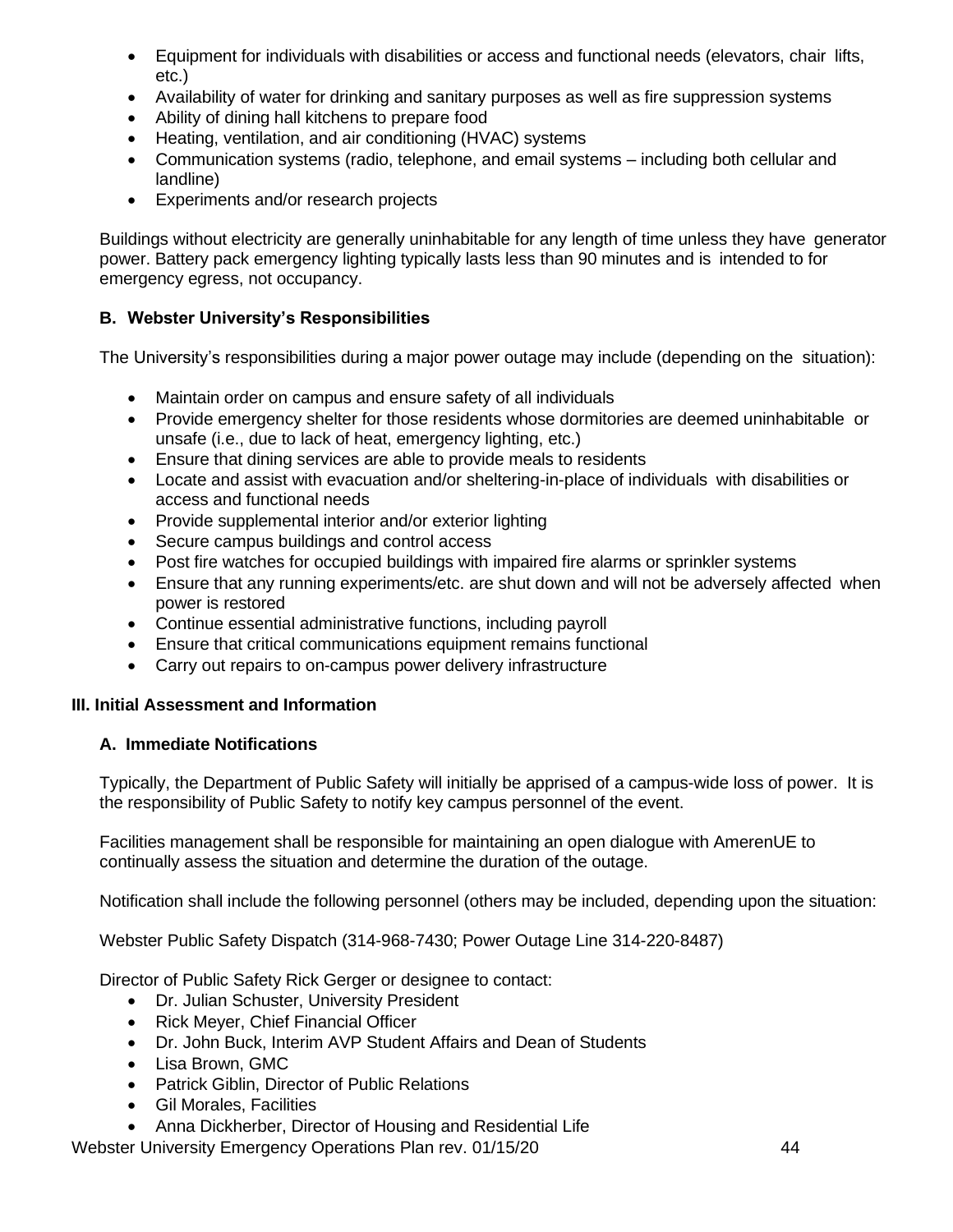The Director of Public Safety or designee will create a group text comprised of the aforementioned parties. The group text will serve as the main channel of communications to keep all parties apprised of the situation.

# **B. Convene Crisis Management Response Team (CMRT)**

Convene key CMRT representatives (as needed, depending on the incident) to serve as an initial assessment team. These may include:

- Director of Public Safety
- Dean of Students
- General Manager, Dining Services
- Director of Housing and Residential Life
- **Director of Facilities**
- Representative from Global Marketing and Communications
- Representative from Information Technology

## **C. Address Public Messaging Considerations**

Formulate messages and response strategies to disseminate to the Webster community and other critical partners during a major power outage. Communication topics may include:

- Situation updates regarding status of the power outage and timeline for restoration, if known.
- Safety messaging related to the use of candles, space heaters and other devices.
- Information regarding the availability of emergency shelters, dining facilities, etc.
- Directions on how to request assistance or report emergencies.

Consideration should be given to the type of information to be conveyed to parents and/or family members of students. Additionally, consideration should be given to the most effective means of message distribution:

- Webster Alerts
- Social Media
- Webster web site
- Implementation of a call center

#### **D. Address Major Issues/Policy Questions**

• Campus Closure – The University President should determine the need to cancel classes/activities and close campus.

• Direction provided to staff and faculty if they should vacate the campus and given the option to telework if they are unable to work from their office.

• Consider how departments communicate with each other absent a campus telephone system.

## **E. Direct Initial Response Objectives**

Goals for the University's initial response to any hazard should reflect the following safety and security support functions:

- Maintain environmental health and safety standards campus wide.
- Ensure continued provision of health and mental health services.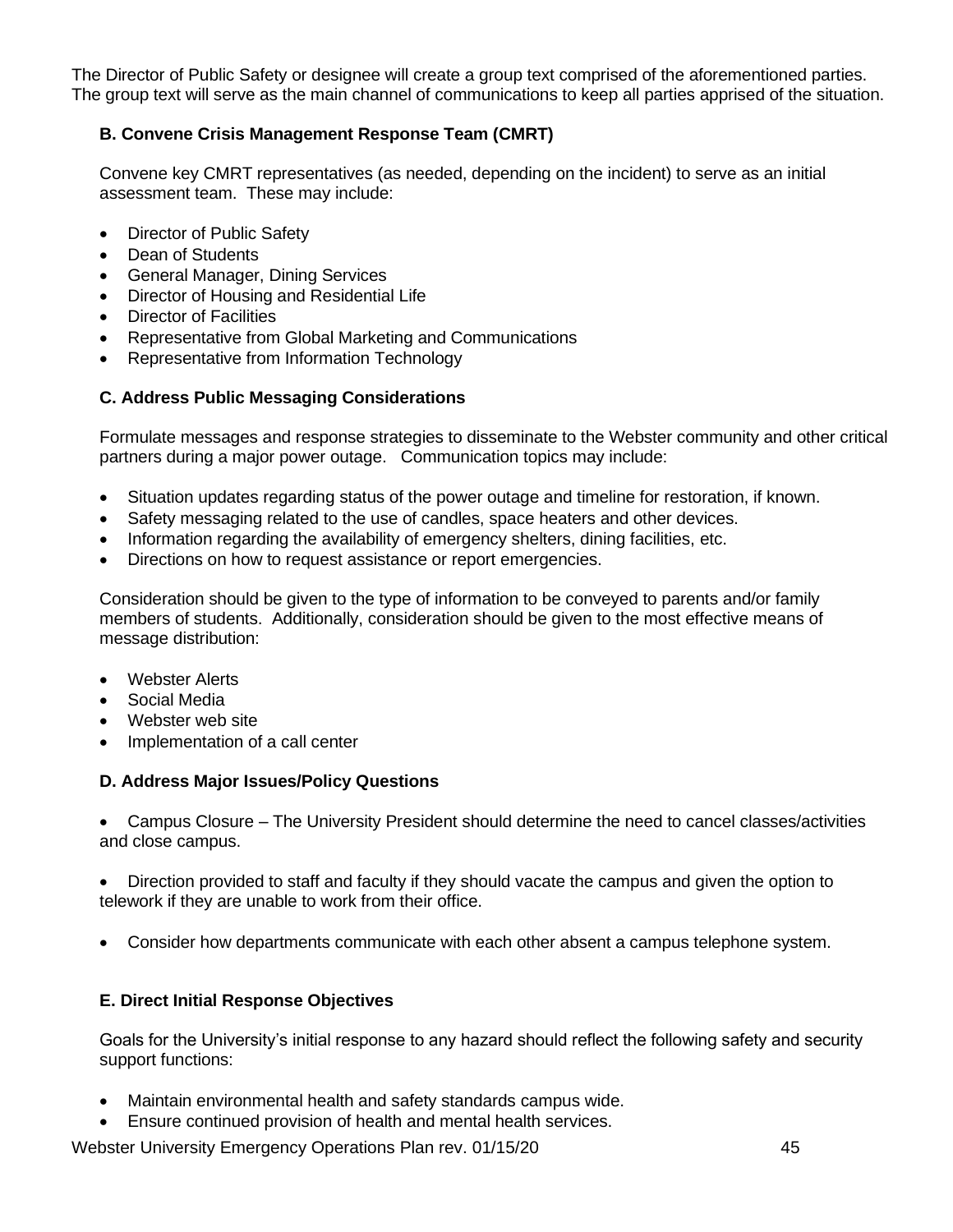- Ensure a secure campus through continuing secure access and parking operations.
- Coordinate with Public Safety to ensure members of the campus community with functional needs are assisted, as necessary.
- Disseminate emergency warning messages through the emergency notification system as necessary.
- Ensure the safety and security of all University facilities and community members.
- Provide emergency sheltering and food to displaced campus residents.
- Provide alternate modes of communication to coordinate critical emergency response and recovery functions.
- Undertake appropriate measures to mitigate potential adverse impacts on ongoing experiments and research.

## **F. Request Support for Resources**

Depending on the duration of the outage, numerous resources may be brought to campus to support the safety and welfare of the community. Resources to consider include:

- Portable lighting equipment
- Shelter supplies
- Transportation assets
- Portable/mobile generators and fuel
- Potable water
- Mobile communication equipment
- Portable toilets

#### **IV. Evacuation of Buildings**

The University maintains three basic types of habitable structures: academic buildings, administrative buildings and residential buildings. Different considerations must be taken into account for evacuating academic/administrative buildings as compared to residential buildings. Therefore, it is determined that the appropriate response will be as follows:

## **A. Academic and Administration Buildings**

Emergency lighting on campus, per industry standard, will illuminate the immediate area for 30 to 90 minutes. The President will determine the need to evacuate within 90 minutes. In the event a building evacuation is issued, the Director of Public Safety will contact the Director of Public Relations and request a Webster Alert be issued advising of the evacuation. Public Safety personnel will be directed to search the buildings and all elevators to ensure buildings are unoccupied.

#### **B. Residential Buildings**

Residential buildings may be occupied for a longer duration than academic and administration buildings during a power outage because they have additional resources such as Housing and Residential Life staff who are trained to utilize additional equipment to effectively evacuate residential areas during a power outage.

Evacuation procedures for residential buildings on or near campus also differ from procedures for evacuating academic/administration buildings, because these buildings are not all on the same electrical power grids which means that a power outage may not affect all of the residential area(s). The following residential buildings share an electrical power grid:

- East Hall
- West Hall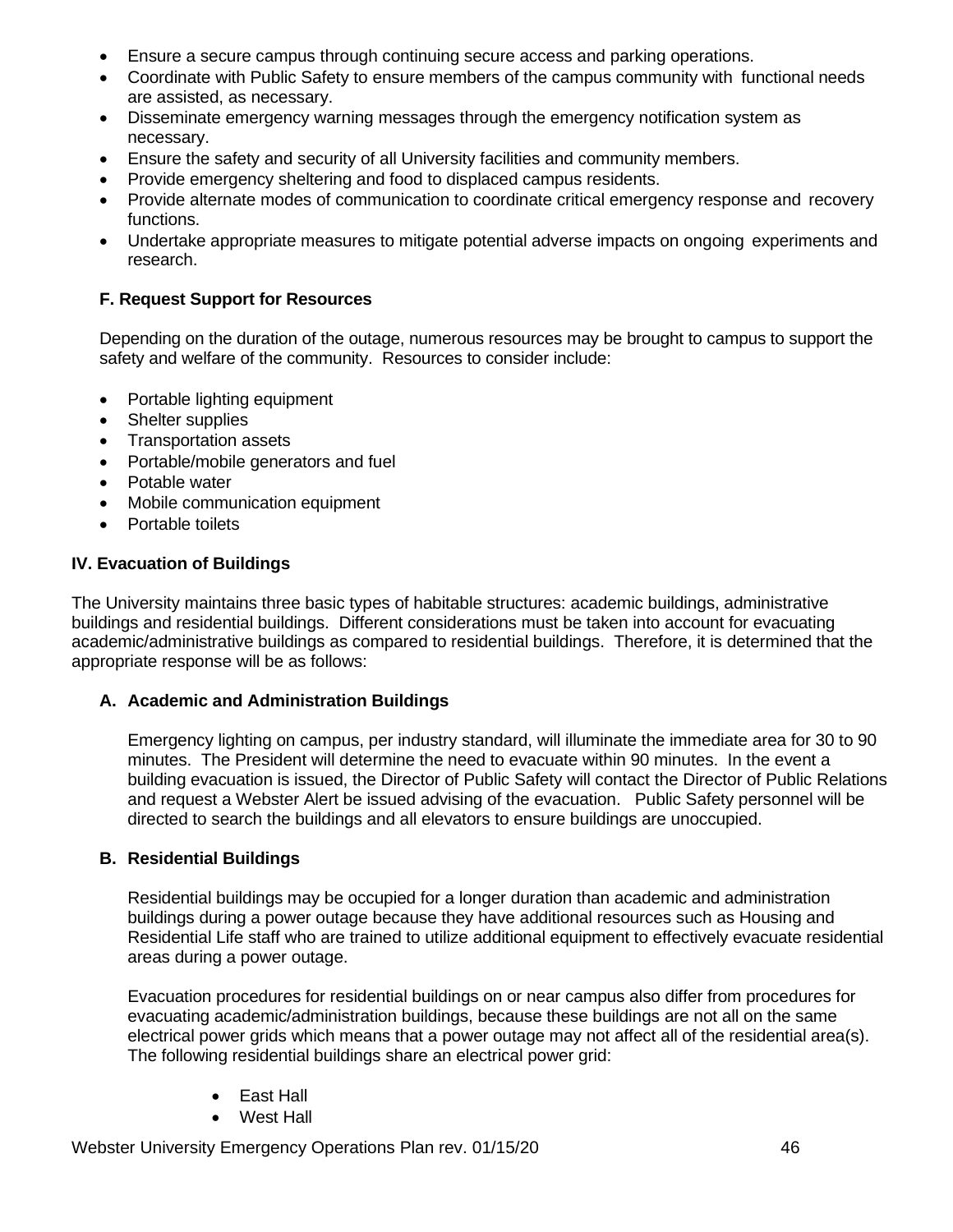• Maria Hall

The below areas share electricity from a different electrical power grid:

- Webster Village Apartments
- North Hall Eden Seminary
- Glen Park Apartments
- Big Bend Apartments

A staff member from the following university departments will convene and recommend a best course of action as to whether or not to evacuate a residential area any time the building is affected by a planned or unplanned power outage:

- Housing and Residential Life
- Public Safety
- Facilities

Variables that will influence the decision to evacuate a residential building will include:

- Time of day
- Duration of the outage as provided by Ameren UE
- Weather conditions

*The Director of Public Safety or designee will convey a recommendation of evacuation of residential buildings to the President.*

*If an evacuation of residential buildings is authorized by the President, the Director of Public Safety will request Public Relations to send a Webster Alert to that affect. Prior to sending the Webster Alert, Public Relations will coordinate with Housing and Residential Life regarding the appropriate language of the alert and provide Housing and Residential Life a sufficient amount of time to put resources into place to effectively implement an evacuation.*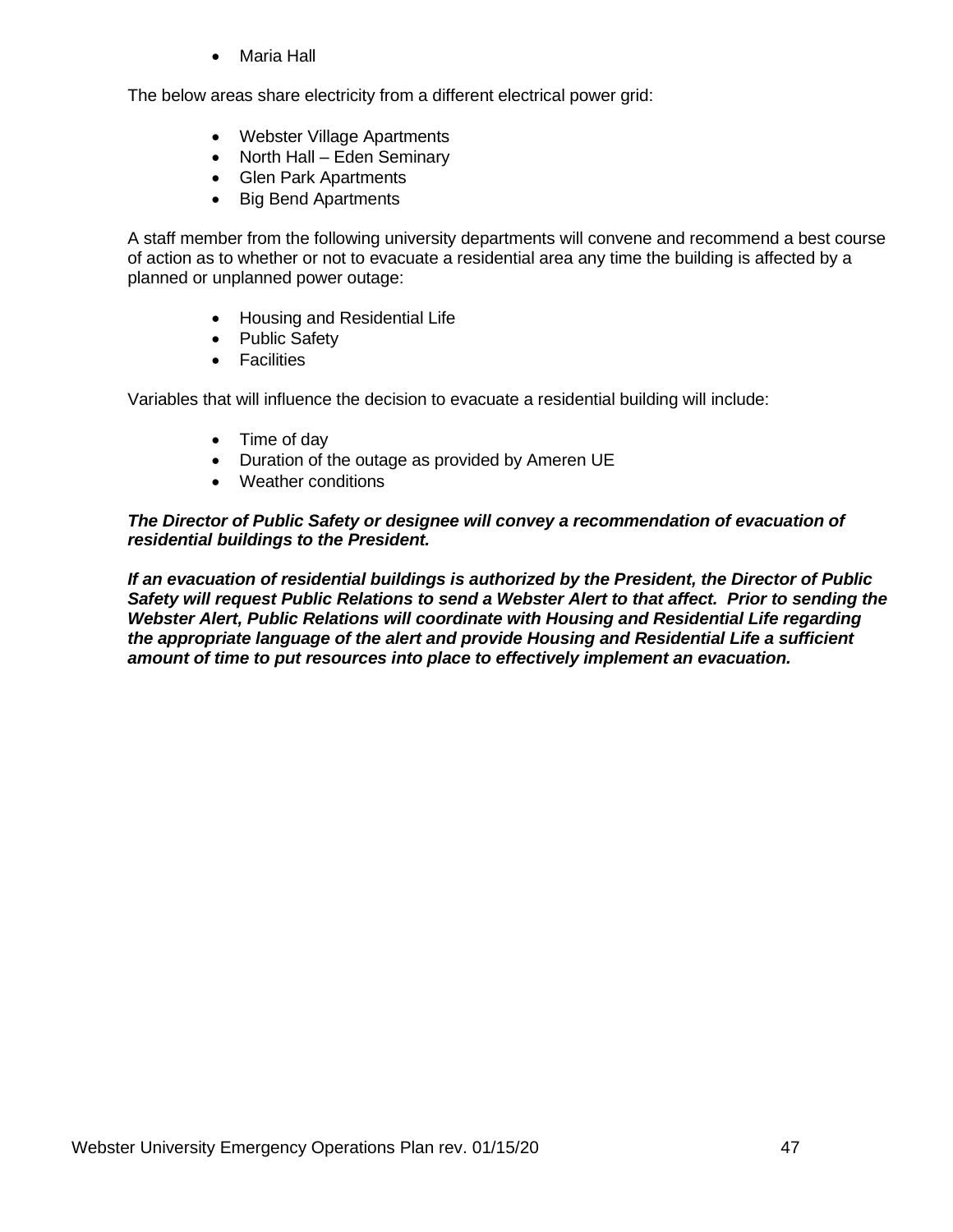# *Attachment 1: Facility Survey Log*

INSTRUCTIONS: Begin by indicating whether each facility is without grid power and whether or not their generator is operating properly (if equipped). Complete the additional questions for each facility. This survey should be repeated every 4 hours and submitted to the Director of Public Safety. Completed copies of the survey should be retained as part of the incident record.

|                                                | Is power working? | HVAC operational? | Fire Alarm Functional? | Emergency Lighting? | <b>Access Control</b><br>Functioning? | Network/telecom<br>functioning? | <b>Comments</b> |
|------------------------------------------------|-------------------|-------------------|------------------------|---------------------|---------------------------------------|---------------------------------|-----------------|
| <b>Facility Name</b><br>40 N. Rock Hill        |                   |                   |                        |                     |                                       |                                 |                 |
|                                                |                   |                   |                        |                     |                                       |                                 |                 |
| <b>Alumni House</b>                            |                   |                   |                        |                     |                                       |                                 |                 |
| <b>Community</b>                               |                   |                   |                        |                     |                                       |                                 |                 |
| <b>Music School</b>                            |                   |                   |                        |                     |                                       |                                 |                 |
| <b>Counseling &amp;</b>                        |                   |                   |                        |                     |                                       |                                 |                 |
| <b>Health Services</b><br><b>East Academic</b> |                   |                   |                        |                     |                                       |                                 |                 |
| <b>Building</b>                                |                   |                   |                        |                     |                                       |                                 |                 |
| <b>Emerson Library</b>                         |                   |                   |                        |                     |                                       |                                 |                 |
| <b>Facilities/Physical</b><br><b>Plant</b>     |                   |                   |                        |                     |                                       |                                 |                 |
| <b>Garden Park</b>                             |                   |                   |                        |                     |                                       |                                 |                 |
| <b>Plaza</b>                                   |                   |                   |                        |                     |                                       |                                 |                 |
| <b>Grant</b>                                   |                   |                   |                        |                     |                                       |                                 |                 |
| Gymnasium<br>H. Sam Priest                     |                   |                   |                        |                     |                                       |                                 |                 |
|                                                |                   |                   |                        |                     |                                       |                                 |                 |
| <b>Hunt House</b>                              |                   |                   |                        |                     |                                       |                                 |                 |
| Interdisciplinary<br><b>Science Building</b>   |                   |                   |                        |                     |                                       |                                 |                 |
| <b>Loretto Hall</b>                            |                   |                   |                        |                     |                                       |                                 |                 |
| <b>Luhr Building</b>                           |                   |                   |                        |                     |                                       |                                 |                 |
| Marletto's                                     |                   |                   |                        |                     |                                       |                                 |                 |
| <b>MCISA</b>                                   |                   |                   |                        |                     |                                       |                                 |                 |
| <b>Old Orchard</b>                             |                   |                   |                        |                     |                                       |                                 |                 |
| <b>Online Learning</b><br><b>Center</b>        |                   |                   |                        |                     |                                       |                                 |                 |

 $\checkmark$  = Yes  $X$  = No NA = Not Applicable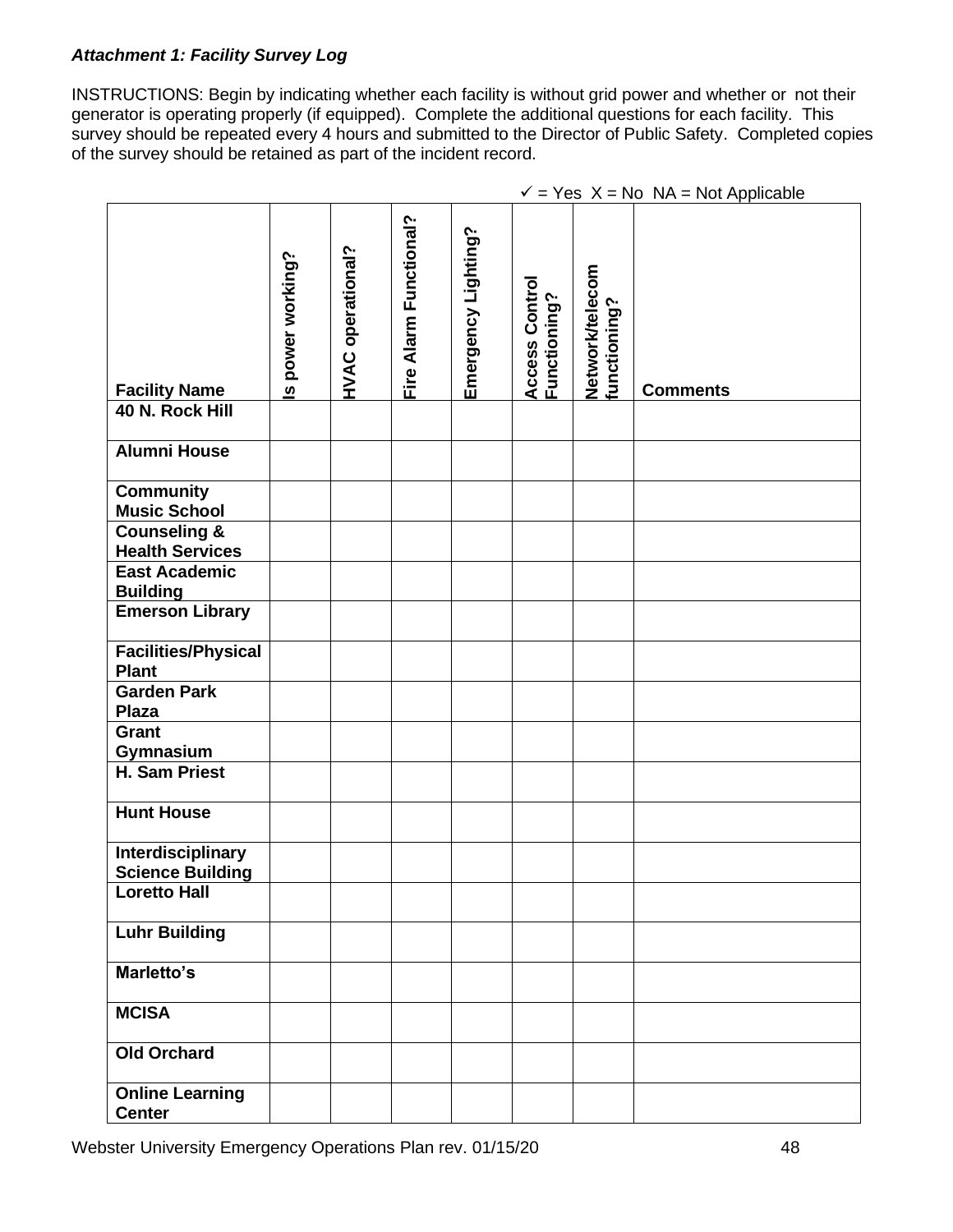| <b>Pearson House</b>                        |  |  |  |  |
|---------------------------------------------|--|--|--|--|
| <b>Rep Theater</b><br><b>Offices</b>        |  |  |  |  |
| <b>Sverdrup Hall</b>                        |  |  |  |  |
| <b>Student Vets Org</b><br>- 200 Hazel      |  |  |  |  |
| <b>Thompson Music</b><br>Bldg.              |  |  |  |  |
| <b>University Center</b>                    |  |  |  |  |
| <b>Visual Arts</b><br><b>Studios</b>        |  |  |  |  |
| <b>Webster Hall</b>                         |  |  |  |  |
|                                             |  |  |  |  |
| <b>Residential Areas</b>                    |  |  |  |  |
|                                             |  |  |  |  |
| <b>Big Bend</b><br><b>Apartments</b>        |  |  |  |  |
| <b>East Hall</b>                            |  |  |  |  |
| <b>Glen Park</b>                            |  |  |  |  |
| <b>Apartments</b>                           |  |  |  |  |
| <b>Maria Hall</b>                           |  |  |  |  |
| <b>Webster Village</b><br><b>Apartments</b> |  |  |  |  |
| <b>WVA Clubhouse</b>                        |  |  |  |  |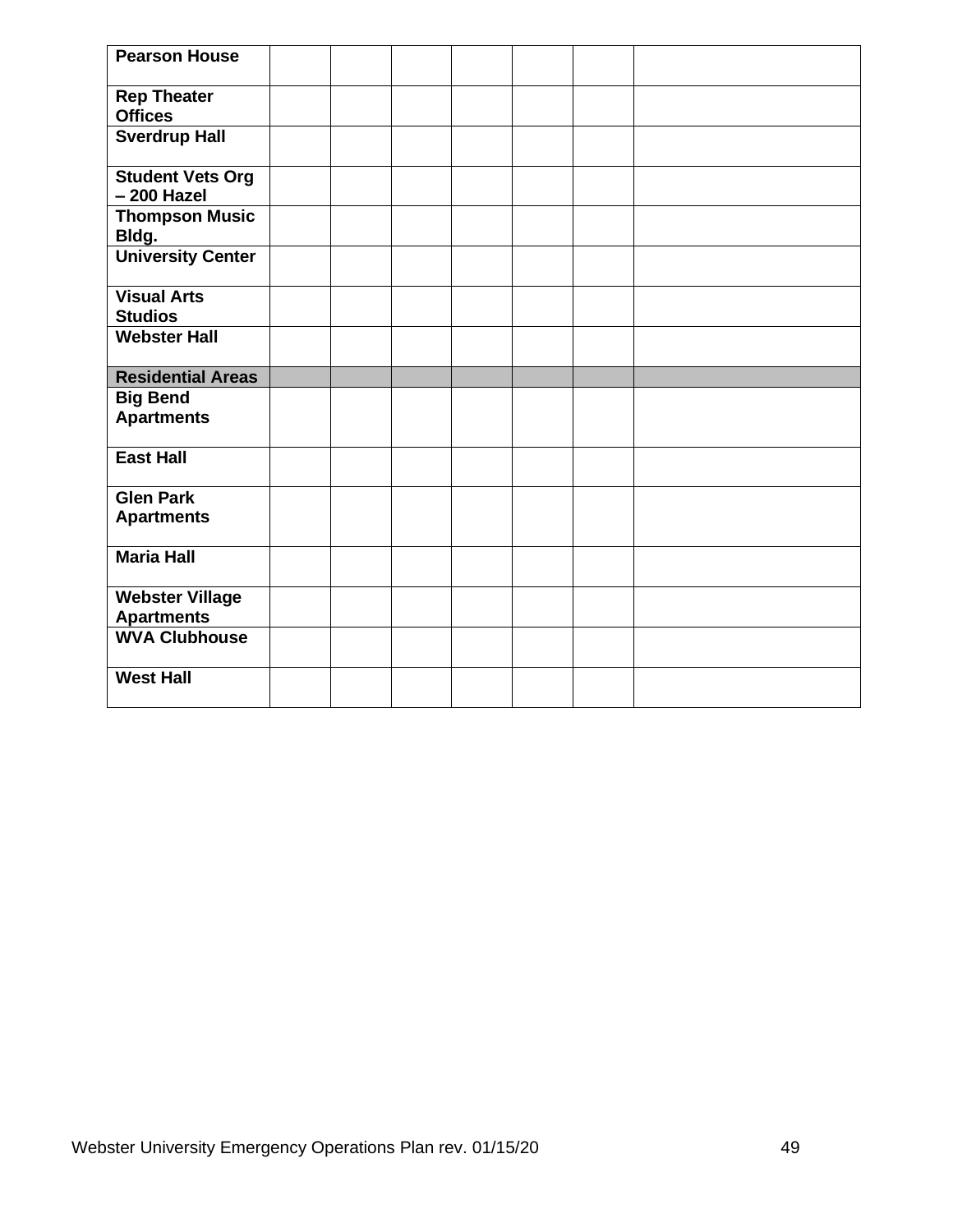# **ANNEX D – BUILDING CAPTAINS AND FLOOR MANAGERS**

Webster University is committed to campus safety as a method of promoting a positive, productive learning environment. To better serve the University community, a Building Manager Safety Program was established. This program was developed with the primary goal of safety education, awareness and training. It focuses on the safety of building occupants through timely dissemination of information and improved identification of safety hazards.

The program is based on voluntary participation drawn from within the University. Volunteers are trained annually by Public Safety to perform as building captains, representing the entire facility; or floor managers who represent sub-areas of a building. Building Captains and Floor Managers are NOT expected to risk their personal safety by delaying their own evacuation from a building in order to perform rescue or structural firefighting activities to which they are neither trained nor properly equipped. In order for an employee to be a building captain or floor manager the employee's supervisor must give approval.

The Building Captains and Floor Managers will provide education to occupants of their respective buildings and disseminate information that is intended to increase safety awareness and facilitate evacuations. During emergencies and emergency tests, the Building Captains and Floor Managers will aid first responders by identifying persons unaccounted for or unable to evacuate and assist as needed. During actual emergencies, local authorities will assume on-scene command as trained first responders.

## **Building Captain**

The building captains will be the safety representative and point-of-contact within a building or designated area for safety matters.

In relation to safety and health, Building Captains will:

- Serve as the point of contact for safety information and incident reporting for all building occupants.
- Orient all new staff and faculty assigned to their designated areas in the safety procedures and equipment, including:
	- o Building evacuation procedures
	- o Exit locations
	- o Areas for assembly
	- o Fire alarm and fire extinguisher locations
	- $\circ$  Locations of first aid kits and automated external defibrillators (AEDs)
	- o Other pertinent safety related building and area information

In relation to fire protection, Building Captains will:

- Serve as the point of contact for building evacuations
- Know who needs special assistance to evacuate the building and provide increased training and awareness to building occupants in order to better aid those individuals in times of emergency.

## **Floor Manager**

The Floor Manager will be the point of contact for building occupants within their floor of area. Floor manager responsibilities are:

- Ensure procedures to aid individuals requiring special assistance to evacuate the building are known and understood by occupants.
- Provide evacuation procedure training for their assigned areas.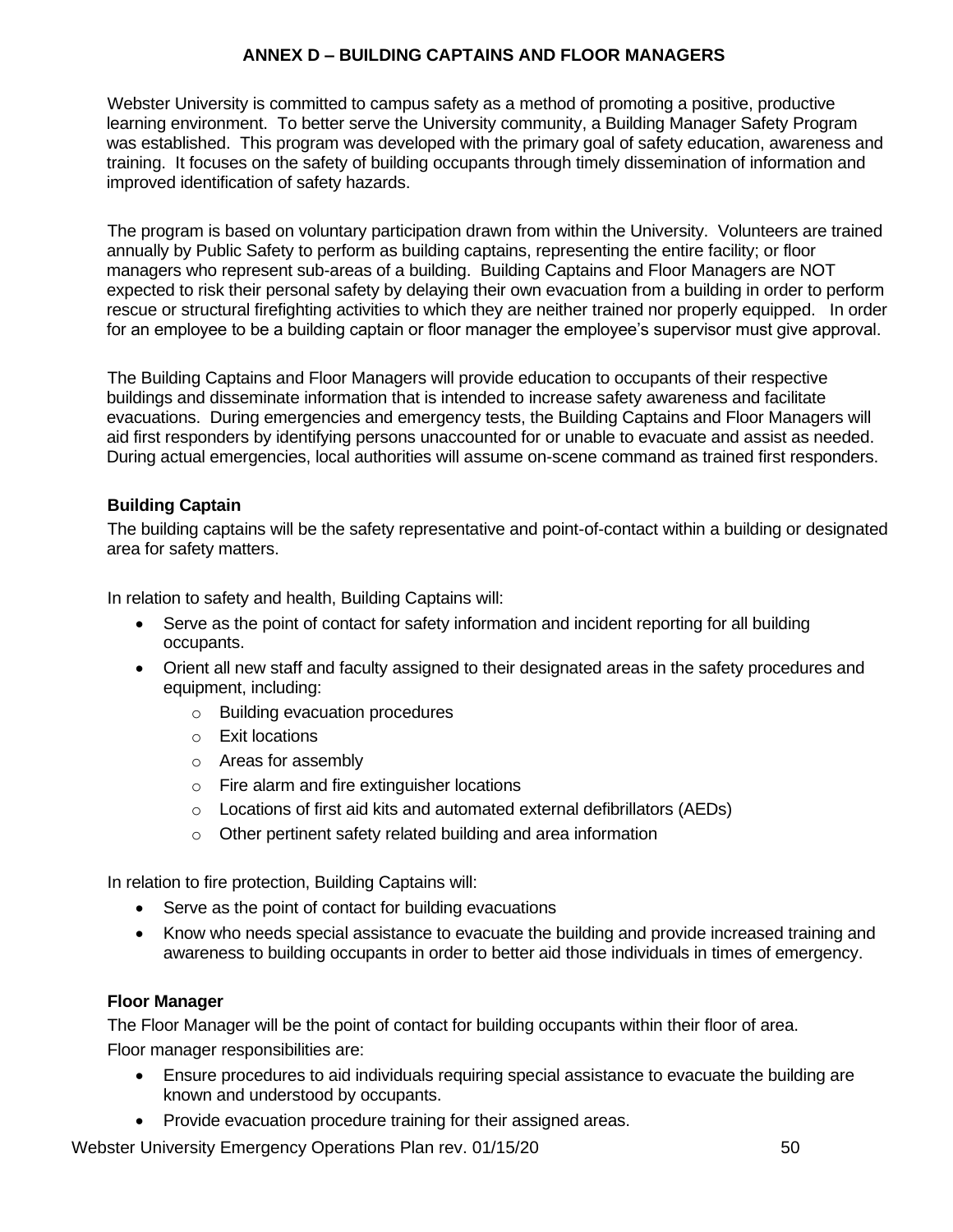- Know the location of fire alarm pull stations, fire extinguishers, and AEDs in their assigned areas.
- Help assemble and account for people during evacuation procedures.
- Serve as alternate Building Captain when necessary.

Building Captains and Floor Managers must have the approval of their supervisor to perform in such capacity. They must be able to commit to one eight hour training day per year to occur on the Webster Groves campus. Interested parties must complete the application in Attachment 1.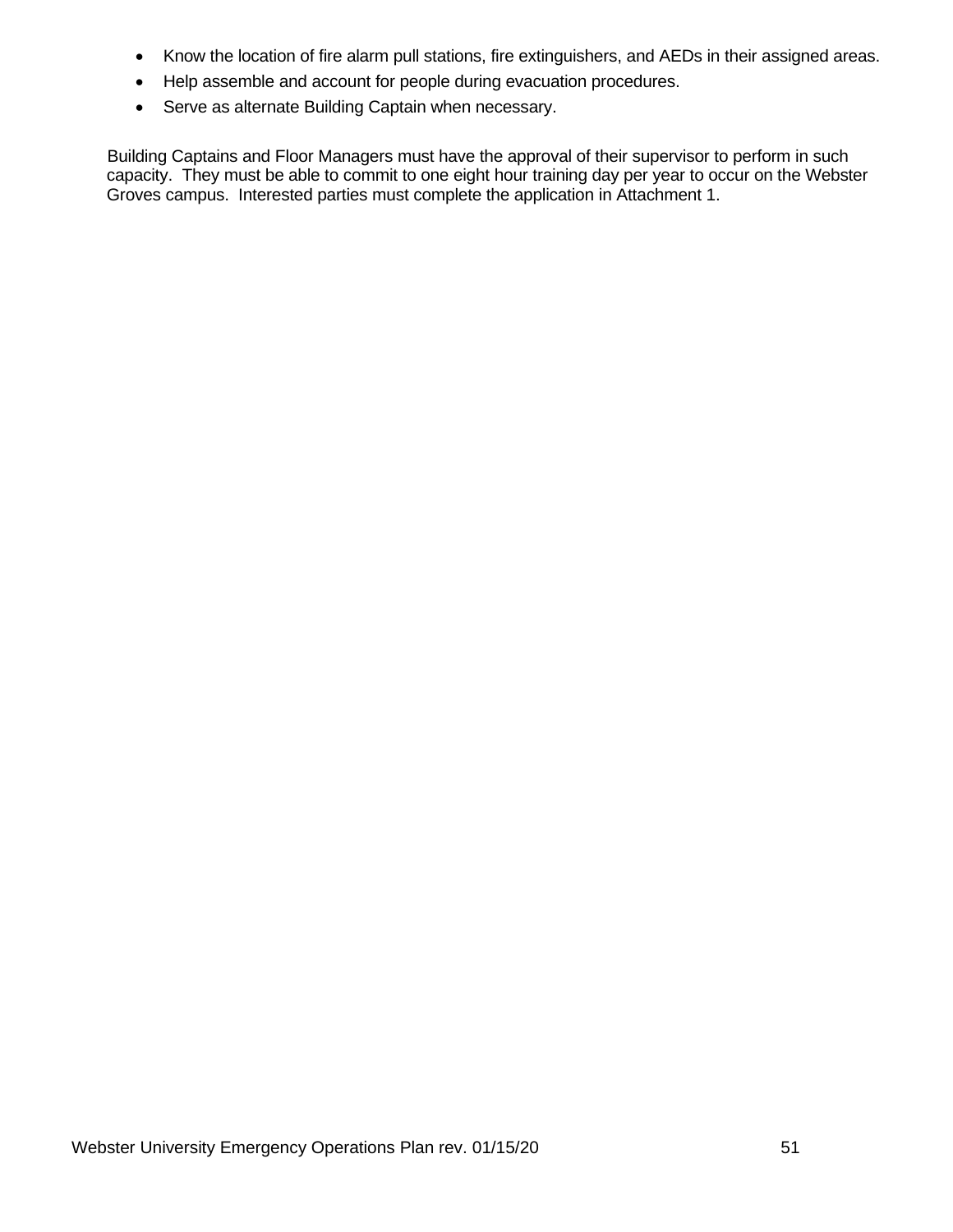# *Attachment 1: Building Captain and Floor Manager Application*

|                                                  | Applying for (check one): _______ Building Captain _______ Floor Manager                                                                                                                                                                                                    |  |  |  |  |  |  |
|--------------------------------------------------|-----------------------------------------------------------------------------------------------------------------------------------------------------------------------------------------------------------------------------------------------------------------------------|--|--|--|--|--|--|
|                                                  |                                                                                                                                                                                                                                                                             |  |  |  |  |  |  |
|                                                  |                                                                                                                                                                                                                                                                             |  |  |  |  |  |  |
|                                                  |                                                                                                                                                                                                                                                                             |  |  |  |  |  |  |
|                                                  |                                                                                                                                                                                                                                                                             |  |  |  |  |  |  |
|                                                  | Campus Email: Campus Phone: Campus Phone:                                                                                                                                                                                                                                   |  |  |  |  |  |  |
|                                                  |                                                                                                                                                                                                                                                                             |  |  |  |  |  |  |
| <b>Related Experience:</b>                       | List any training or positions related to safety, health or emergency management.                                                                                                                                                                                           |  |  |  |  |  |  |
|                                                  |                                                                                                                                                                                                                                                                             |  |  |  |  |  |  |
|                                                  | By signing this form, I acknowledge I understand the role of Building Captains/Floor Managers<br>and I approve participation of the employee. I understand this will require the employee to attend<br>annual training and spend additional time on this program as needed. |  |  |  |  |  |  |
|                                                  |                                                                                                                                                                                                                                                                             |  |  |  |  |  |  |
| Send completed form to: publicsafety@webster.edu |                                                                                                                                                                                                                                                                             |  |  |  |  |  |  |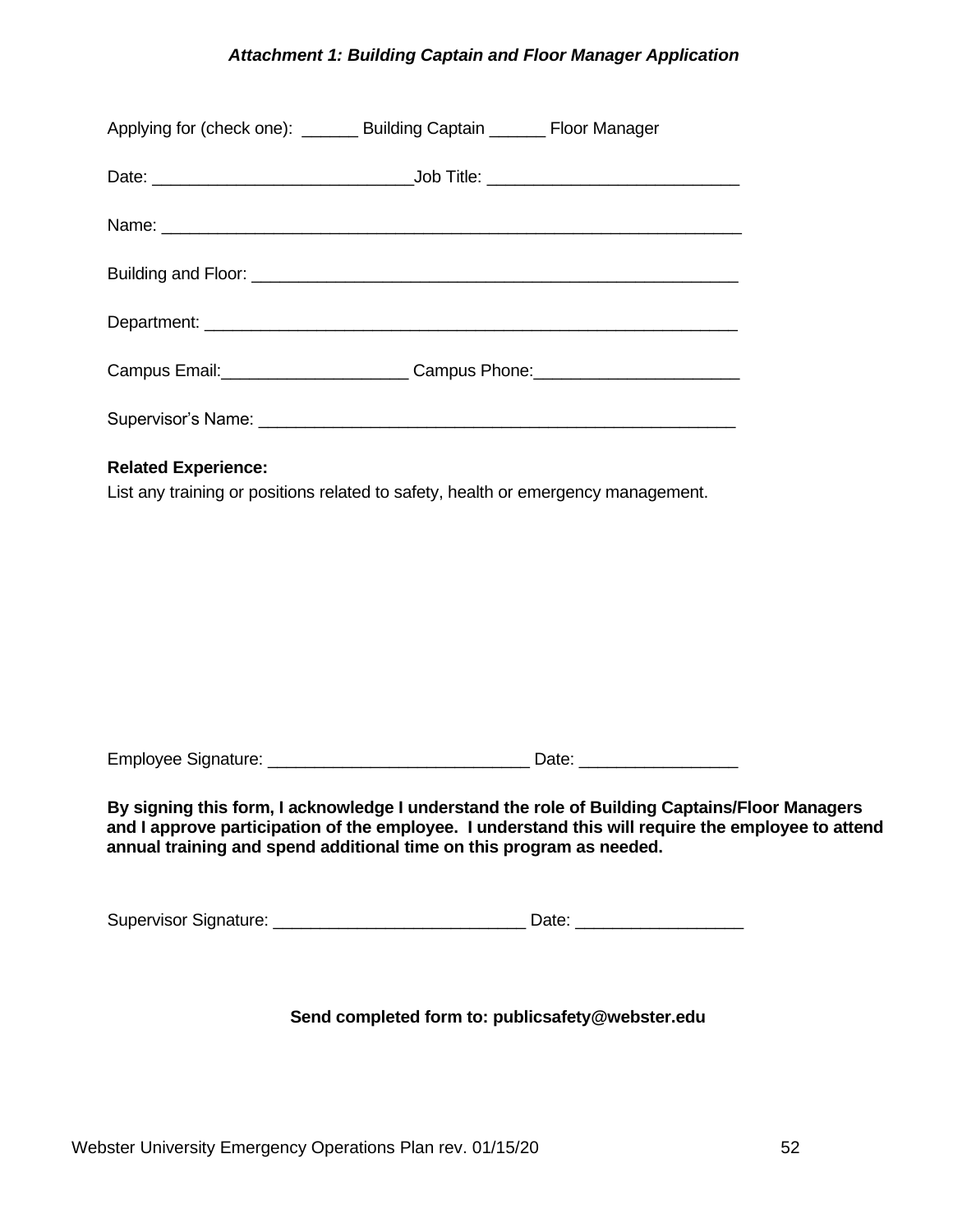#### **ANNEX E – WEBSTER UNIVERSITY'S PRIVACY AND DATA SECURITY INCIDENT RESPONSE PLAN<sup>2</sup>**

#### **I. OVERVIEW OF THE UNIVERSITY'S PRIVACY AND DATA SECURITY INCIDENT RESPONSE PLAN**

#### **Scope:**

This IRP outlines Webster University's incident response management approach, teams, and procedures, and also provides the University community members without specific emergency management roles with important general information about various aspects of the University's incident response procedures and protocol. Incident management and response is defined as the "capability to effectively manage unexpected disruptive events with the objective of minimizing impacts and maintaining or restoring normal operations within defined time limits".

# **Entities Affected by this Policy:**

This plan applies to the University informational systems, institutional data, and the network infrastructure of Webster University and to any person or device who has access to these systems or informational data.

#### **Our Contact Information:**

If you have questions about this IRP, please direct your questions to the following contacts below:

Webster University Information Security Officer 470 E. Lockwood Ave., Saint Louis, Missouri 63119 Office: (314) 246-7051 Email: [iso@webster.edu](mailto:iso@webster.edu)

Webster University Privacy Officer 470 E. Lockwood Ave., Saint Louis, Missouri 63119 Office: (314) 246-7333 Email: [cro@webster.edu](mailto:cro@webster.edu)

Webster University Emergency Operations Plan rev. 01/15/20 **53** <sup>2</sup> This Annex contains select portions of Webster University's full Data Security Incident Response Plan.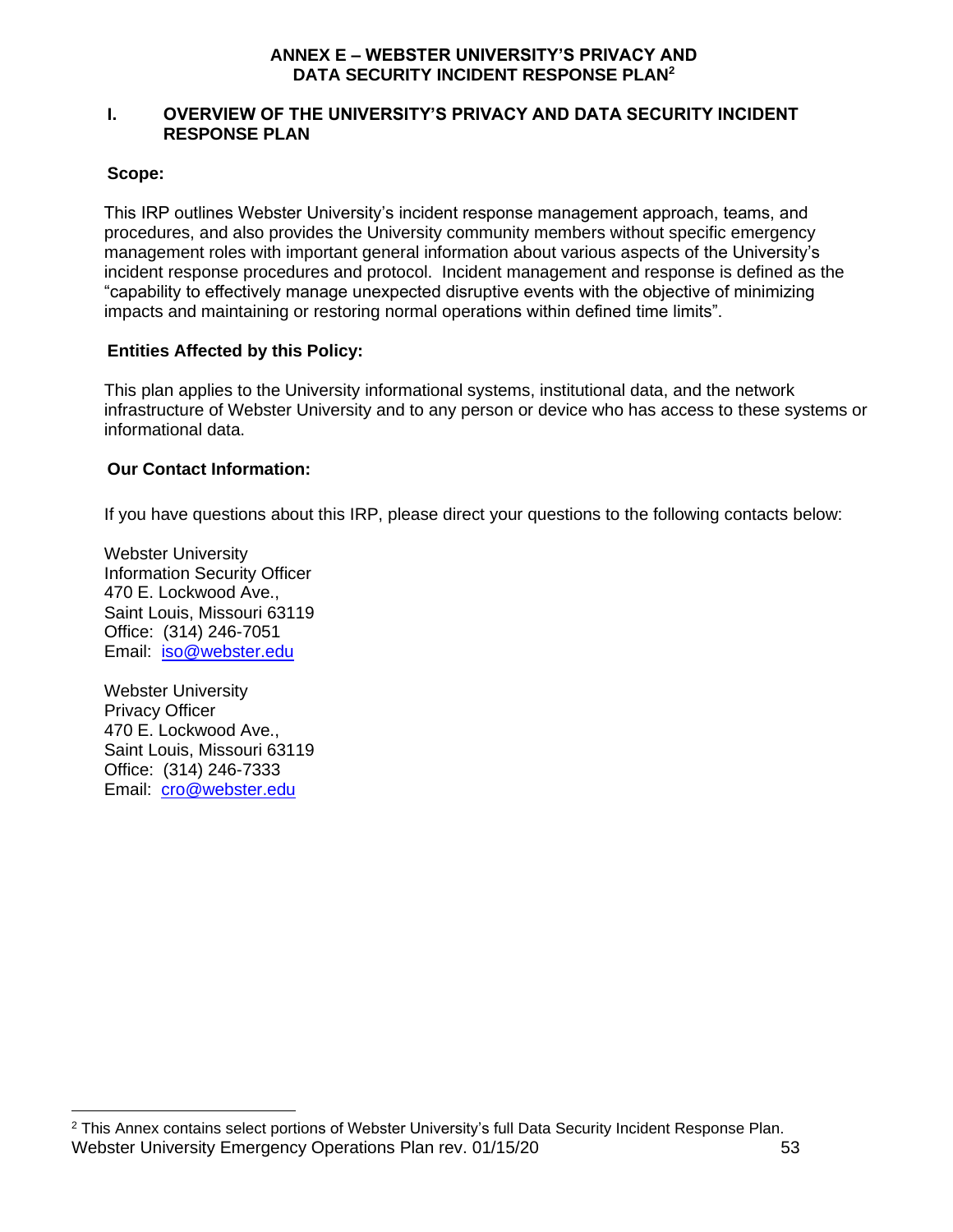### **II. INCIDENT RESPONSE MANAGEMENT APPROACHES**

This IRP has been developed in accordance with the National Institute of Standards and Technologies (NIST) following nationally recognized incident response management approach in establishing security response capabilities and handling incidents efficiently and effectively.

Recent attacks on enterprise information assets have become quite sophisticated, with adversaries seeking significant financial gains through the use of more advanced and persistent techniques to target and attack reputable organizations. These attacks from either internal or external sources can take multitude of forms for varying reasons, each of which can have risk, security and privacy implications. The University believes in having a structured and tested incident response and management methodology and understands that it is important to utilize a formal approach to incident management for the overall University business continuity and risk mitigation strategy.

It is the responsibility of each department leader within Webster University to have an established incident response plan for internal departmental use. All plans should be consistent with the incident response plan and based upon the definitions of events and incidents defined below, it is the responsibility to escalate these occurrences immediately to the University privacy or security officer.

## **Events and Incident**

A security incident is an event that may indicate that an organization's systems or data have been compromised or that measures put in place to protect them have failed. An *event* is any observable occurrence in a system or network.

A security incident is a violation or imminent threat of violation of University administrative policies, acceptable use policies, or standard security practices. Examples of incidents are:

- **•** Intrusion attempts for financial gain.
- Obtaining intellectual property for competitive advantage.
- **Creating business disruptions.**
- Obtaining private information for exploitation.
- **EXECUTE:** Sensitive documents are misplaced, stolen or lost.
- Sensitive documents are exposed, improperly disposed of or stored.
- A device (e.g. Laptop, desktop, removable storage, smartphones, etc.) containing University data is lost stolen, or otherwise unaccounted for.

There are many types of risk that the University can be exposed to as a result of such attacks or events, each of which needs to be addressed from both the risk planning and incident response perspectives. These types of risks include:

• Reputational risk (public relations or legal issues with customers or the public).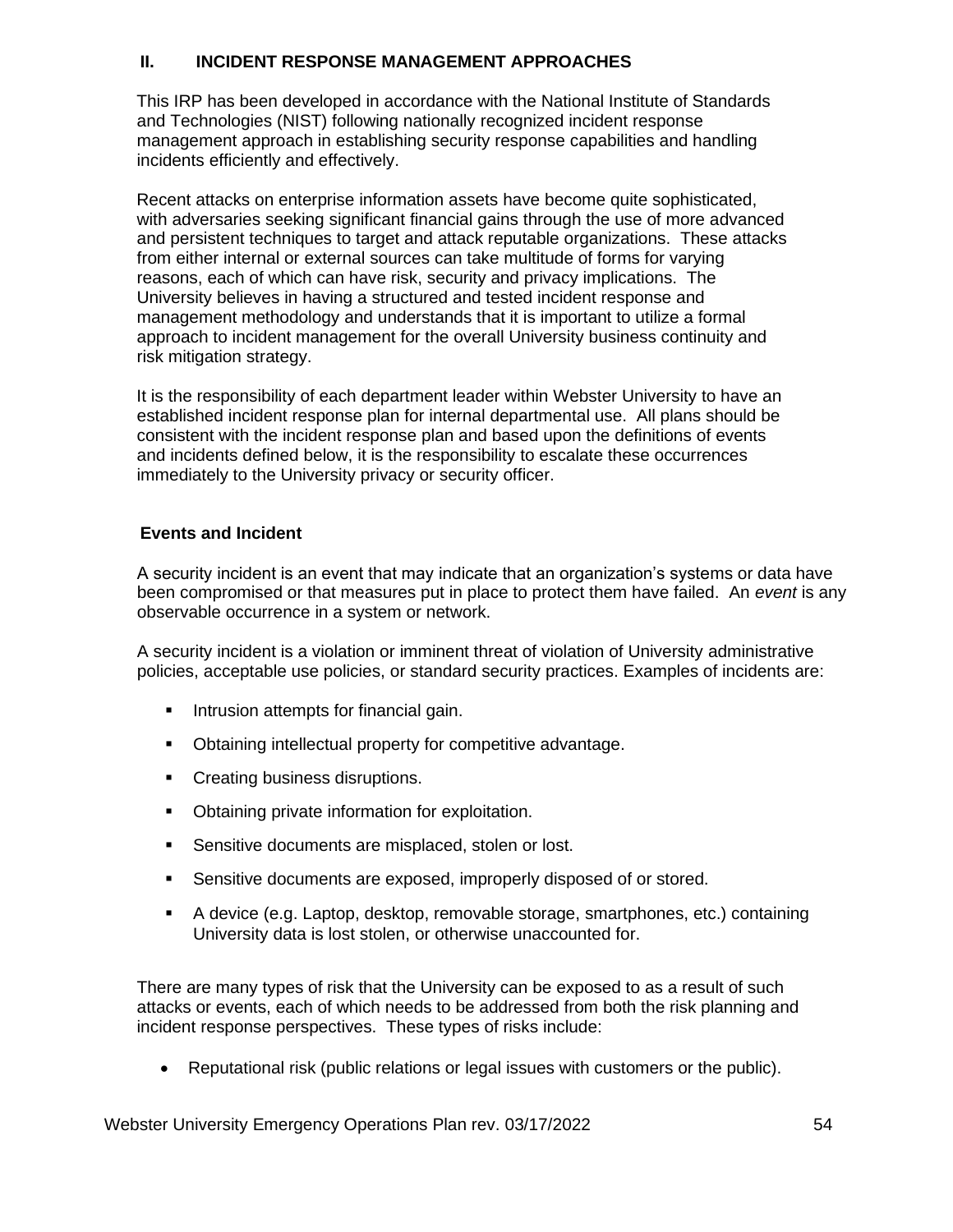- Regulatory risk inability to satisfy regulatory processing requirements)
- Operational risk (inability to process critical business functions)
- Internal human relations issues (relating to payroll and employee privacy)
- Financial risks ( the loss of physical assets or costs to remediate risks)

## **III. INFORMATIONAL SECURITY OFFICE: INCIDENT RESPONSE RESPONSIBILITIES**

As outlined in the previous section of the IRP, departments throughout the University are responsible for maintaining their own official or unofficial policies and procedures related to or responding to privacy or data security incidents.

If you know or suspect any unusual or suspicious behavior related to data security, it is imperative that the incident is reported quickly so the right personnel can investigate as soon as possible.

## **Information Security Office**

The Information Security Office (ISO) and/or the Privacy officer are primarily responsible for incident management and assisting the University in a joint response to critical incidents, emergencies, and disasters that affect or threaten to affect the University systems and data.

Immediately report to the University Security or Privacy Officer any suspected or actual incidents of loss, inappropriate disclosure or inappropriate exposure of information used in the pursuit of the University's mission, whether printed, verbal, or electronic form.

If you wish to notify a compliance officer directly or to *report the incident* anonymously, the following contacts can be used:

> Webster University Information Security Officer 470 E. Lockwood Ave., Saint Louis, Missouri 63119 Office: (314) 246-7051 Email: **[iso@webster.edu](mailto:iso@webster.edu)**

> Webster University Privacy Officer 470 E. Lockwood Ave., Saint Louis, Missouri 63119 Office: (314) 246-7333 Email: [cro@webster.edu](mailto:cro@webster.edu)

Filing or reporting an incident can be done without fear or concern of retaliation.

Any time the Sr. Security and/or the Sr. Privacy Director (or designee) receives information about a possible emergency situation, he or she will activate select portions of the department's Standard Operating Procedures and IRP to the extent necessary to control the situation.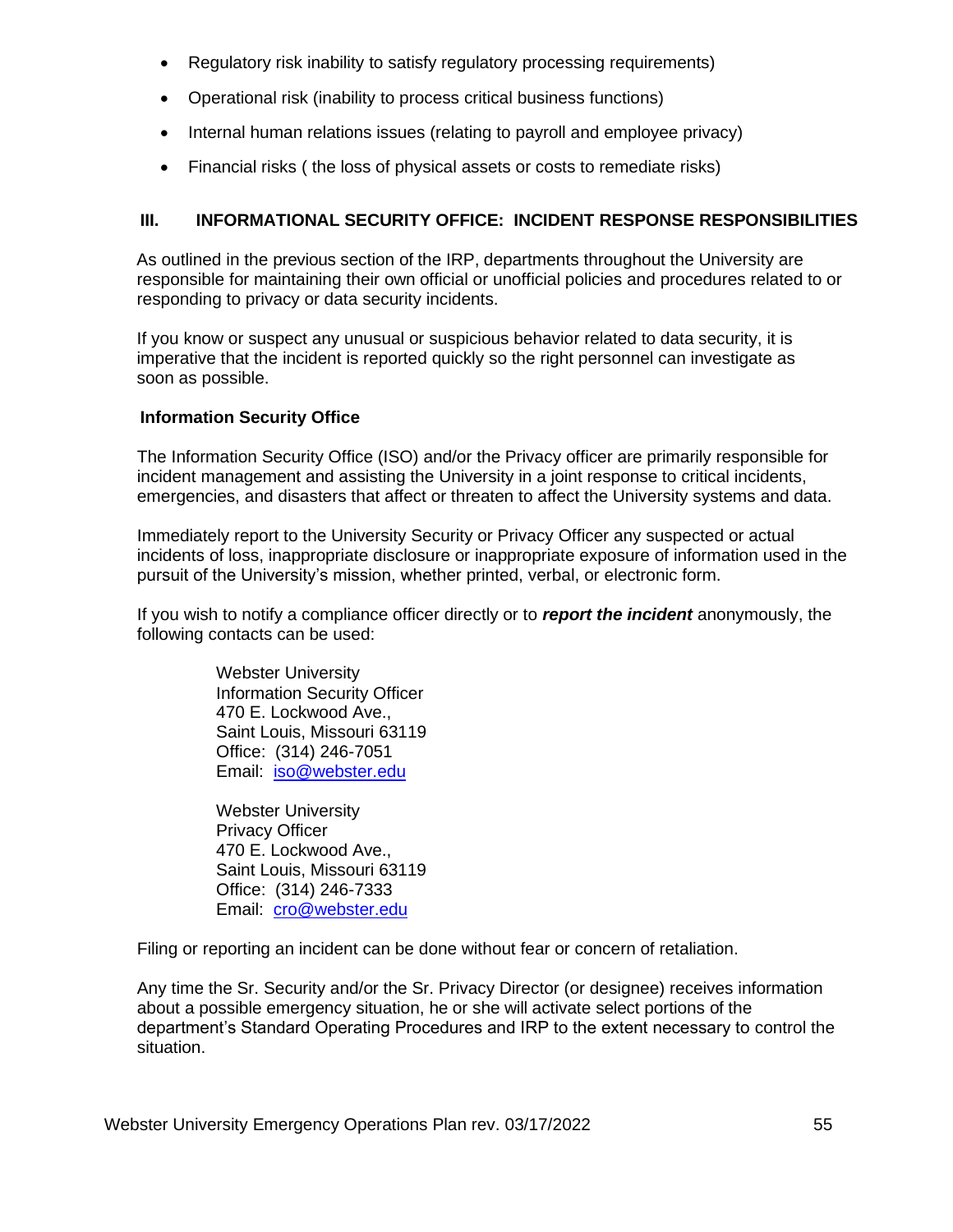## *Director of Information Security*

The Sr. Director of Information Security serves on the IRT. The Sr. Director of Information Security is also responsible for convening and assigning roles to individuals pertaining to the incident assessment and response:

- Incident commander
- Incident coordinator
- Forensics investigator
- Legal & data analysis

The **incident commander** is responsible for coordinating all stages of the incident response process, and specifically acts as the leader of the investigation. In addition, the incident commander has the following duties:

- Serves as the primary contact for the incident.
- Ensures appropriate stakeholders are designated for specific roles and responsibilities.
- Leads the IRT to consensus on taking action or making decisions during the incident.
- Includes additional resources as appropriate.

The **incident coordinator** is responsible for the oversight of the incident response, including, but not limited to the following duties:

- Coordinates all meetings, including place, time, attendees, conference bridges, etc.
- Aggregates documentation in a secured and centrally-stored facility.
- Provides documentation related to the incident to the IRT.
- Establishes response schedules and timelines.

**The Forensics investigator** is responsible for the electronic discovery of systems and data from in-scope systems, applications, or logs. Other duties may include:

- Collect and preserve any physical evidence in accordance to safeguarding the information.
- Adhere to the appropriate chain-of-custody procedures.
- Perform searches for various keywords, timelines, etc.
- Document any relevant findings and provide to the incident coordinator.

The **legal and data analysis** investigator is responsible for reviewing all aggregated documents, forms, transcripts, and other relevant materials. This role will also assist by: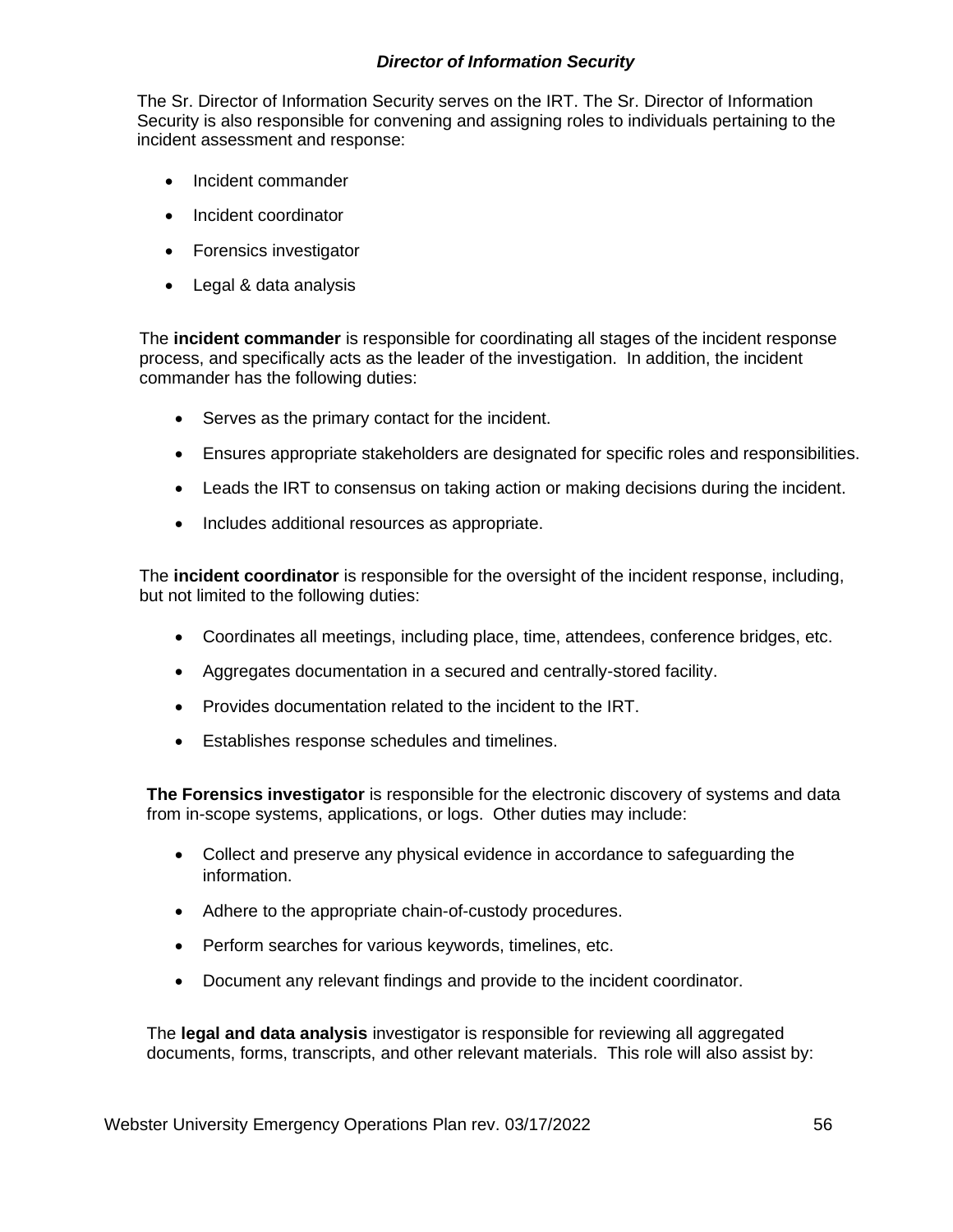- Validating the scope of the incident and possible root cause.
- Establishing the relevancy of all aggregated materials.
- Collecting materials from interviews, (e.g. Transcripts, other artifacts, etc.) and presents to team for further review.
- Quantifying impact to the University and other affected individuals.
- Preparing incident reports and a comprehensive narrative of the incident.
- Preparing any necessary presentation materials.

# **IV. EMERGENCY PREPAREDNESS, MANAGEMENT, AND RESPONSE TEAMS**

As explained in the previous sections of the IRP, certain departments and personnel within the University are responsible for certain preparedness measures and handling the initial response to a potential critical incident or emergency. However, larger preparedness measures and institutional responses to privacy and data security emergencies or disasters require a clear and coordinated effort. In an effort to provide clear direction and facilitate this type of coordination, the University has established the following teams of administrators and staff from across the institution, and provided each team with certain responsibilities related to preparedness and emergency response.

## **Incident Response Team (IRT)**

The Incident Response Team (IRT) is responsible for the execution of the IRP in the event of an actual security or privacy incident. The IRT is led by the Sr. Director of Information Security and the Sr. Director of Privacy.

The Security and Privacy Officer typically appoints IRT members from the following departments or functional areas:

- Information Technology
- Global Marketing and Communications
- Privacy officer
- Finance Department

The primary purpose of the IRT team is to determine and guide the University's response to an information security or privacy incident, up to and including the need to satisfy existing data breach notification statutes or processes as well as an institutional decision to notify individuals of a breach of their personally identifiable or protected health information. In the event of an actual emergency, it may not be necessary for all members of the IRT to participate in the incident stabilization and recovery effort.

Each appointed member of the IRT is responsible for identifying an alternate who can serve on the IRT in the event that the appointed member is unable to do so. Appointed members should submit their designated alternate to the Sr. Director of Information Security or the Sr. Director of Privacy. Each appointed member of the IRT is also responsible for ensuring that their area or department has a crisis response plan as well as the necessary resources to execute those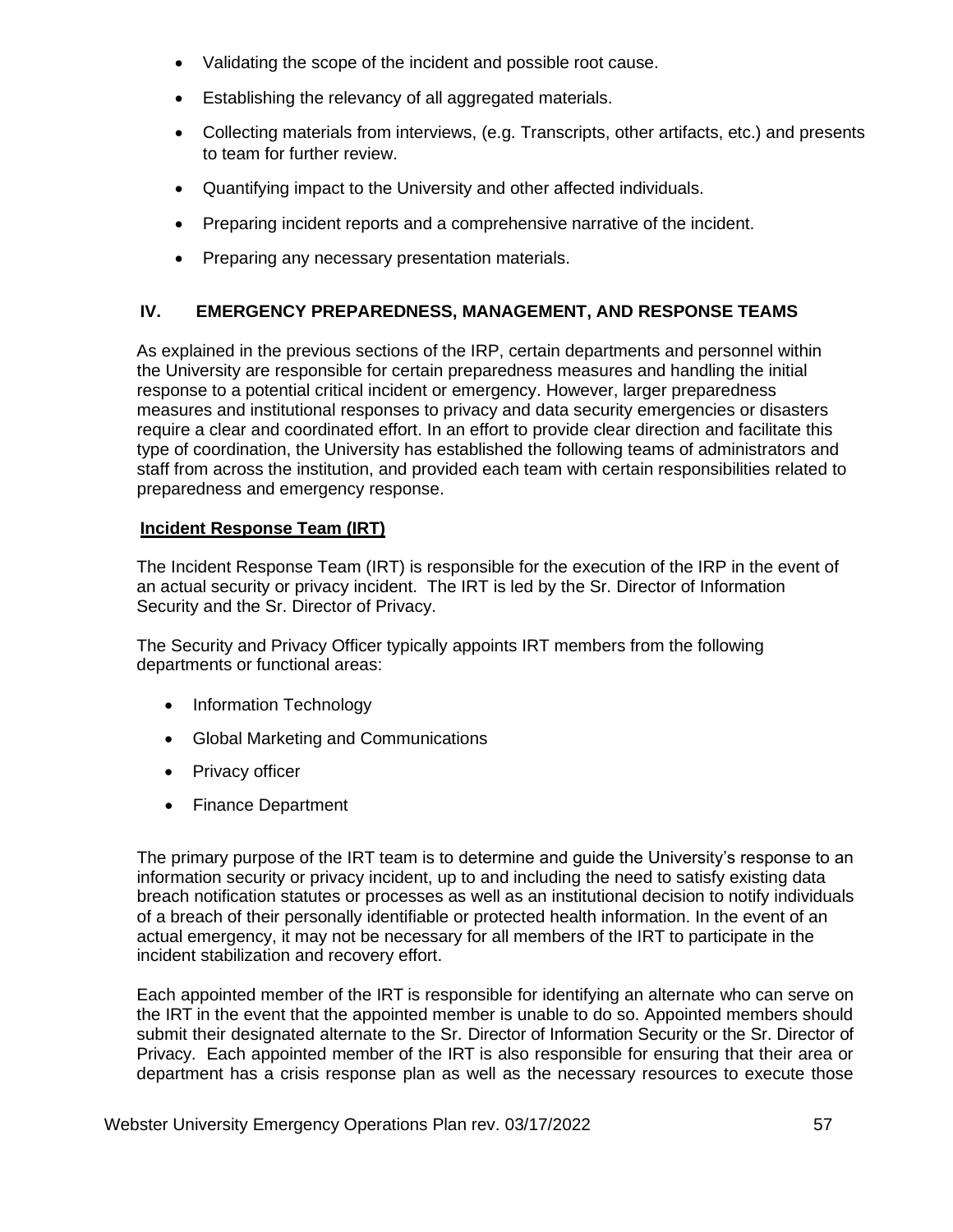plans. The Sr. Director of Security and the Sr. Director of Privacy will review those departmental incident response plans to ensure consistency across all departments.

# **V. SPECIFIC INCIDENT RESPONSE OPERATIONS RESPONSIBILITIES**

This section of the IRP outlines the specific responsibilities of key University administrators and staff who serve on one or more of the University's official emergency management/response teams.

# *Vice President and Chief Financial Officer (CFO)*

The CFO serves on the Incident Response team (IRT) and is responsible for directing University personnel in the following areas of emergency response any time the IRP is activated:

- Financial management and emergency purchasing.
- Assigning clerical and administrative staff to assist in the CIRP.
- Monitoring the situation for potential loss or other risk management duties, and coordinate any necessary insurance requirements.
- Maintaining an accounting of actions, communications and directives taken or given throughout the response.

## *Chief Communications Officer (CCO)*

The Chief Communications Officer serves on the IRT. The Chief Communications Officer (or designee) is also responsible for the following in the event that the IRP is activated:

- Leading the IRT in drafting a public relations plan.
- Designating a staff member to serve as Public Information Officer and respond to media inquiries.
- Overseeing the preparation of any necessary statements to the public or campus community.
- Directing the establishment of any needed phone banks, assign staff to the phone bank, and provide any necessary training and information to the phone bankstaff.
- Arrange briefings for the IRT at thescene.
- Planning any needed news conferences.
- Establishing electronic or alternative communication methods as needed.
- Directing personnel to photograph the scene if safe to doso.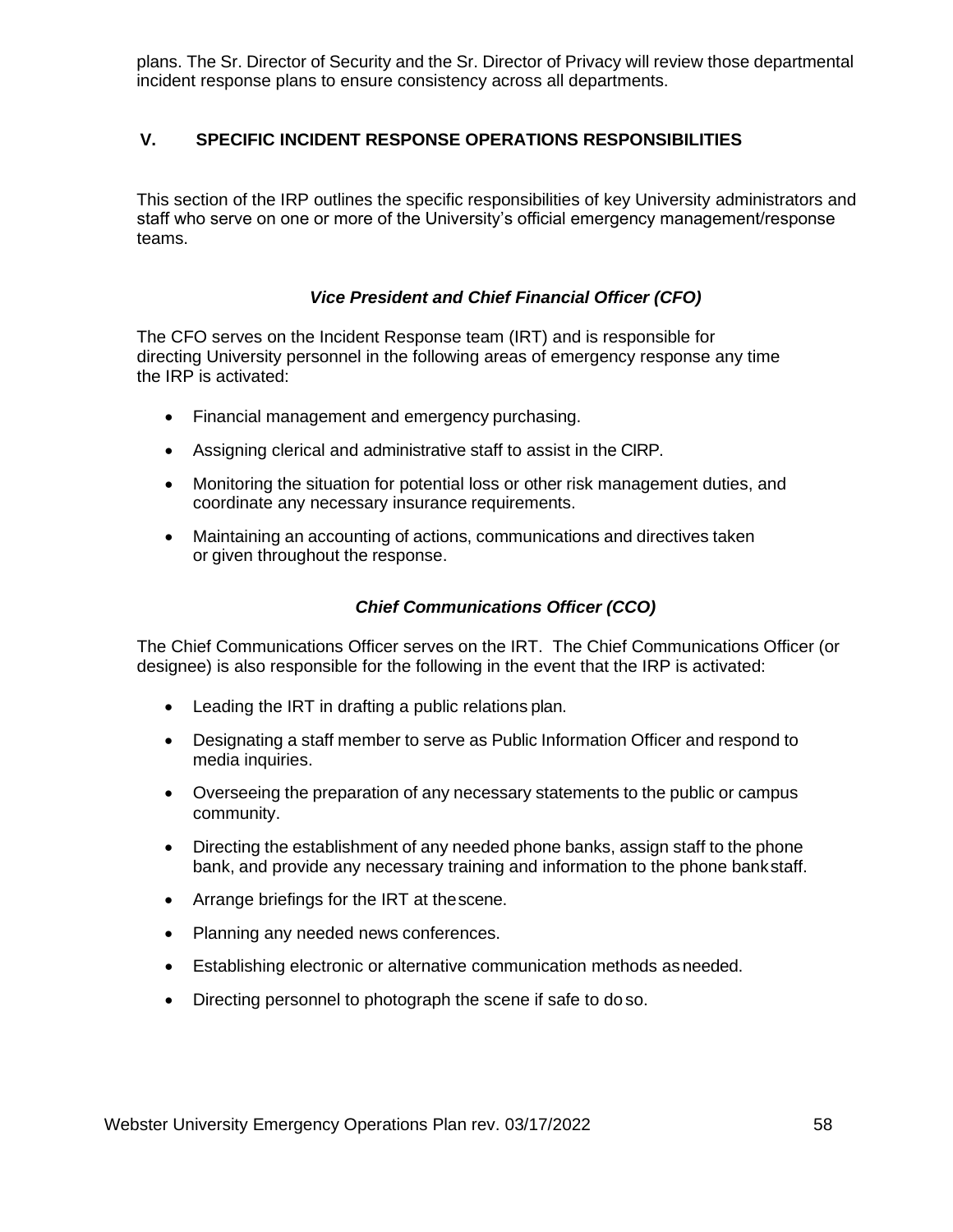# *Chief Information Officer (CIO)*

The Chief Information Officer (or designee) serves on the IRT and is responsible for the development of plans to backup current information technology systems in the event of an emergency. Whenever the IRP is activated, the Chief Information Officer is also responsible for:

- Ensuring that communication lines, computer access and other services are available for use at the EOC, and marshalling any additional technology resources requested by the IRT or Incident Commander.
- Developing a coordinated plan of response for matters related to Information Technology Department and Networking and Technological Services.

# *Sr. Director Privacy Officer*

The Sr. Director, Privacy Officer serves on the IRT. The Privacy Officer is also responsible for:

- Ensuring the necessary forms, policies, standards, and procedures are aligned with the University objectives.
- Educate the IRT and executives on evaluating compliance issues.
- Directing/supporting any necessary incident response capabilities.
- Assisting with the preservation of anything of evidentiary value.
- Overseeing any necessary University investigations necessary after the incident has been stabilized.

## **VI. PROTOCOL FOR ACTIVATING A COORDINATED INSTITUTIONAL INCIDENT RESPONSE AND INITIAL STEPS**

Any time the Information Security Office or the Privacy Office is aware of an actual or potential security or privacy incident, the following individuals, departments, community members and outside agencies will be notified, using the following protocol, however these notifications may not necessarily be made in the order outlined below.

# **Step one**: **Activate the Incident Response Team (IRT)**

Notification will start with the Information Security Office or the Privacy Officer broadcasting a message via Webster Alerts to the IRT team members. The IRT team will receive a text message along with an email message notifying them that a serious security or privacy incident has occurred. In this message will be details on next steps such as time and dates of the location of the Emergency Operations Center (EOC), telephone conference bridge numbers and other information that is vital to coordinate the team.

IRT will immediately begin to address on how they will drive the ability to continuously monitor the threats and establish clear procedures for assessing: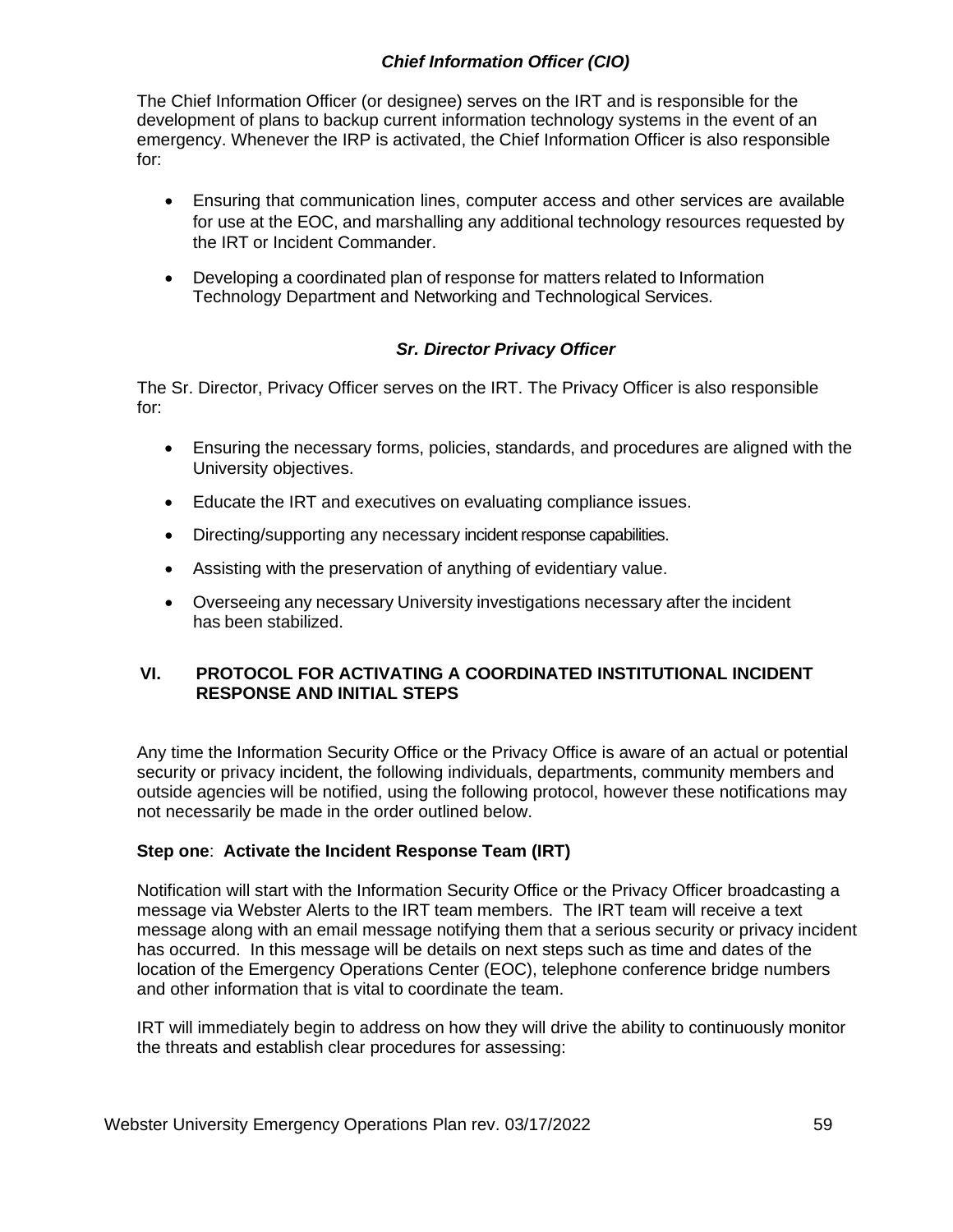- Current and potential business impacts.
- Effective methods of collecting, analyzing and reporting data.
- Continuous improvement.
- Building of relationships.
- Establishing a suitable means of communication with internal and external business stakeholders.

#### **Step Two: Executive Management Notification Escalation**

## **Executive Management Notification Escalation:**

#### *University President*

The President will be informed of the incident from the IRT team. He (or his designee) is responsible for deciding whether or not to continue to activate the IRT activities.

Any time the President (or his designee) decides to activate the IRT,

1) He will consider whether or not to implement the following measures:

- Designate and direct the Incident Commander to assemble the appropriate personnel.
- Assist the Incident Commander and Incident Response Team with specific incident action plans.
- Direct any necessary communications with the Faculty/Senate committee regarding an imminent or active emergency.
- Oversee and direct any necessary short term relocations of staff, faculty and/or students, and monitor the academic impacts of any imminent or active emergency.

Lead the IRT's discussions related to the following areas:

- Resources needed from outside the University
- Financial and legal issues
- Policy interpretation
- Media interaction
- Political and social concern
- Prioritization of salvage operations
- Establishing a target date(s) for resumption of a limited academic schedule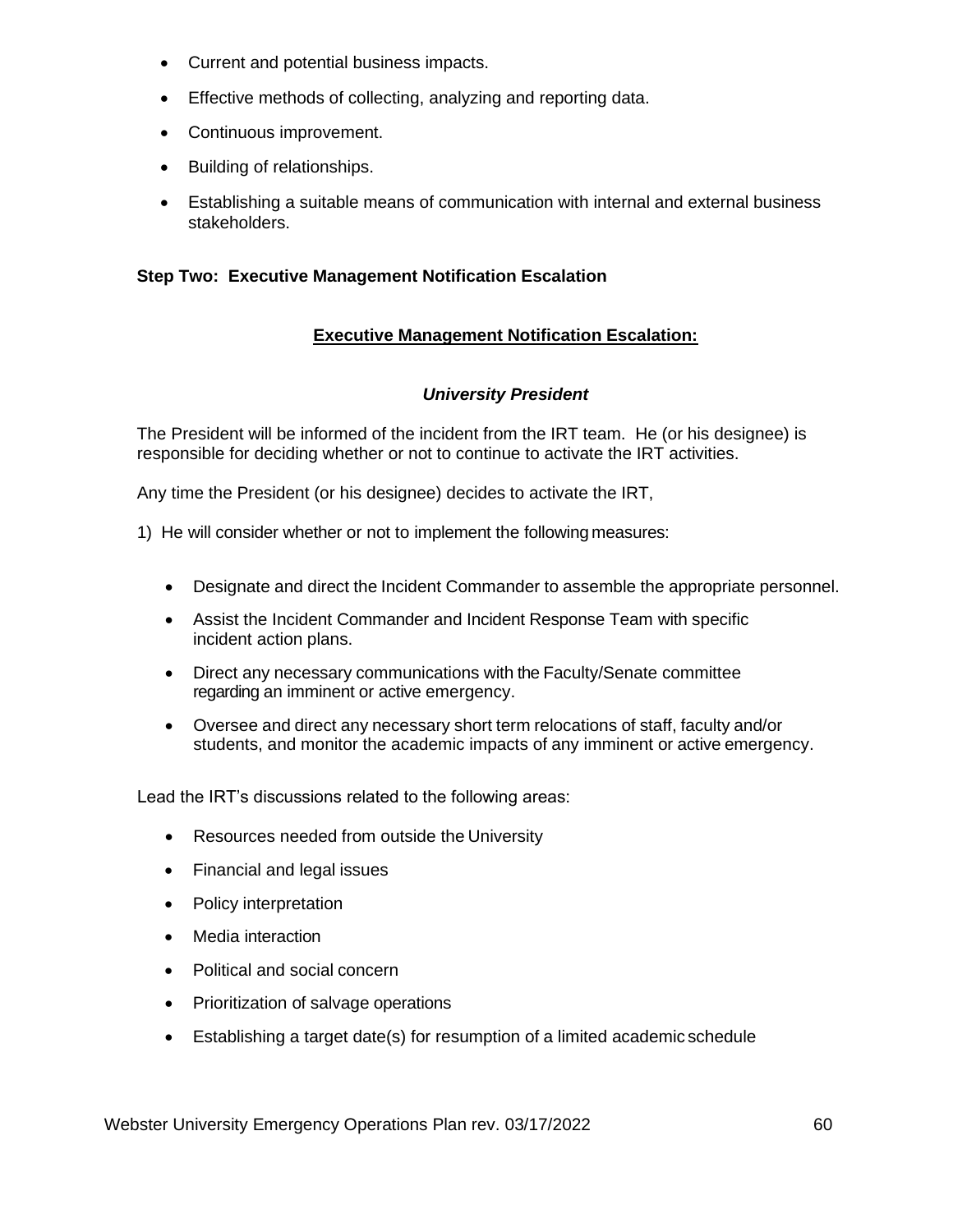- Requesting personnel to assist with the emotional support of staff, students and families affected by the incident.
- Declare an end to the state of emergency and make a public announcement
- Order post-incident briefing.

# *University Chancellor*

The University Chancellor will be informed of the incident from the IRT team and has the following responsibilities whenever the President decides to activate the IRT team.

- Shall serve as the liaison between the IRT and the Board of Trustees.
- Responsible for leading necessary high level community outreach and partnerships.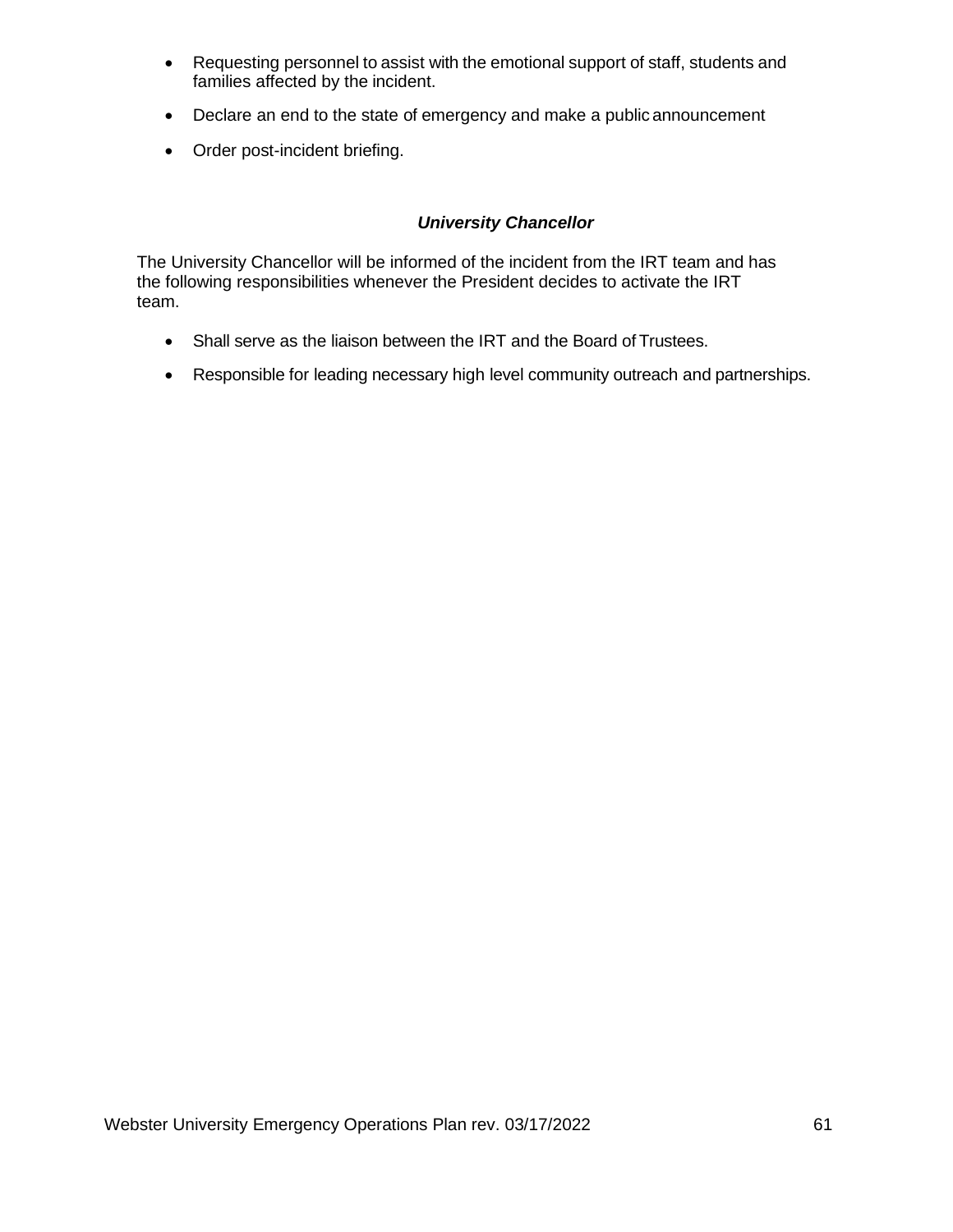## **ANNEX F – COMMUNICABLE DISEASE OUTBREAK CONTROL**

The Communicable Disease Outbreak Control annex is designed to:

- Inform, educate, and advise the Webster University community on communicable disease prevention.
- Outline actions and processes to protect the health and well-being of faculty, staff, students, visitors, and contracted employees.
- Establish communication channels of reporting communicable diseases among faculty, staff, and students to appropriate personnel.

In the event that a communicable disease significantly impacts the Webster University community, the Crisis Management Response Team (CMRT) will activate to implement necessary practices outlined in this policy to cease continued spread of disease.

## **Definitions:**

**Personal Protective Equipment (PPE):** Protective clothing, helmets, goggles, or other garments or equipment designed to protect the wearer's body from injury or infection.

**Communicable Disease Outbreak:** The occurrence of cases of disease in excess of what would normally be expected in a defined community, geographical area, or season.

# **Resource Contact Information:**

Department of Public Safety – 314-978-7430 Human Resources – 314-246-7580 Student Affairs – 314-246-6980 Student Health Services – 314-246-4207 St. Louis County Health Department – 314-615-0600

## **Details:**

I. Information on Communicable Diseases:

## A. Background

Webster University will work within the scope of this annex to enhance awareness and limit the spread of communicable diseases among faculty, staff, students, visitors, and contracted employees of the college. A communicable disease may be any illness caused by an infectious agent or its toxic product that results from transmission of that agent or its toxic products from an infected person, animal, or reservoir to a susceptible host.

B. Indications of a Communicable Disease Outbreak

Any faculty, staff, student, visitor, or contracted employee of the Webster University with symptoms of a communicable disease including, but not limited to, headache, fever, muscle aches, joint pain, nausea, and vomiting, shall seek prompt medical attention from a physician. Any faculty, staff, student, visitor, or contracted employee who are diagnosed with a communicable disease as defined in section I.C from a physician or health care facility are required to follow the guidelines as outlined in this policy.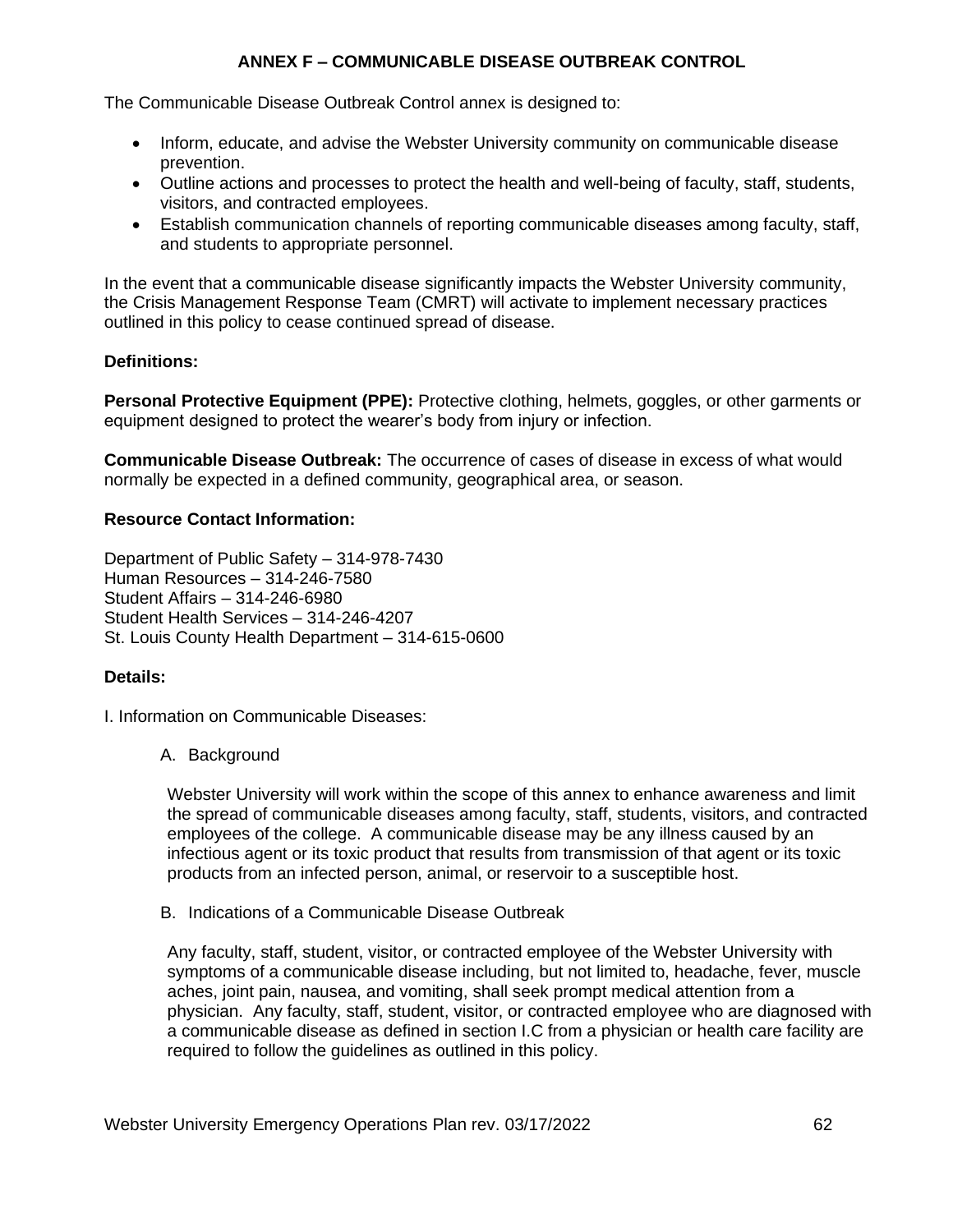- C. Scope
	- i. The Communicable Disease Outbreak Control Annex shall be referred to for diseases confirmed or suspected in the Webster University community deemed as infectious, communicable, or contagious that are transmitted to people by the air, bodily fluids, object, or person-to-person contact.
	- ii. Infection control measures within the Communicable Disease Outbreak Control Annex shall take effect when the following diseases are suspected or confirmed in the Webster University community:
		- 1. Tuberculosis (confirmed or suspected)
		- 2. SARS (Severe Acute Respiratory Syndrome)
		- 3. MERS (Middle East Respiratory Syndrome)
		- 4. Viral Hemorrhagic Fevers
		- 5. Pandemic Influenza (confirmed or suspected)
		- 6. Meningitis (Viral & Bacterial)
	- iii. The following communicable diseases shall also be reported to Student Health Services and the Department of Public Safety:
		- 1. Measles
		- 2. Mumps
		- 3. Chicken Pox-Varicella
		- 4. Confirmed Seasonal Influenza
		- 5. Any other emerging communicable disease
- D. Objectives
	- i. Protect the health and well-being of all faculty, staff, students, visitors, and contracted employees
	- ii. Define necessary procedures of the Communicable Disease Outbreak Control annex
	- iii. Inform, educate, and advise the Webster University community on communicable disease prevention
	- iv. Establish reporting procedures expected for students and employees with suspected or confirmed cases of communicable diseases
	- v. Ensure compliance with local, state and federal reporting requirements (e.g., City of St. Louis, MO Department of Health & Senior Services, CDC, OSHA)
- II. Tracking
	- A. Faculty, staff, and contracted employees of the University shall report any diagnosis from a physician or medical agency of any of the communicable diseases listed in sections I.C.2 and I.C.3 to their supervisor and Human Resources, and Student Health Services.
	- B. Students of Webster University shall report any diagnosis from a physician or medical agency of any of the communicable diseases defined in sections I.C.2 and I.C.3 to the Office of Student Affairs and Student Health Services.
	- C. Public Safety shall document all transports to a medical facility, noting symptoms and other pertinent information for trending purposes, and provide weekly updates to Student Health Services.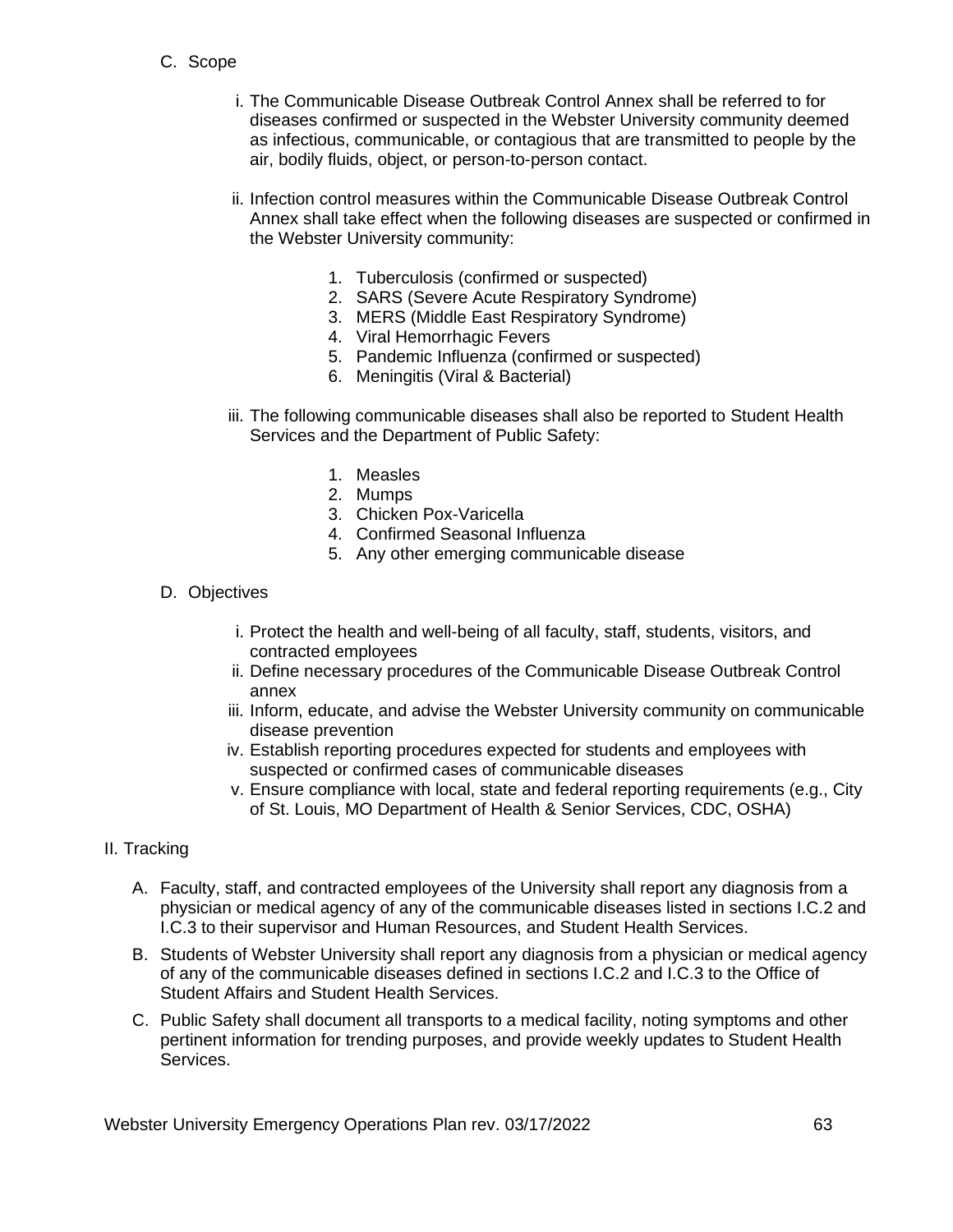- D. In the event an illness pattern is identified, notifications will be made and a best effort will be made to inform any members of the University community who may have had contact since the patient has been contagious. Any exposed individuals are those that have come into contact with the patient since the onset of the patient's symptoms or at least one day prior to the onset of symptoms.
- E. Department of Public Safety, Student Health Services, and Human Resources will ensure compliance with mandatory reporting to local, state and federal agencies.

#### III. Outbreak Control

- A. Procedures for all students
- 1. All students with a confirmed or suspected case of a communicable disease as defined in section I.C shall when possible, return home, shall not be allowed to attend classes and other campus activities, or return to campus. Before a student may return to campus the student must be examined by a physician and provide a statement to Student Health Services, Office of Student Affairs, and the Department of Public Safety of noncommunicability by a physician certifying that the student no longer presents a risk to the University community. Sending the student home is intended to prevent the spread of communicable diseases to other members of the University community.
- 2. Students diagnosed with a communicable disease may be required by the Director of the Missouri Department of Health and Senior Services to remain in isolation to protect the health of the public per Missouri Title 19.CSR.20.20-050.
- 3. Students residing in on-campus housing who are diagnosed with a communicable disease as defined in Section I.C and do not require isolation by the director of the Department of Health and Senior Services shall not be allowed to reside in on-campus housing for the duration of their illness.
- 4. For information on reporting excused absences from class, students should contact the Office of Student Affairs.
- B. Procedures for Faculty, Staff, and Contracted Employees
	- 1. Faculty, staff, and contracted employees with a diagnosis of a communicable disease as defined in Section I.C are expected to remain off work until the risk of infecting others has ended and he/she can return to full duties. Before an employee is allowed to return to work, the employee must present a statement from a physician to his/her supervisor, Human Resources, and the Department of Public Safety certifying that the employee no longer poses a risk to the University community.
- C. Procedures For Managing An Epidemic Among Webster University Community:
	- 1. An epidemic of any of the diseases defined in I.C refers to a sudden increase in the number of cases of a disease above what is expected in the University community. As few as one case of the diseases listed in I.C, with the exception of seasonal influenza, may be considered an epidemic for the Webster University campus and the protection practices outlined in this policy shall be implemented.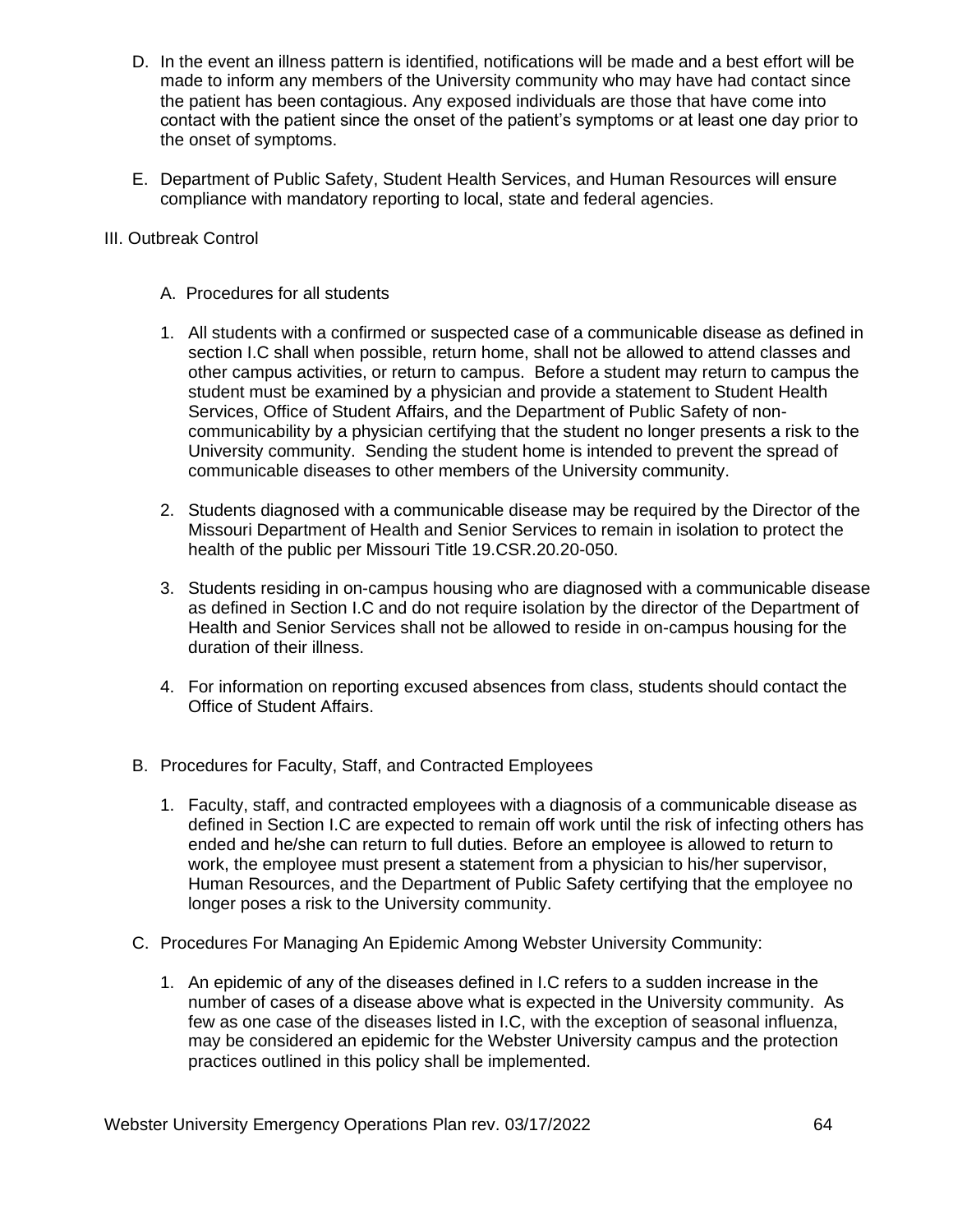- 2. The Director of Public Safety will activate the Emergency Operations Plan to attempt to cease the transmission of disease, coordinate necessary mass prophylaxis dispensing, and maintain a safe and functioning campus environment. Measures to prevent the spread of communicable diseases include:
	- a) Upholding procedures of the Communicable Disease Outbreak Control annex
	- b) Disseminating information on common routes of transmission of communicable diseases including respiratory, direct contact, indirect contact, or fomite spread
	- c) Creating, maintaining, and dispensing of any infection prevention supplies
	- d) Implementing isolation only when necessary
	- e) Closing campus only when absolutely necessary
	- f) Coordinate with the St. Louis County Health Department for the potential opening of a Closed Point of Dispensing (Closed POD).

#### D. Isolation

- 1. In the event a student with a communicable disease is not required by the Director of the Department of Health and Senior Services to remain in isolation in a medical facility, but cannot return home, the student may remain on campus in isolation.
- 2. Appropriate measures should be taken to minimize restrictions of liberties and health risks to all individuals of the University community. The CMRT, in coordination with Housing and Residential Life, shall implement plans to best care for and provide appropriate accommodations to infected patient(s) to maintain a healthy and safe campus environment.
	- a) The CMRT, shall make known the location of the patient(s) residing on-campus to all appropriate personnel.
	- b) The CMRT, in coordination with Housing and Residential Life, shall implement plans to serve the residential needs of the infected patient(s) including, but not limited to, food services, custodial services, and communication.
	- c) Any college personnel designated to the area the infected patient is residing oncampus in isolation in shall be educated on the appropriate methods of selfprotection. All necessary methods of self-protection, including any personal protective equipment, shall be made available to prevent the transmission of the disease to any college personnel.
- 3. In the event a student must remain in isolation on campus and before the student may be discharged from isolation, they must be examined by a physician and provide a statement to the Student Health Service Office, Office of Student Affairs and the Department of Public Safety of non-communicability from the physician before returning to classes and other campus activities. The statement from the physician must certify that the patient no longer presents a risk to the University community. The CMRT must notify all appropriate University personnel if a patient has been released from isolation and may return to class.
- 4. In the event that multiple students need to be isolated on campus, appropriate accommodations will be made to minimize risks and maximize health benefits to all stakeholders. Multiple patients needing isolation shall only be allowed to be isolated in the same room under the circumstance that both patients have the same communicable disease as diagnosed by a physician.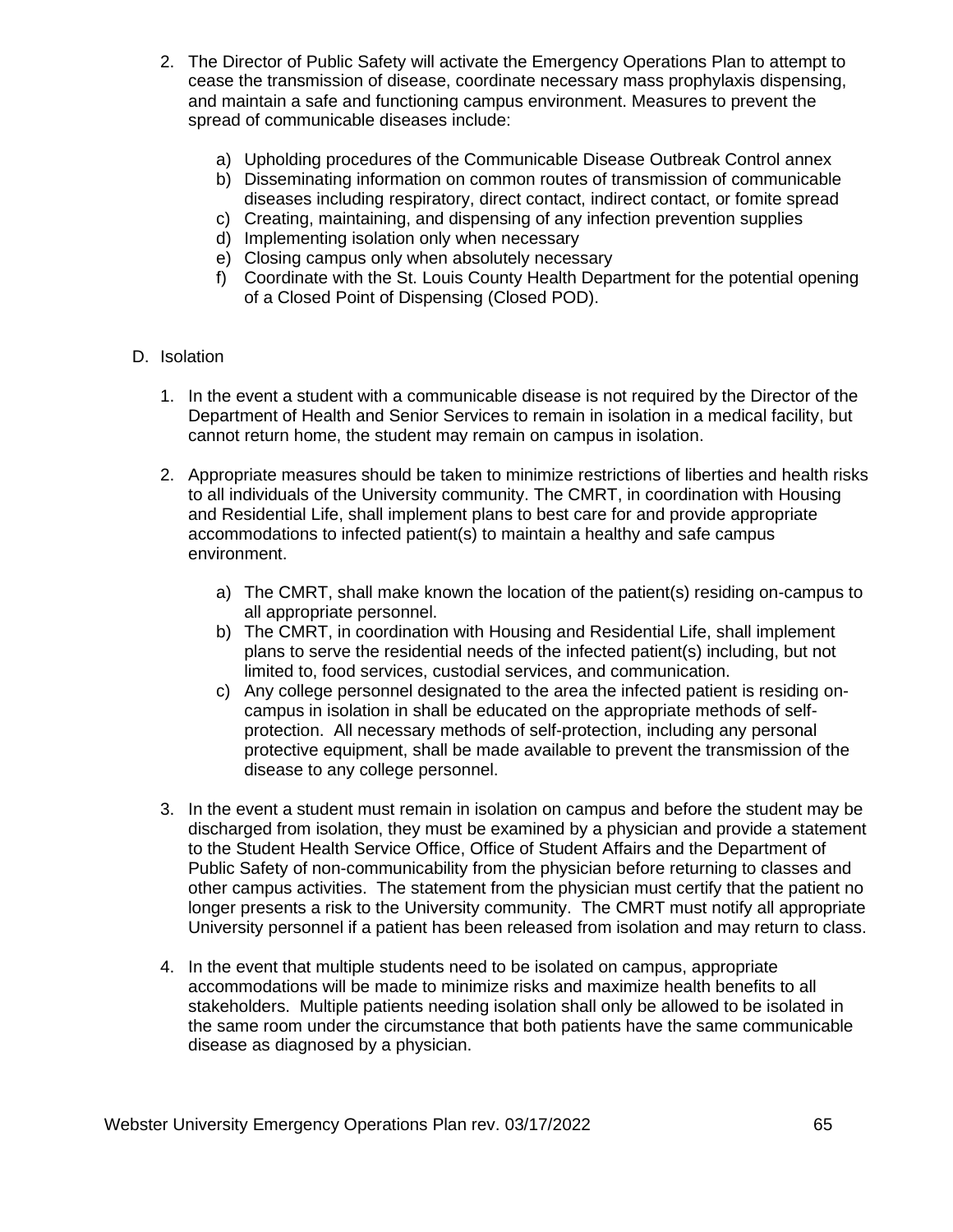5. In the event a student is held in isolation on campus and needs to be transported to home or another location, the student must notify Public Safety before leaving the isolation room. Public Safety, through the assistance of appropriate units or the CMRT, shall assist the patient in the transportation process. All Public Safety personnel involved in transporting the patient shall wear appropriate PPE throughout all points of contact with the patient. The patient must also wear appropriate PPE at all times during transportation to prevent the transmission of disease.

Public transportation is not an acceptable means of patient transportation.

- E. Personal Protective Equipment
	- 1. PPE is required to be worn by any individuals before entering a room designated for isolation. Baseline PPE is required to be worn, which includes disposable gloves, nondisposable outer garments, such as impermeable coveralls or aprons, polyurethane boots that can be cleaned and disinfected, safety goggles, and disposable particulate respirators, such as N-95, are the minimum level of respiratory protection that should be worn. All PPE shall be properly fit-tested for all individuals wearing PPE. Disposable PPE shall be properly discarded and non-disposable PPE shall be cleaned and disinfected per state or USDA outbreak-response guidelines. Those that are required to wear PPE must be trained on properly donning PPE before entering any room designated for isolation. PPE donning shall be taught by the Department of Public Safety.
	- 2. The Department of Public Safety shall be responsible for procuring, storing, and distributing all PPE to individuals.
- F. Transmission Mitigation
	- 1. All faculty, staff, students, and contracted employees are expected to take appropriate measures to reduce the transmission of disease at all times from person to person including washing hands and staying home when ill.
	- 2. In the event of a communicable disease outbreak, appropriate measures shall be taken to prevent further transmission of the disease from person-to-person. Transmission mitigation measures include, but are not limited to, hand sanitizer stations, wearing of personal protective equipment, and cleaning and disinfecting of surfaces that are a common source of transmission of disease between people. In the event of a communicable disease outbreak spread from person-to-person through the air, appropriate disposable respirators shall be procured and distributed to all stakeholders through the CMRT.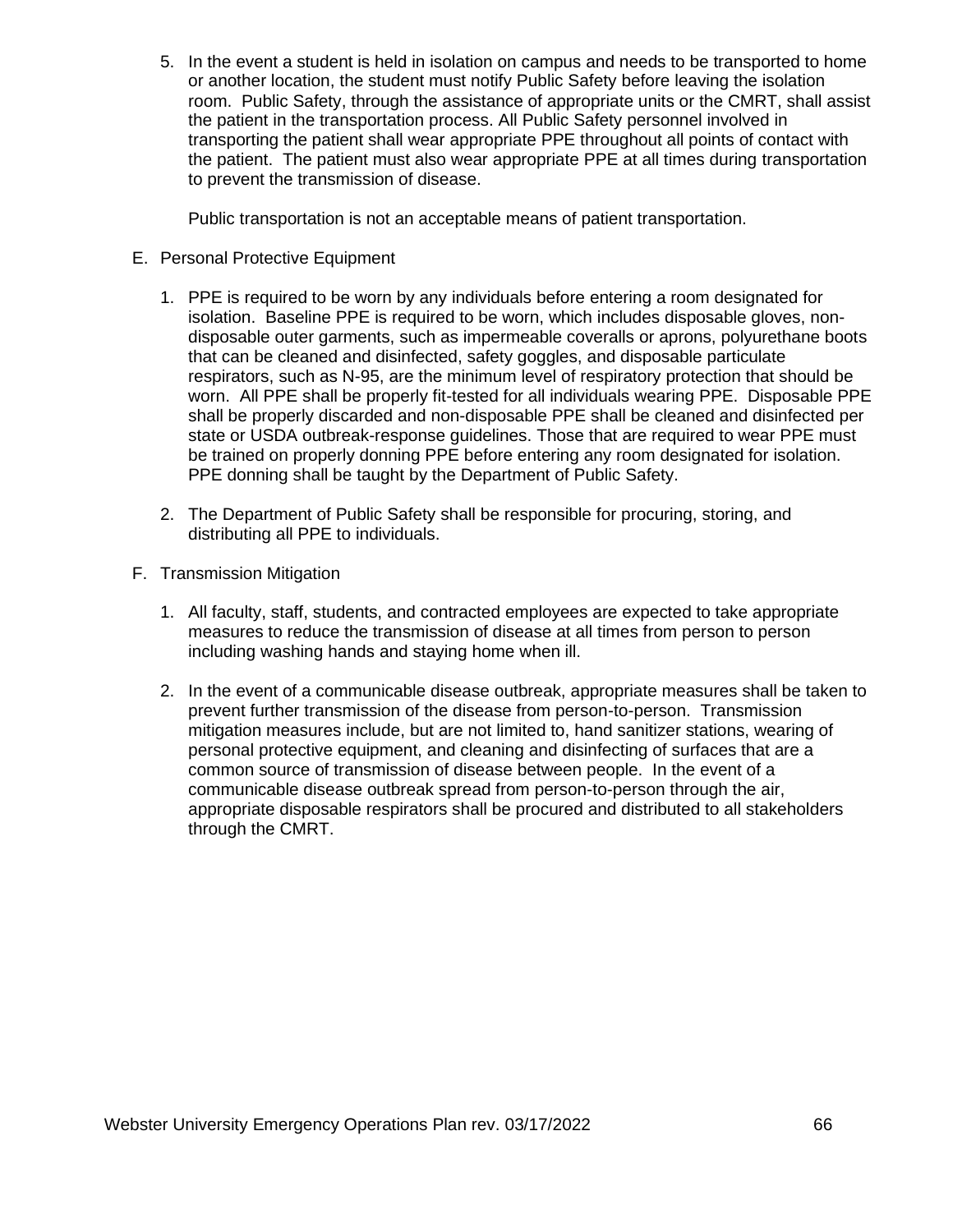#### **Responsibilities**

**Department of Public Safety:** Implementation, maintenance, and updates of this policy; developing and facilitating communicable disease training when necessary; coordinating response and recovery for disease outbreaks on the Webster University campus.

**Student Health Services:** Responsible for reporting to County and City of St. Louis, MO Department of Health & Senior Services, and CDC. Receive and process reports from students that have been diagnosed and have been given a statement of non-communicability; coordinate with the Incident Management Team for outbreak response and isolation.

**Human Resources:** Receive and process reports from employees that have been diagnosed and have been given a statement of non-communicability. Responsible for reporting to OSHA.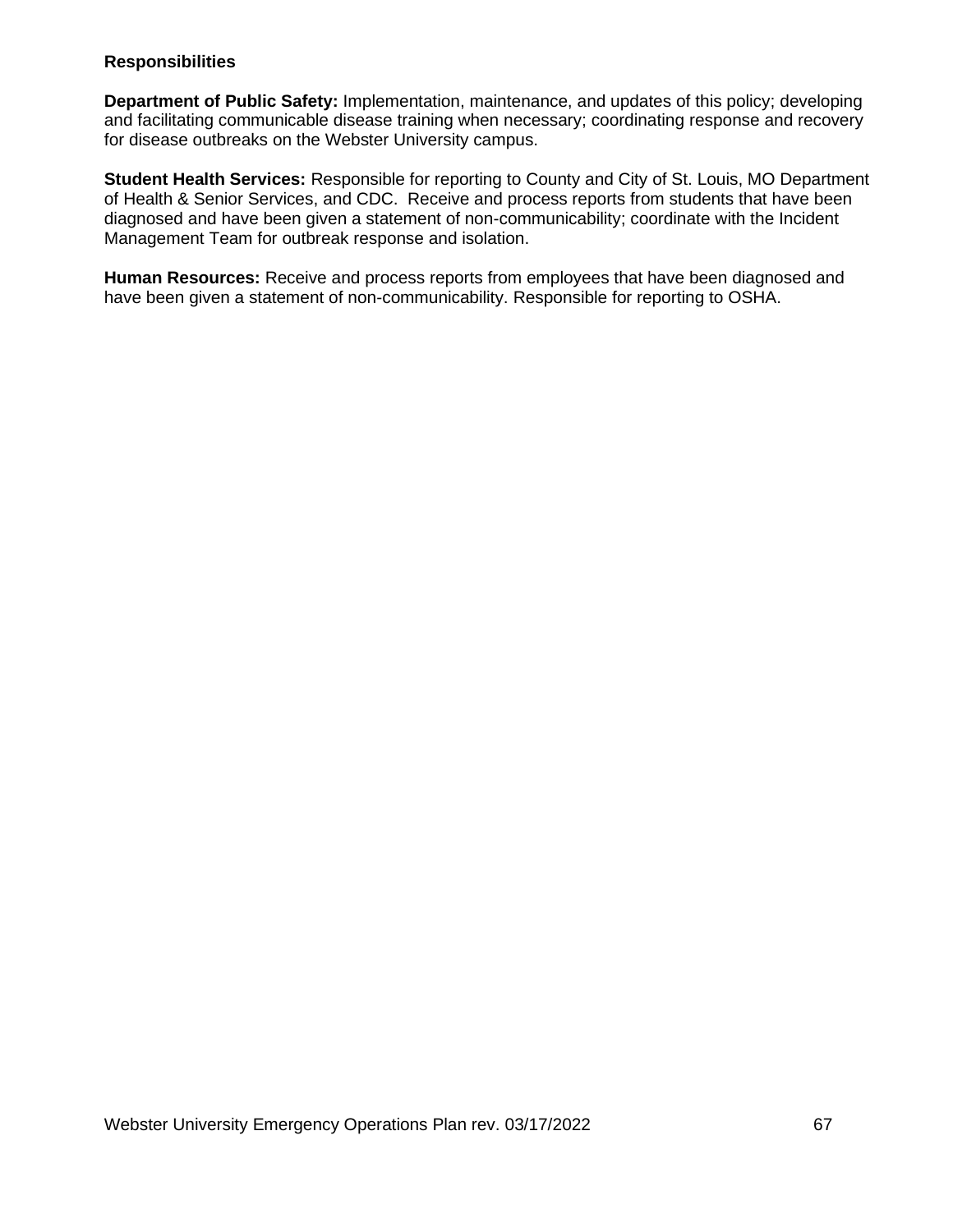#### **APPENDIX 1 - DEFINITIONS OF FREQUENTLY USED EMERGENCY RESPONSE TERMS**

Crisis: An event, which is often sudden or unexpected, that disrupts the normal operations of the institution or its educational mission, and threatens the well-being of personnel, property, financial resources, and/or reputation of the institution. On a college campus, crisis situations generally fall into three categories: critical incident, campus emergency, and disaster.

- *Critical Incident* a situation that affects a specific segment or subgroup (ex.: a fire in a residence hall room, an isolated student death).
- *Campus Emergency* a situation that disrupts orderly operations of the college (ex.: a campus power outage, meningitis or other active disease scenario).
- *Disaster* a situation that disrupts orderly operations of the college as well as those of the surrounding community (ex.: an active shooter on campus, some severe weather scenarios).

Crisis Management Response Team (CMRT): Group of university personnel (usually non-teaching) trained to respond to and manage a crisis incident. CRT members; depending upon the situation, may be assigned to the Incident Command Post but will primarily be assigned to the Emergency Operations Center.

Crisis Management Planning Team (CMPT): Team that creates emergency management related policies and procedures. Members may assist the Incident Commander at the Emergency Operations Center to manage the crisis.

Emergency Function: Critical areas within the Incident Command System; i.e. Operations or Planning.

Emergency Operations Center (EOC): Protected centralized site from which members of the crisis management team coordinate, monitor, and direct emergency response activities during the crisis.

Emergency Operation Plan (EOP): A document that describes how people and property will be protected in a disaster or crisis situation. It details who is responsible for carrying out specific actions and identifies the personnel, equipment, facilities, supplies and other resources available for use in the emergency situation. Finally, it outlines how all actions will be coordinated.

Emergency Personnel: Law enforcement, fire, emergency medical services, health officials, and hazardous materials teams.

Hazard: Something that is potentially dangerous or harmful; often the root cause of an unwanted outcome.

Incident Command Post (ICP): Scene specific and provides overall management at the incident site. It is a central command and control location (interior or exterior) responsible for carrying out the principles of emergency preparedness and emergency management, or disaster management functions and ensuring the continuity of operations.

Incident Command System (ICS): A standardized organizational structure used to command, control, and coordinate field operations and the use of resources and personnel at the scene of an emergency**.** ICS uses a top down direction and control structure that includes five functions of command, operations, planning, logistics and finance/administration that can expand or detract to meet the crisis. The concepts and principles of ICS include common terminology, modular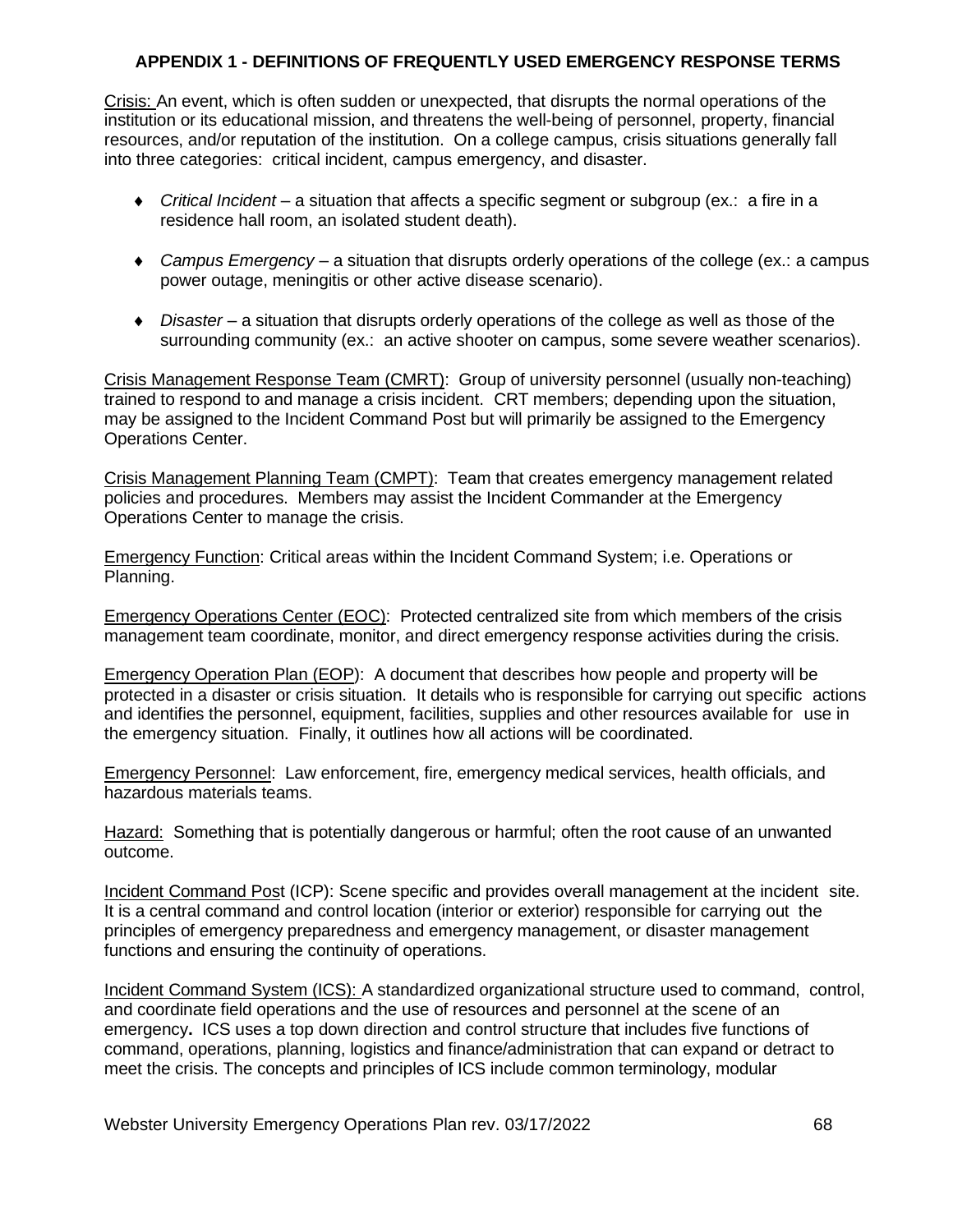organization, integrated communication, unified command structure, consolidated action plan, manageable span of control, designated incident facilities and comprehensive resource management. ICS is the combination of facilities, personnel, equipment, procedures and communications operating within a common structure and designed to aid in the management of resources during incidents. ICS is used for all incidents and all types of emergencies; large and small, and of various complexities.

Incident Commander (IC): The person responsible for all incident activities including the development of strategies and tactics and the ordering and the release of resources at the scene. The incident commander has overall authority and responsibility for conducting incident operations and is responsible for the management of all incident operations at the incident site.

Incident Management Team: The Incident Commander and appropriate personnel assigned to the incident.

Mitigation: The activities designed to reduce or eliminate risks to persons or property or to lessen the actual or potential effects or consequences of an incident. Mitigation measures may be implemented prior to, during or after an incident. Mitigation measures are often informed by lessons learned from prior incidents and involves ongoing actions to reduce exposure to, probability of or potential loss from hazards.

National Incident Management System (NIMS): A system that provides a consistent nationwide approach to Federal, State, local and tribal governments; the private sector and non-governmental organizations to work effectively and efficiently together to prepare for, respond to, and recover from incidents regardless of cause, size, or complexity.

Preparedness: The range of deliberate, critical tasks and activities necessary to build, sustain and improve the operational capability to prevent, protect against, respond to and recover from incidents.

Prevention: Actions to avoid an incident or to intervene to stop an incident from occurring.

Recovery: The development, coordination, and execution of service and site restoration plans and to evaluate the incident to identify lessons learned and to develop mitigation efforts to lessen the impact of future incidents.

Response: Activities that address the short-term, direct effects of an incident. Response is the immediate actions taken to save lives protect property and meet basic human needs. It includes the execution of emergency operations plans and of mitigation plans to protect against all unfavorable outcomes of the incident. The scope of response activities is dependent upon the nature and size of the incident.

Staging Area: Location established where resources can be placed while awaiting a tactical assignment.

Terrorism: A violent act or an act dangerous to human life, in violation of the criminal laws of the United States or any segment thereof, to intimidate or coerce a government, the civilian population, or any segment thereof, in the furtherance of political or social objective. \* In the event of a terrorist incident; threat of a terrorist incident or knowledge of a potential terrorist plot, the Federal Bureau of Investigation (FBI) must be notified.

Threat: An indication of possible violence, harm or danger.

Unified Command: Is an application of ICS used when there is more than one agency within incident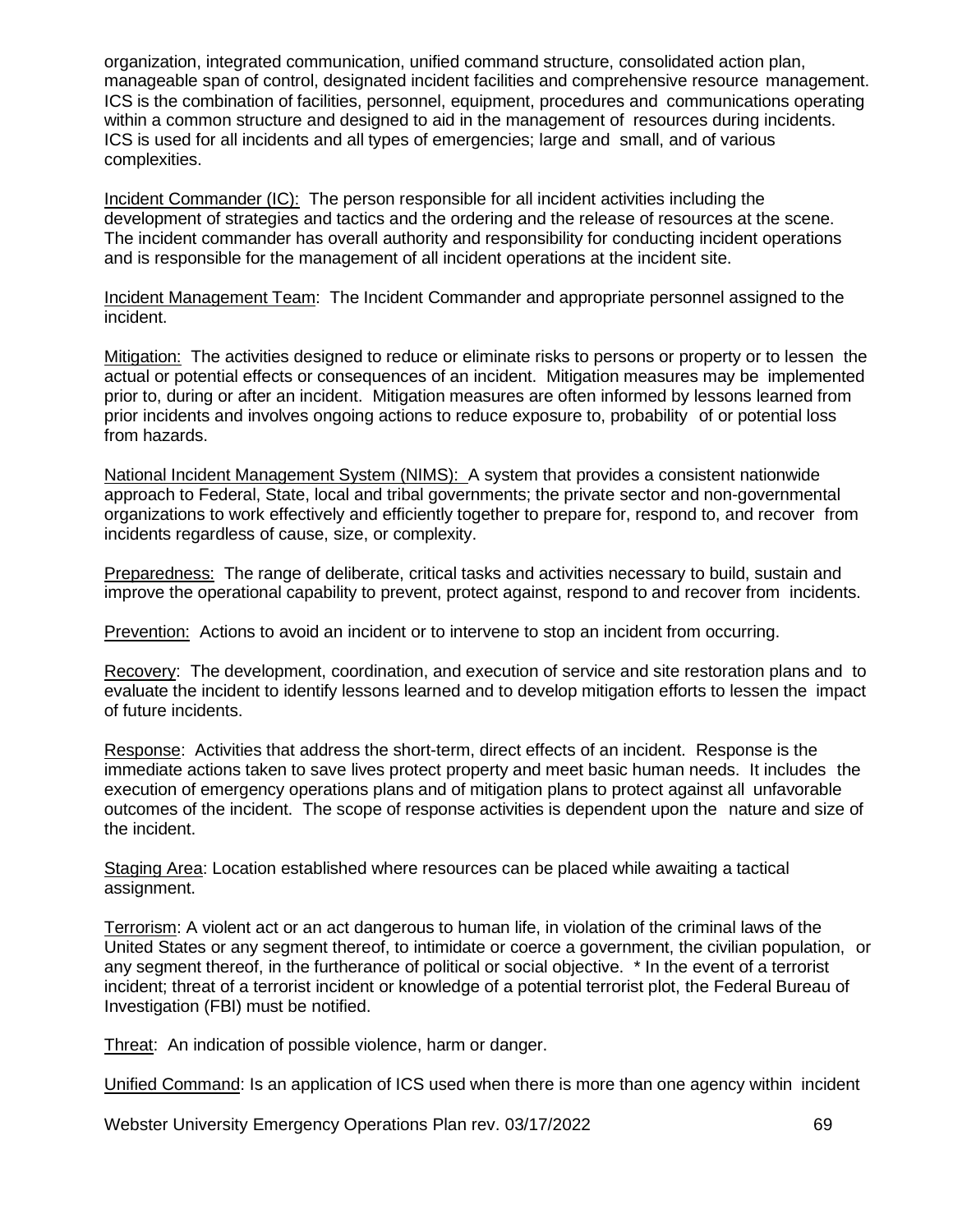jurisdiction or when incidents cross political jurisdictions. Agencies work together through the designated members of the UC.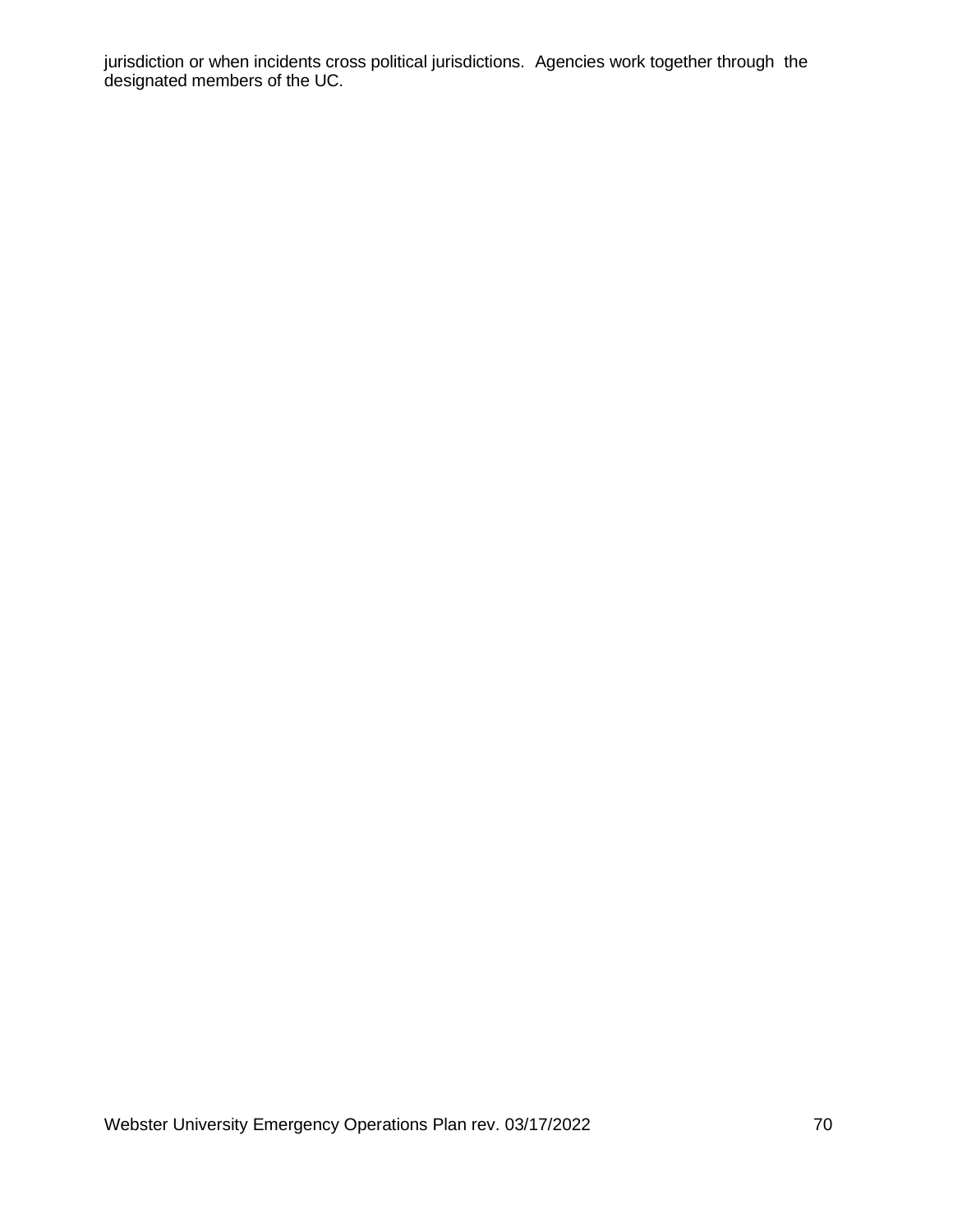# **Mitigation**

Mitigation is intended to eliminate hazards and vulnerabilities, reduce the probability of hazards and vulnerabilities causing an emergency situation, or lessen the consequences of unavoidable hazards and vulnerabilities. Mitigation is a pre-disaster activity, though it may also occur during a crisis event as the situation develops.

## **Preparedness**

Preparedness implies conducting activities to develop the response capabilities of members of the University community in the event of an emergency. Preparedness activities within an emergency operations program can include:

- Establishing emergency equipment and facilities.
- Emergency planning and ERP maintenance.
- Collaboration and practice activities involving local emergency responders, emergency management personnel, other local officials, and volunteer groups who may assist during emergencies.
- Conducting periodic drills and exercises to test emergency plans and training.
- Completing an After Action Reviews after drills, exercises and actual emergencies.



#### **Response**

The primary purpose of this plan is to establish policies, procedures and an organizational structures and roles essential for Webster University to respond to, and recover from, crisis and emergency situations. Response operations are intended to resolve an emergency situation quickly, while minimizing casualties and property damage. Response activities can include providing warnings and alerts, administering first aid, fire suppression, law enforcement operations, evacuation, shelter and mass care, and search and rescue.

## **Recovery**

When a crisis, emergency or disaster occurs, Webster University will need a recovery program that addresses both short-term and long-term issues. Short-term operations generally seek to restore vital services to the university and provide for the basic needs of the staff and students, while longterm recovery focuses on restoring the university to its 'normal state.' The recovery process should include temporary relocation of classes, restoration of university services, debris removal, restoration of utilities, disaster mental health services, and reconstruction of damaged athletic facilities. The federal government, pursuant to the Stafford Act, can offer major disaster recovery assistance.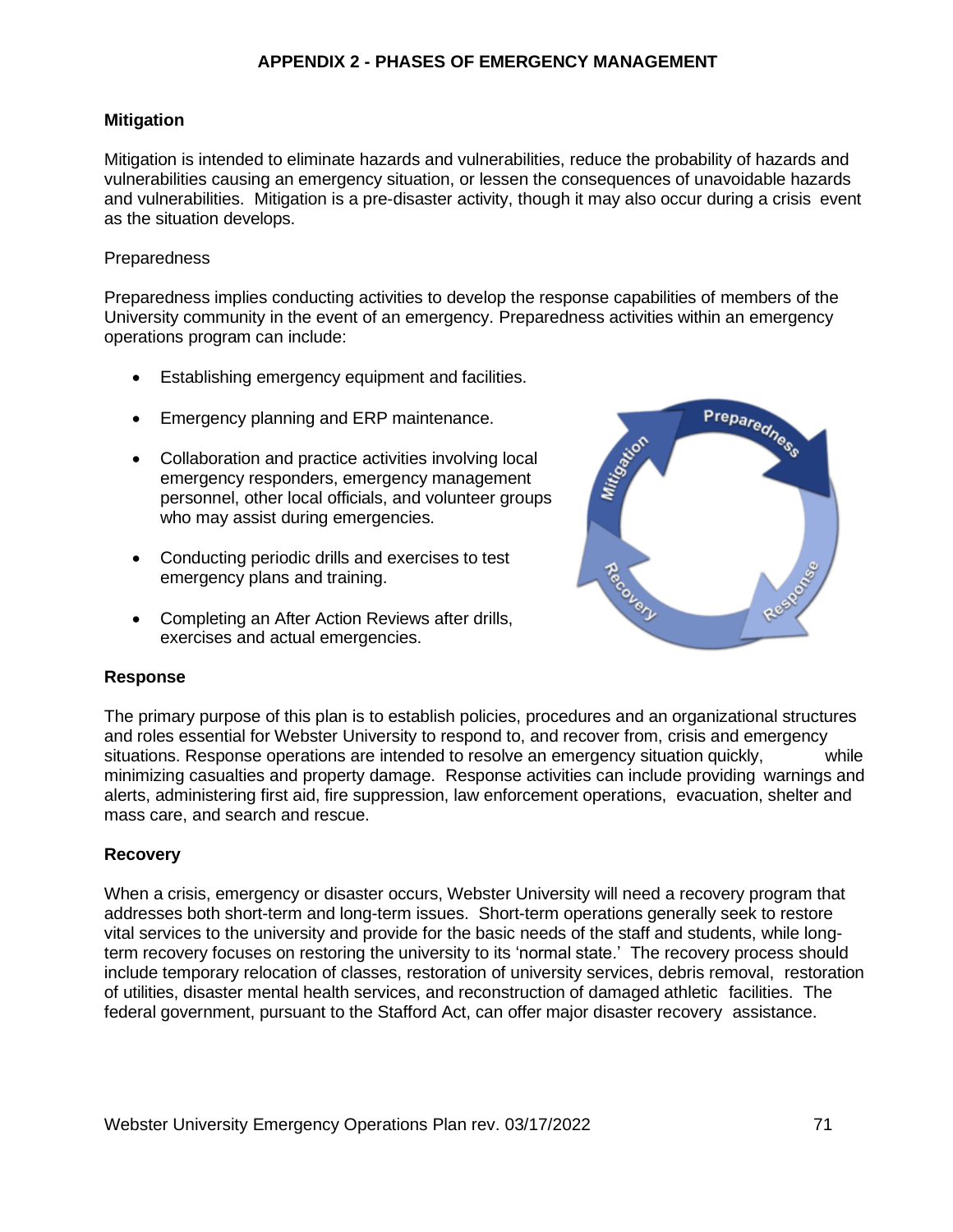## **APPENDIX 3 – FEMA EMERGENCY RESPONSE FRAMEWORK**

This Appendix includes the FEMA Emergency Response framework that is considered industry best practices. Webster University may not use all of the specific positions/protocols explained in this Appendix; however, any time the EOC and Incident Commander are activated, the University's emergency response will be guided by these principles.

During an emergency, the Incident Commander is responsible for directing response actions. This usually occurs from a designated Command Post. To effectively direct response actions, the Incident Commander must constantly assess the situation and develop and implement appropriate strategies. The Incident Commander must be familiar with the available resources, accurately document all response actions, and effectively communicate response strategies to others participating in the response.

## **Command Staff**

*Incident Commander Responsibilities*: Person responsible for the university response to the incident. The type of incident generally dictates the agency from which the incident commander is assigned. Core positions/functions that support the Incident Commander are:

- *Safety Officer: Responsibilities*: The Safety Officer ensures that all activities are conducted in as safe a manner as possible under the circumstances which exist.
- *Public Information Officer (PIO):* Policy: The public has the right and need to know important information related to emergencies/disaster at the university/college site *as soon as it is available.*
- *Liaison Officer: Responsibilities*: The Liaison Officer serves as the point of contact for Agency Representatives from assisting organizations and agencies outside the university/college district and assists in coordinating the efforts of these outside agencies by ensuring the proper flow of information.

## **General Staff**

*Operations Chief Responsibilities*: This position manages the Crisis or Safety Team Members and, at the direction of the Incident Commander, implements the core response such as evacuating from the facility or overseeing a lockdown. If staffing is limited, the Incident Commander may also fill this position.

*Planning Chief Responsibilities*: The incumbent is responsible to collect, evaluate, document and use information to develop the incident management plan and manage resources. The Planning Chief maintains accurate records, site maps and provides ongoing analysis of situation and resource status.

*Logistics Chief Responsibilities*: This position is responsible for accounting for students and making arrangements for basic life support needs such as shelter or transportation. This position reports directly to the Incident Commander and is usually staffed by an administrative staff person from the main office.

*Finance and Administration Responsibilities*: This position is responsible for documenting all cost related to the disaster/incident. This position is also responsible for collecting and maintaining all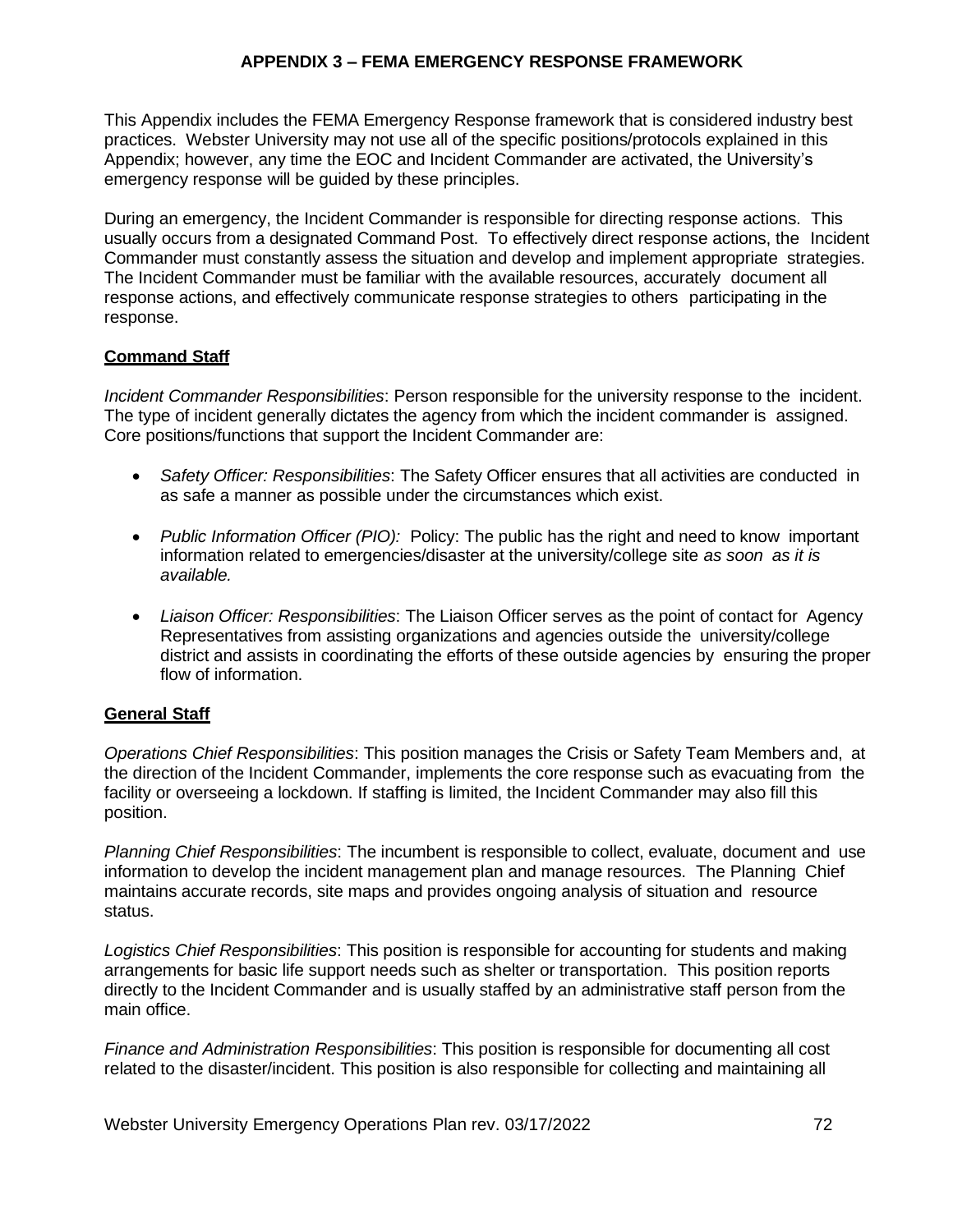documentation (invoices, time sheets, daily reports, Action Plans, etc.) associated with the disaster/incident. This position reports directly to the Incident Commander and is usually staffed by the Administrative Assistance to the President/Chancellor.

## **Operations Staff**

Leader: Operations Chief

## Emergency Response Branch

Teams in this branch are responsible for assisting the Operations Chief with all functions not covered by the Campus Facility Branch. Members of these teams report directly to the Operations Chief unless otherwise noted.

Crisis/Safety Team

- Personnel: Staff as assigned. Work in pairs.
- Responsibilities: These positions are filled by personnel that do not have direct student supervision responsibilities. Instructors should generally not be placed on an Emergency Response Team as they must look after students under their control. In some instances, Instructors may be relieved by another faculty/instructor/staff member to enable them to assume a position on the Emergency Response Team. These positions usually report to the Operations Chief and are filled by non-teaching personnel. Members of the Emergency Response Team may be assigned to assist wherever needed; such as a health team.

## Medical Team

- Medical Team Leader Responsibilities: The Medical Team Leader is responsible for the provision of emergency medical response, first aid, and counseling. Informs the Operations Chief or Incident Commander (IC) when the situation requires health or medical services that staff cannot provide. The Medical Team Leader ensures that appropriate actions are taken in the event of deaths.
- Additional Personnel: First-aid trained staff and volunteers.
- Additional Personnel Responsibilities: Assist the Medical Team Leader by using approved safety equipment and techniques.

Student Release Team (as appropriate)

- Personnel: University/College Secretary, available staff and disaster volunteers.
- Responsibilities: Assure the reunification of students with their parents or authorized adult through separate Request and Release Gates.

# Campus Facility Branch

Teams/individuals in this branch are responsible for assisting the Operations Chief in securing buildings(s) (physical security and utility security). Members of these teams report directly to the Operations Chief unless otherwise noted.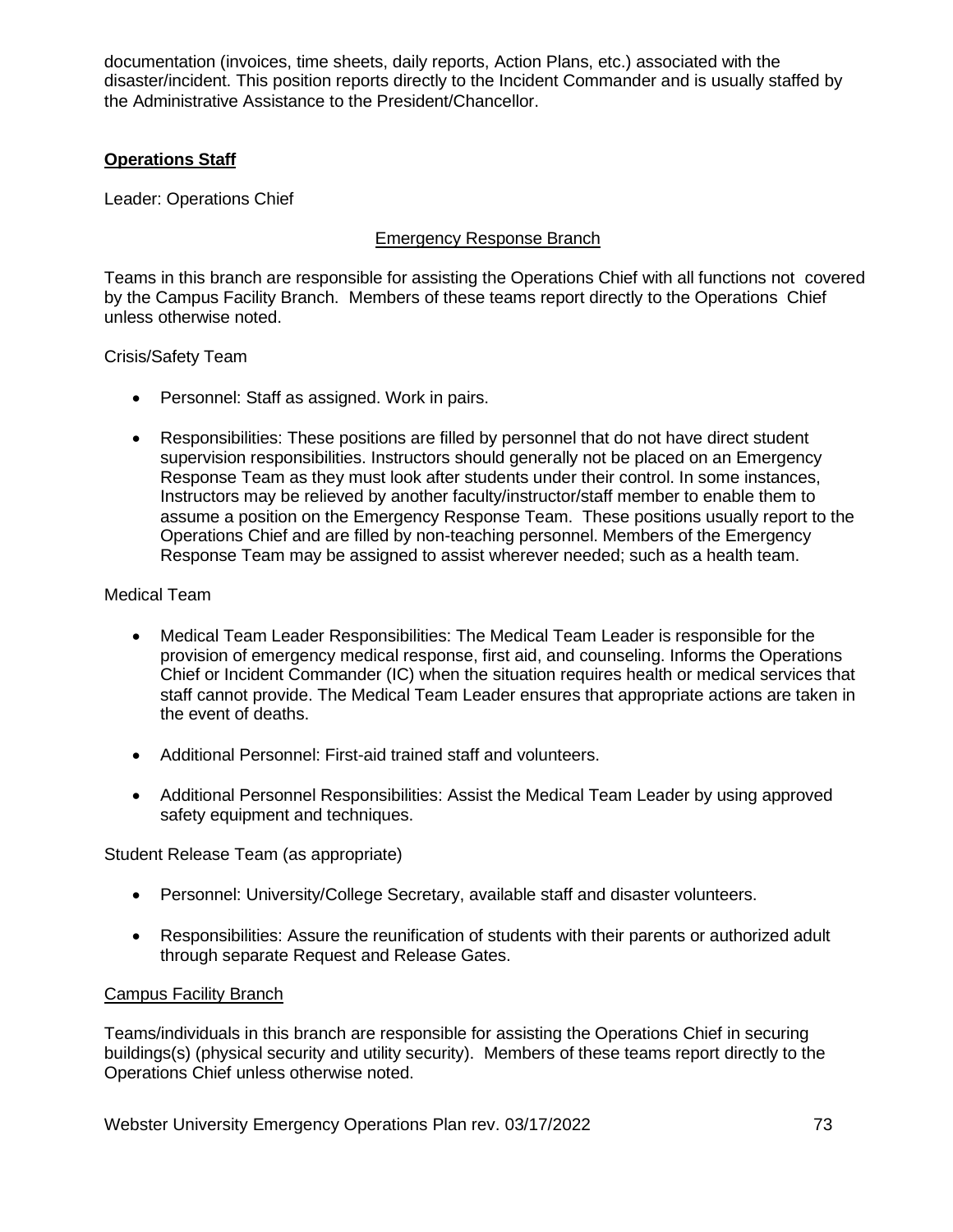- Personnel: Department of Public Safety personnel
- Responsibilities: To ensure that buildings and/or utilities are locked and secured according to Operations Chief direction.

Family Reunification Coordinator

• Responsibilities: Assure the reunification of students with their parents or authorized adult through separate Request and Release Gates.

# Planning/Intelligence Section

Leader: Planning/Intelligence Chief

• Responsibilities: The collection, evaluation, documentation and use of information about the development of the incident and the status of resources. Maintain accurate records and site map. Provide ongoing analysis of situation and resource status.

### Documentation Coordinator

• Responsibilities: The collection, evaluation, documentation and use of information about the development of the incident and the status of resources.

### Analysis Coordinator

• Responsibilities: The collection, evaluation, documentation and use of information about the development of the incident and the status of resources. Maintain accurate site map. Provide ongoing analysis of situation and resource status.

Threat Assessment Team

• Responsibilities: Assessing the likelihood specific situations will escalate into violence. Situations requiring assessment may include inappropriate communications from students. Threat Assessment Teams should include local law enforcement, mental health and legal experts.

#### Logistics Section

## Leader: Logistics Chief

• Responsibilities: Providing facilities, services, personnel, equipment, and materials in support of the incident.

### Facilities Team

• Responsibilities: Providing facilities, equipment, supplies, and materials in support of the incident.